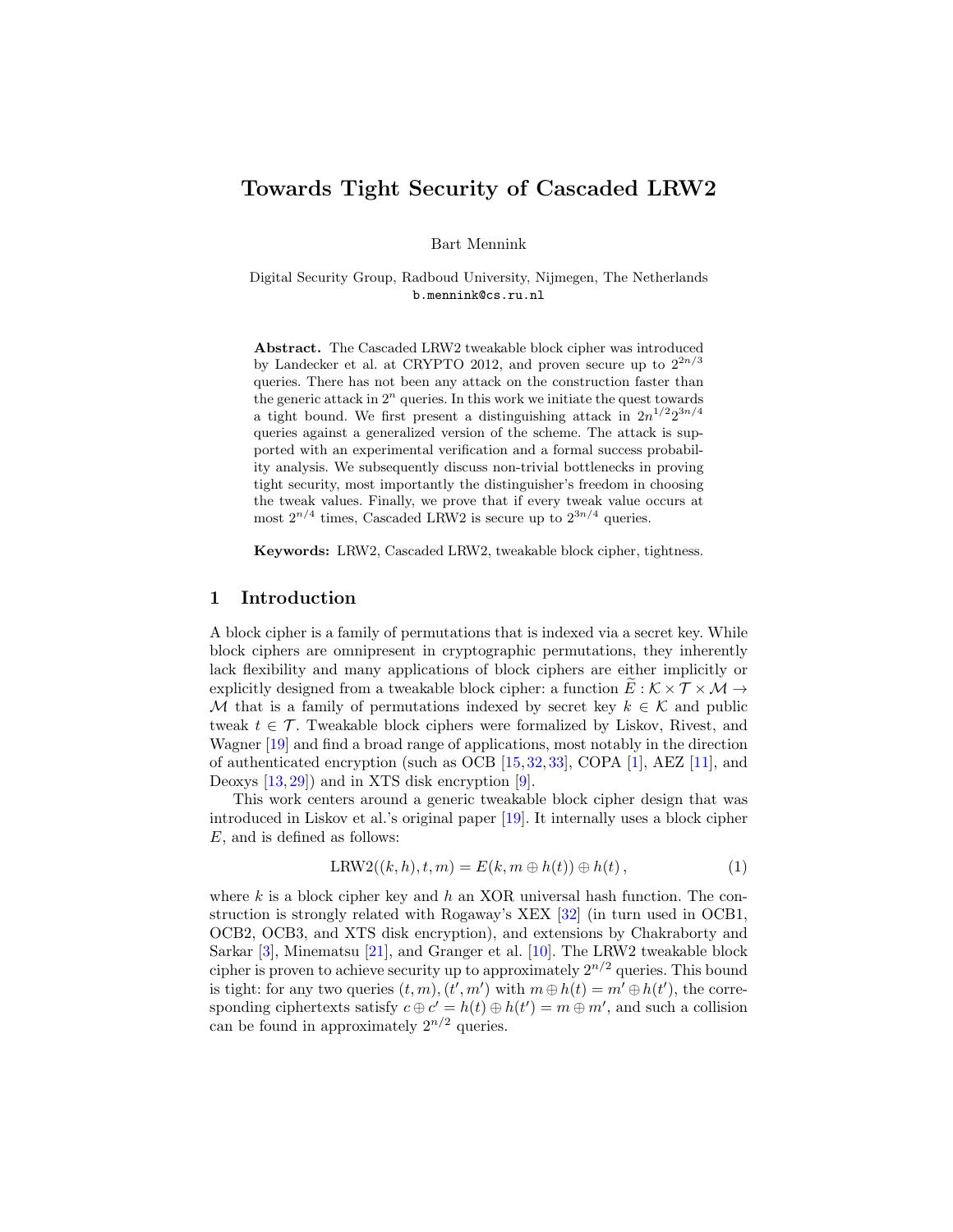A notable approach towards beyond birthday bound secure tweakable block ciphers is by Landecker et al. [\[17\]](#page-21-7), who suggested to cascade two independent evaluations of LRW2:

$$
\text{CLRW2}((k_1, k_2, h_1, h_2), t, m) = \text{LRW2}((k_2, h_2), t, \text{LRW2}((k_1, h_1), t, m)),
$$
  
=  $E_{k_2}(E_{k_1}(m \oplus h_1(t)) \oplus h_1(t) \oplus h_2(t)) \oplus h_2(t)$ ,

where  $k_1, k_2$  are two block cipher keys and  $h_1, h_2$  XOR universal hash functions. They proved that this construction is indistinguishable from random up to approximately  $2^{2n/3}$  queries. This proof was very technical, and Procter [\[30\]](#page-22-3) pointed out that it was, in fact, flawed. The proof was subsequently fixed by both Landecker et al. and Procter, but it does not generalize to higher security, either for the construction as is or for a generalization to multiple cascades. So far, there has never been any attack justifying tightness of the bound; the best attack so far is a generic one in  $2^n$  queries.

The state of affairs stands in sharp contrast with that of two rounds of Tweakable Even-Mansour, LRW2's sibling based on public permutations [\[6\]](#page-20-2):

$$
\text{CTEM}((h_1, h_2), t, m) = p_2(p_1(m \oplus h_1(t)) \oplus h_1(t) \oplus h_2(t)) \oplus h_2(t),
$$

where  $p_1, p_2$  are two permutations and  $h_1, h_2$  uniform and XOR universal hash functions. Cogliati et al. [\[6\]](#page-20-2) proved that CTEM is indistinguishable from random up to approximately  $2^{2n/3}$  queries, and this bound is tight: keeping the tweak constant reduces the scheme to a key alternating cipher for which Bogdanov et al. [\[2\]](#page-20-3) derived an attack in query complexity approximately  $2^{2n/3}$ . This attack uses availability of the public permutations and is therefore not applicable to CLRW2.

### 1.1 Attack on Generalized Cascaded LRW2

We consider a generalized version of Cascaded LRW2, for brevity called "GCL:"

<span id="page-1-0"></span>
$$
\mathrm{GCL}^{f_1, f_2, f_3}((k_1, k_2, k_f), t, m) = E(k_2, E(k_1, m \oplus f_1(t)) \oplus f_2(t)) \oplus f_3(t), \quad (2)
$$

where  $k_1, k_2$  are two block cipher keys and  $k_f$  a key to the masking functions  $(f_1, f_2, f_3)$  (for ease of presentation, the key input to the  $f_i$ 's is left implicit throughout). GCL<sup> $f_1, f_2, \overline{f_3}$ </sup> is depicted in Figure [1.](#page-2-0) If  $h_1, h_2$  are two XOR universal hash functions, then  $GCL^{\overline{h}_1,h_1\oplus h_2,h_2}$  matches CLRW2 (where we set  $k_f = (h_1, h_2)$ .

We derive a generic attack against  $GCL^{f_1, f_2, f_3}$  with arbitrary masking in  $2n^{1/2}2^{3n/4}$  $2n^{1/2}2^{3n/4}$  $2n^{1/2}2^{3n/4}$  evaluations. The information-theoretic attack is given in Section 3 and relies on a boomerang-style observation on the mode, based on the observation that if there exist four queries where the first and second collide on the input to  $E_{k_1}$ , the second and third on the output of  $E_{k_2}$ , and the third and fourth on the input to  $E_{k_1}$ , then the first and fourth collide at the output of  $E_{k_2}$ with probability 1 if the tweak values are selected delicately.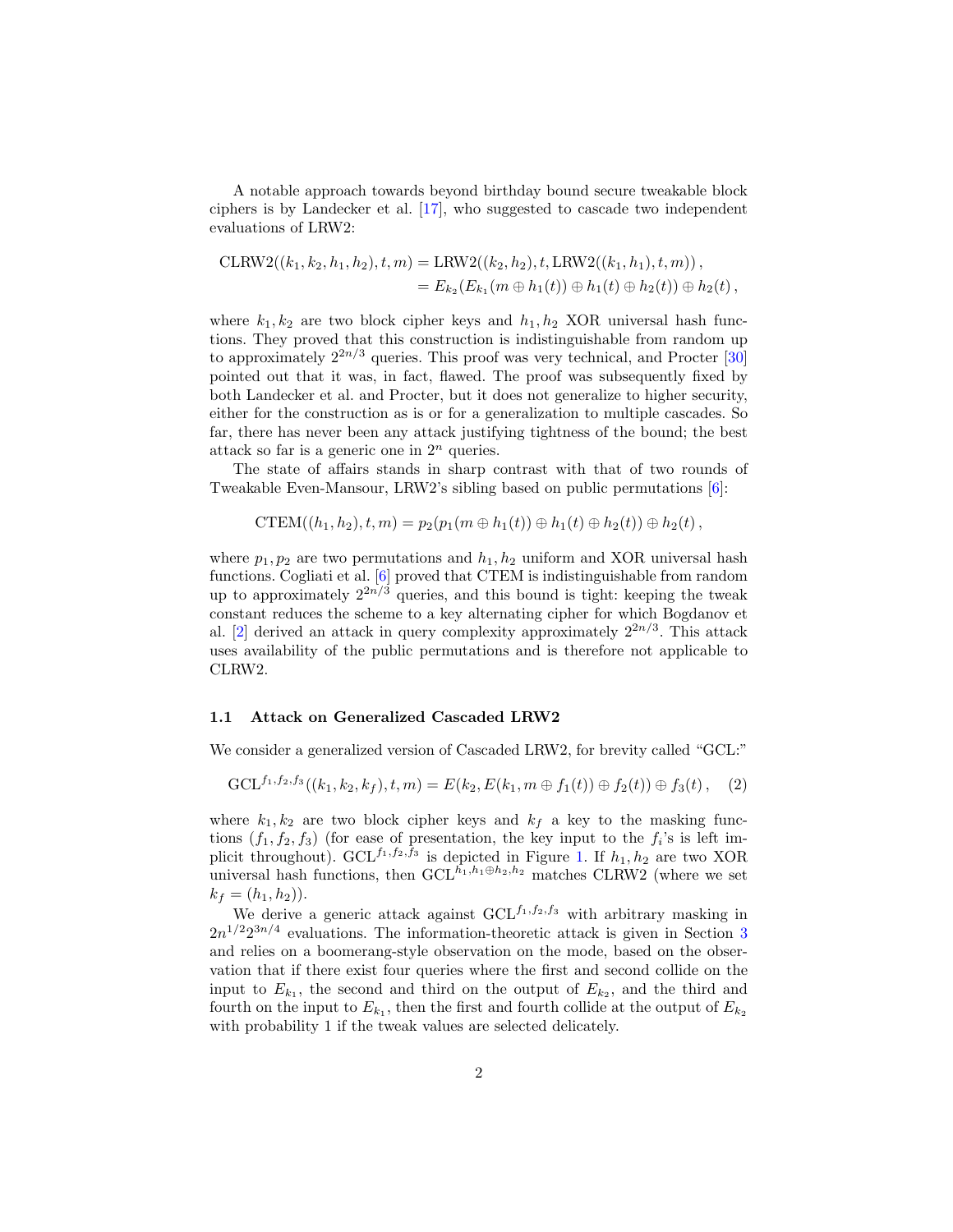<span id="page-2-0"></span>

Fig. 1: Depiction of  $GCL^{f_1, f_2, f_3}$ .

In support of its correctness, the attack is backed up with a formal success probability computation in Section [3.3](#page-7-0) as well as an implementation in Section [3.4.](#page-7-1) The formal success analysis demonstrates that for  $n \geq 27$ , the distinguisher's success probability is at least 1/2. The small-scale implementation demonstrates that for  $GCL^{f_1, f_2, f_3}$  based on random permutations on  $n = 16, 20, 24$  bits, the special collisions as searched for in the attack indeed appear more often than usual. The gap between the accuracy in  $n$  of the experimental verification and the security proof is caused by the fact that some loose probability bounds had to be used in the rather conservative proof.

The attack is independent of the masking functions  $f_1, f_2, f_3$ . It implies that  $GCL^{f_1, f_2, f_3}$  cannot achieve optimal security, regardless of the choice of masking. The attack particularly applies to CLRW2, therewith improving the best known attack to date.

### 1.2 Towards Tight Security?

In Section [4](#page-8-0) we approach the attack from a more theoretical perspective, and describe the main limitations in proving security of  $GCL^{f_1, f_2, f_3}$  beyond  $2^{2n/3}$ . The quasi-formal discussion relies on equating executions of  $GCL^{f_1,f_2,f_3}$  with a bipartite graph, and by drawing a parallel with Patarin's mirror theory [\[20,](#page-21-8) [22,](#page-21-9)  $26, 28$  $26, 28$  we indicate various issues in trying to prove security beyond  $2^{2n/3}$ . The most notable one of these, namely the potential existence of four queries which alternatively collide on the input of  $E_{k_1}$  or output of  $E_{k_2}$  is precisely the one exploited in our attack in  $2n^{1/2}2^{3n/4}$  queries. We also pinpoint where and how the current gap between a security lower bound of  $2^{2n/3}$  and an attack upper bound of  $2^{3n/4}$  arises. Most importantly, as the distinguisher can freely choose the value of the tweak for every query, it can set a certain distinguishing event with a significant probability.

#### 1.3 Improved Security of Cascaded LRW2 Under Tweak Limits

In Section [5](#page-12-0) we use these insights obtained in our quest towards tight security. We return to CLRW2, or equivalently  $GCL^{h_1,h_1\oplus h_2,h_2}$ , and prove that if (i)  $h_1$ and  $h_2$  are 4-wise independent XOR universal hash functions and (ii) every tweak value occurs at most  $q^{1/3}$  times, where q is the total amount of queries, then Cascaded LRW2 is secure up to  $2^{3n/4}$  queries. In Section [2.2](#page-4-0) we describe two possibilities of designing 4-wise independent XOR universal hash functions. The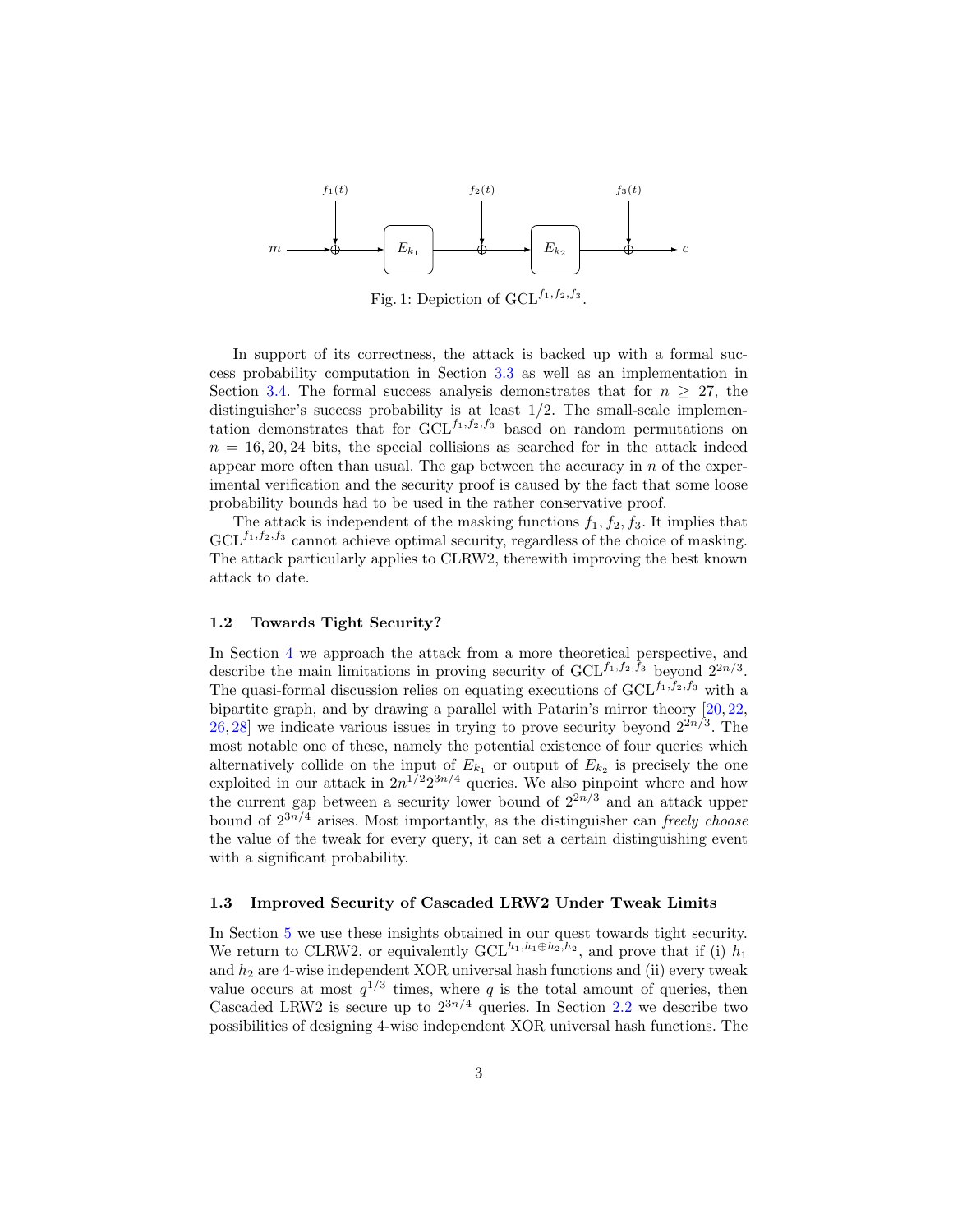condition on the occurrence of the tweak seems restrictive, but many modes of operation based on a tweakable block cipher query their primitives for tweaks that are constituted of a nonce or random number concatenated with a counter value [\[10,](#page-21-6) [12,](#page-21-10) [15,](#page-21-1) [29\]](#page-22-2): in a nonce-respecting setting, every nonce appears at most  $1 + q_f$  times, where  $q_f$  is the amount of forgery attempts.

The proof relies on Patarin's mirror theory up to the first recursion, i.e., up to  $3n/4$ -bit security. It shares ideas with the analysis of Mennink and Neves [\[20\]](#page-21-8) on Encrypted Davies-Meyer [\[7\]](#page-21-11), namely that an evaluation  $(t, m, c)$  of CLRW2 can be rewritten as a sum of permutations "in the middle." Adversarial power to choose tweak values, however, precludes optimal security, and security up to  $2^{3n/4}$  is the best possible bound.

#### 1.4 Longer Cascades?

Lampe and Seurin [\[16\]](#page-21-12) suggested the cascade of  $\rho \geq 1$  evaluations of LRW2, and proved that for even  $\rho$  this construction is secure up to approximately  $2^{\rho n/(\rho+2)}$ queries. Lee et al. [\[18\]](#page-21-13) proved that if the universal hash functions are replaced by random functions, security up to  $2^{pn/(\rho+1)}$  is achieved. It is generally conjectured that the security of the cascade of  $\rho$  LRW2's is  $2^{\rho n/(\rho+1)}$  [\[16](#page-21-12)[–18\]](#page-21-13), but also for this larger cascade, nothing is known on the attack side, besides the trivial attack in  $2<sup>n</sup>$  queries. Unfortunately, it does not seem possible to generalize the attack of Section [3](#page-5-0) nor the security proof of Section [5](#page-12-0) to larger cascades. As before, it is noteworthy that a cascade of  $\rho \geq 1$  evaluations of TEM can be attacked in approximately  $2^{\rho n/(\rho+1)}$  queries [\[2\]](#page-20-3).

# <span id="page-3-0"></span>2 Preliminaries

For  $n \in \mathbb{N}$ ,  $\{0,1\}^n$  denotes the set of bit strings of length n, and perm $(n)$  the set of all permutations on  $\{0,1\}^n$ . Extending notation, for  $\kappa \in \mathbb{N}$ , we denote by iperm( $\kappa$ , n) the set of all "indexed permutations," families of permutations  $p_k \in \text{perm}(n)$ , indexed by  $k \in \{0,1\}^{\kappa}$ . We additionally denote by iperm $(\kappa, \tau, n)$ for  $\tau \in \mathbb{N}$  the set of all indexed permutations where the index consists of two elements  $(k, t) \in \{0, 1\}^{\kappa} \times \{0, 1\}^{\tau}$ . For  $m, n \in \mathbb{N}$  such that  $m \geq n$ , the falling factorial is defined as  $(m)_n = m(m-1)\cdots(m-n+1) = m!/(m-n)!$ . For  $n \in \mathbb{N}$ and  $m \in \{0, \ldots, 2^{n-1}\},$  we denote by  $\langle m \rangle_n$  the encoding of m as an n-bit string. If X is a finite set,  $x \stackrel{\$}{\leftarrow} X$  denotes the event of uniformly randomly drawing x from  $\mathcal{X}$ .

### 2.1 Block Ciphers and Tweakable Block Ciphers

A block cipher with key size  $\kappa$  and state size n is a function  $E \in \text{iperm}(\kappa, n)$ . For fixed key  $k \in \{0,1\}^{\kappa}$  we denote  $E_k(\cdot) = E(k, \cdot)$ , and its inverse is denoted  $E_k^{-1}(\cdot)$ . A tweakable block cipher with key size  $\kappa$ , tweak size  $\tau$ , and state size *n* is a function  $\widetilde{E} \in \text{perm}(\kappa, \tau, n)$ . For fixed key  $k \in \{0, 1\}^{\kappa}$  and  $t \in \{0, 1\}^{\tau}$  we denote  $\widetilde{E}_k(t, \cdot) = \widetilde{E}(k, t, \cdot)$ , and its inverse is denoted  $\widetilde{E}_k^{-1}(t, \cdot)$ .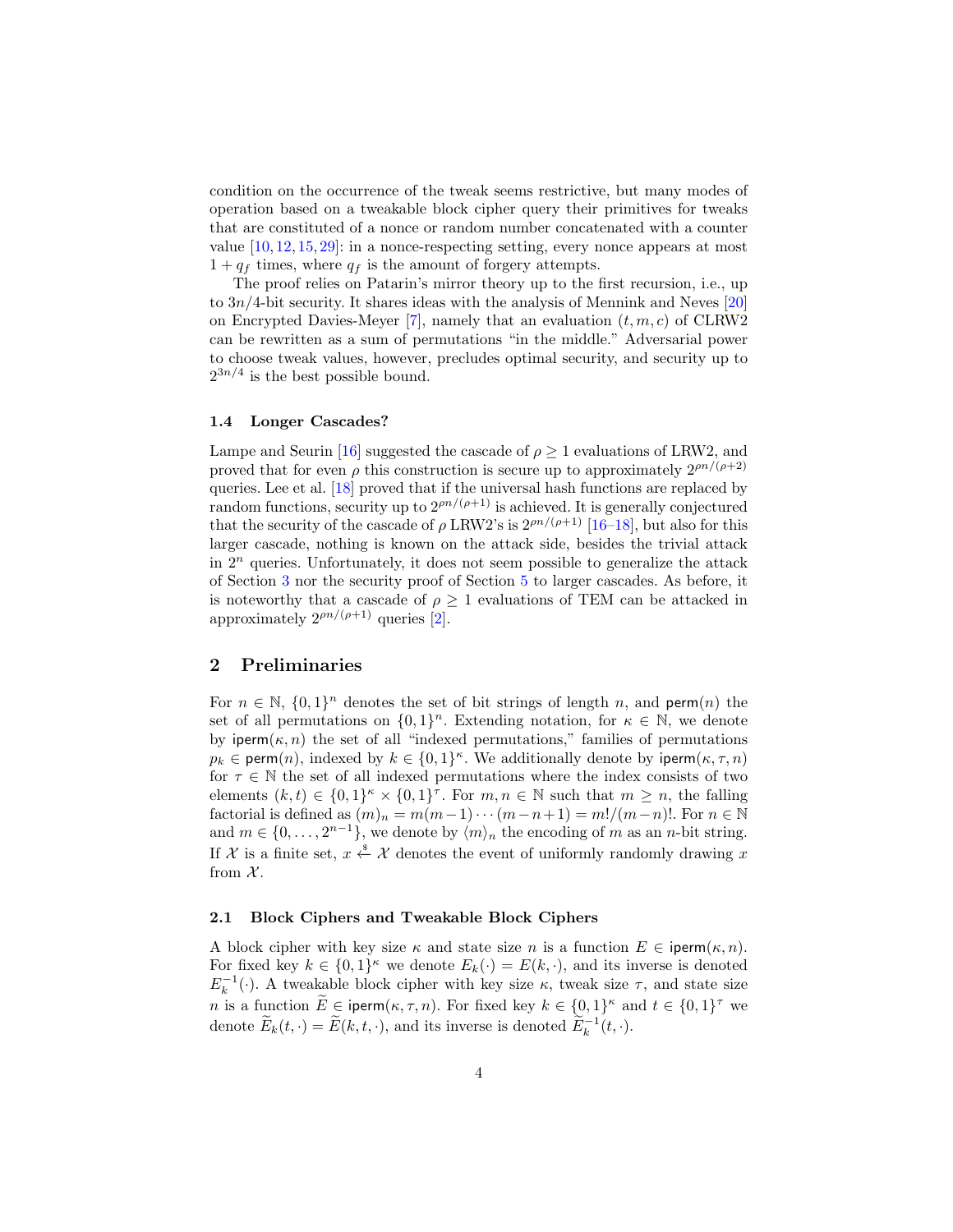Let  $\kappa, n \in \mathbb{N}$  and let  $E \in \text{iperm}(\kappa, n)$  be a block cipher. The advantage of a distinguisher  $D$  in breaking the SPRP (strong pseudorandom permutation) security of  $E$  is defined as

$$
\mathbf{Adv}_{E}^{\text{sprp}}(\mathcal{D}) = \mathbf{Pr}\left(\mathcal{D}^{E_{k}^{\pm}} = 1\right) - \mathbf{Pr}\left(\mathcal{D}^{p^{\pm}} = 1\right),\tag{3}
$$

where the probabilities are taken over the random drawing of  $k \leftarrow \{0,1\}^{\kappa}$ ,  $p \stackrel{\hspace{0.1em}\mathsf{\scriptscriptstyle\$}}{\leftarrow}$  perm $(n)$ , and the randomness used by  ${\mathcal D}$ . The resources that  ${\mathcal D}$  may use are typically expressed in terms of query complexity (to the oracle) and time complexity (for offline computations).

As block ciphers are a special case of tweakable block ciphers with tweak space of size 1 ( $\tau = 0$ ), the security definition straightforwardly generalizes to the latter. Let  $\kappa, \tau, n \in \mathbb{N}$  and let  $\widetilde{E} \in \mathsf{iperm}(\kappa, \tau, n)$  be a tweakable block cipher. The advantage of a distinguisher  $D$  in breaking the STPRP (strong tweakable pseudorandom permutation) security of  $\widetilde{E}$  is defined as

$$
\mathbf{Adv}_{\widetilde{E}}^{\mathrm{stprp}}(\mathcal{D}) = \mathbf{Pr}\left(\mathcal{D}^{\widetilde{E}_{k}^{\pm}} = 1\right) - \mathbf{Pr}\left(\mathcal{D}^{\widetilde{p}^{\pm}} = 1\right),\tag{4}
$$

where the probabilities are taken over the random drawing of  $k \leftarrow \{0,1\}^{\kappa}$ ,  $\widetilde{p} \stackrel{\ast}{\leftarrow}$  iperm( $\tau$ , n), and the randomness used by  $\mathcal{D}$ . The resources that  $\mathcal{D}$  may use are typically bounded as before.

### <span id="page-4-0"></span>2.2 XOR Universal Hash Functions

We use the notion of  $\ell$ -wise independent XOR universal hash functions, a slight adaptation of the original definition of Wegman and Carter [\[34\]](#page-22-6). For two nonempty sets  $\mathcal{X}, \mathcal{Y},$  a hash function family  $H = \{h : \mathcal{X} \to \mathcal{Y}\}\$ is called  $\ell$ -wise independent almost XOR universal up to bound  $\varepsilon$ , denoted  $\varepsilon$ -AXU<sub> $\ell$ </sub>, if for any  $j \in$  $\{2, \ldots, \ell\}$ , any distinct  $x_1, \ldots, x_j \in \mathcal{X}$  and (not necessarily distinct)  $y_2, \ldots, y_j \in \mathcal{Y}$  $\mathcal{Y},$ 

$$
\mathbf{Pr}\left(h \stackrel{\hspace{0.1em}\mathsf{\scriptscriptstyle\$}}{\leftarrow} H \; : \; h(x_1) \oplus h(x_2) = y_2 \, , \, \dots \, , \, h(x_1) \oplus h(x_j) = y_j\right) \leq \varepsilon^{j-1} \, .
$$

For  $\mathcal{X} = \mathcal{Y} = \{0, 1\}^n$ , a 2<sup>-n</sup>-AXU<sub>2</sub> hash function family can be defined using finite field multiplication with respect to some irreducible polynomial to represent the field, i.e.,  $h(x) := h \otimes x$ . It is not  $\varepsilon$ -AXU<sub> $\ell$ </sub> for  $\ell > 2$ . Defining the hash function family as

$$
\boldsymbol{h}(x):=\bigoplus_{i=1}^{\ell-1}h_i\otimes x^i
$$

for  $h = (h_1, \ldots, h_{\ell-1})$  gives a  $2^{-n}$ -AXU<sub> $\ell$ </sub> hash function family for any  $\ell \ge 2$ . One can alternatively obtain a  $(2^n - (\ell - 1))^{-1}$ -AXU<sub> $\ell$ </sub> by defining the hash function family using an ideal cipher or a family of random permutations.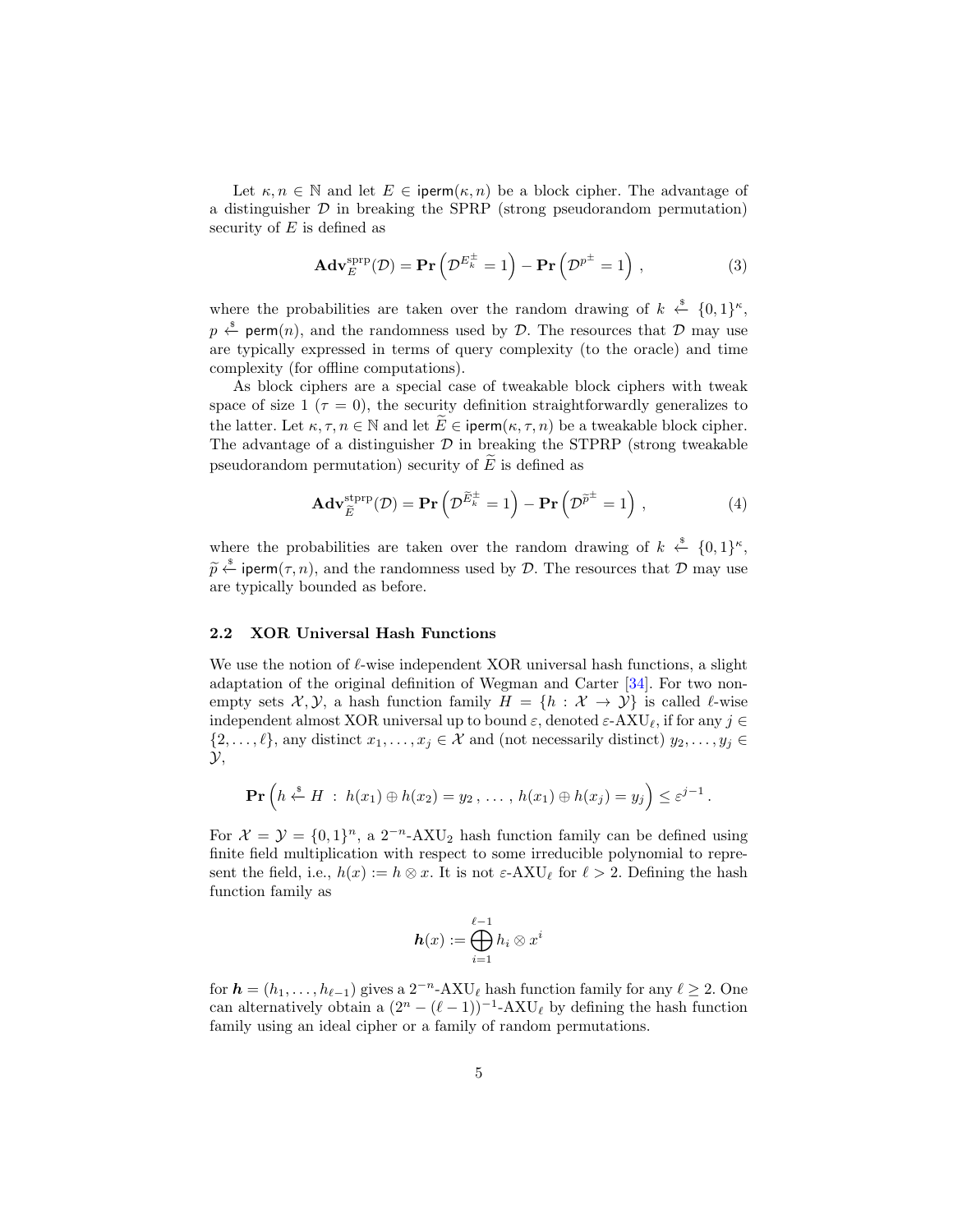# <span id="page-5-0"></span>3 Generic Attack

We present a generic attack against  $\mathrm{GCL}^{f_1, f_2, f_3}$  in  $2n^{1/2}2^{3n/4}$  queries. The attack is generic in nature, it does not exploit any weaknesses in the underlying cipher, and as such we simply assume that  $E \stackrel{\hspace{0.1em}\mathsf{\scriptscriptstyle\$}}{\leftarrow}$  iperm $(\kappa,n)$  is an ideal cipher. It is fair to assume that the success probability of the attack simply *improves* if  $E$ is less than ideal, except for degenerate cases, e.g., if  $E_{k_1}$  and  $E_{k_2}$  are almost perfect nonlinear permutations (APNPs, cf., [\[8,](#page-21-14)[23,](#page-21-15)[24\]](#page-21-16)). Throughout the attack, we simply denote  $p_1 = E_{k_1}$  and  $p_2 = E_{k_2}$  for brevity.

An informal rationale of our attack is given in Section [3.1,](#page-5-1) and the formal distinguisher in Section [3.2.](#page-6-0) Its advantage is lower bounded in Section [3.3,](#page-7-0) and the analysis is backed up with experimental verification in Section [3.4.](#page-7-1)

## <span id="page-5-1"></span>3.1 Informal Rationale of Attack

Suppose a distinguisher obtains four queries  $(t, m_1, c_1)$ ,  $(t', m'_2, c'_2)$ ,  $(t, m_3, c_3)$ , and  $(t', m'_4, c'_4)$  of  $GCL^{f_1, f_2, f_3}$  such that

<span id="page-5-2"></span>
$$
m_1 \oplus f_1(t) = m'_2 \oplus f_1(t'),
$$
  
\n
$$
c'_2 \oplus f_3(t') = c_3 \oplus f_3(t),
$$
  
\n
$$
m_3 \oplus f_1(t) = m'_4 \oplus f_1(t').
$$
\n(5)

In other words, the first and second query collide at the input to  $E_{k_1}$ , the second and third at the output of  $E_{k_2}$ , and the third and fourth at the input to  $E_{k_1}$ . As the four queries are performed using only two tweak values, each occurring twice, we have  $f_2(t) \oplus f_2(t') \oplus f_2(t) \oplus f_2(t') = 0$ , and from a simple inspection of the scheme (see also Figure [2\)](#page-6-1) one can conclude that, necessarily,

<span id="page-5-3"></span>
$$
c_1 \oplus f_3(t) = c'_4 \oplus f_3(t'). \tag{6}
$$

Stated differently, under the assumption that  $(5)$  is satisfied,  $(6)$  is implied, and therefore the four equations combine to

$$
m_1 \oplus m'_2 = m_3 \oplus m'_4 = f_1(t) \oplus f_1(t'),
$$
  

$$
c'_2 \oplus c_3 = c_1 \oplus c'_4 = f_3(t) \oplus f_3(t').
$$

Unfortunately, the distinguisher does not know  $f_1(t) \oplus f_1(t')$  and  $f_3(t) \oplus f_3(t')$ , but if we ignore these two values in above equations, we obtain

<span id="page-5-4"></span>
$$
m_1 \oplus m'_2 = m_3 \oplus m'_4, \n c'_2 \oplus c_3 = c_1 \oplus c'_4,
$$
\n(7)

which necessarily holds if  $m_1 \oplus m_2' = f_1(t) \oplus f_1(t')$  and  $c_2' \oplus c_3 = f_3(t) \oplus f_3(t')$ , but may hold by accident as well. Stated differently, if for some  $d \in \{0,1\}^n$ , there are about  $2^n$  choices for the four queries such that

<span id="page-5-5"></span>
$$
m_1 \oplus m_2' = m_3 \oplus m_4' = d, \qquad (8)
$$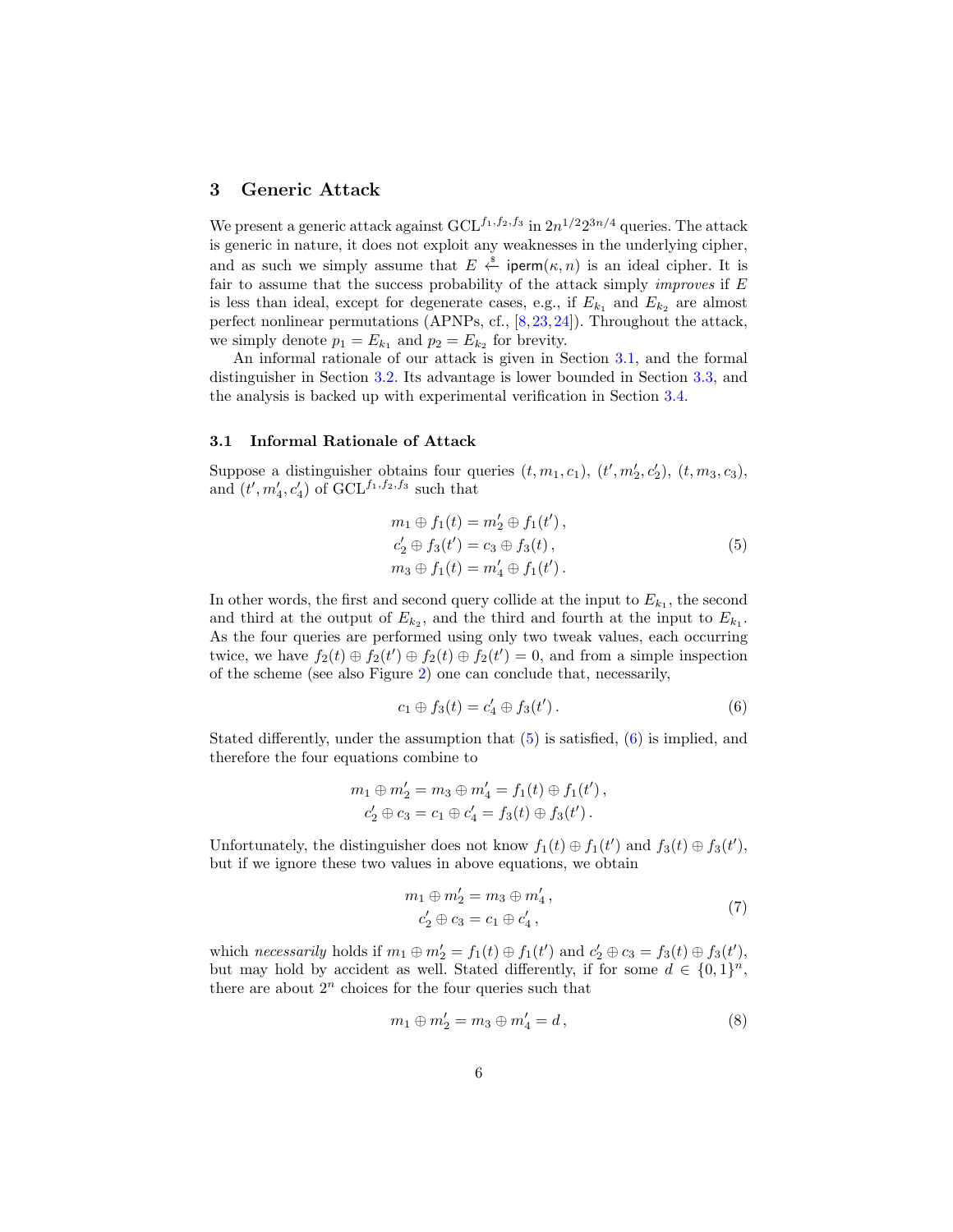<span id="page-6-1"></span>

Fig. 2: Attack idea: the red (solid) collisions are targeted, the blue (dashed) one is implied by the red ones.

the expected number of solutions to [\(7\)](#page-5-4) is close to 2 if  $d = f_1(t) \oplus f_1(t')$  but close to 1 if  $d \neq f_1(t) \oplus f_1(t')$ . For an ideal permutation, the expected number of solutions is always close to 1 for any  $d \in \{0,1\}^n$ . By making approximately  $2^{3n/4}$  queries, the distinguisher can ensure that there are about  $2^n$  solutions to [\(8\)](#page-5-5) for all d, including  $d = f_1(t) \oplus f_1(t')$ .

This almost allows for a distinguishing attack, but not quite: as the distinguisher does not actually know  $f_1(t) \oplus f_1(t')$ , it must simply hope that for some d there is a significant difference, but d may take  $2<sup>n</sup>$  values and false positives are likely to occur. By extending the number of queries slightly, i.e., by making about  $n^{1/2} \cdot 2^{3n/4}$  queries, the case of  $f_1(t) \oplus f_1(t')$  will stand out.

We remark that the attack is effectively an XOR subkey recovery attack, as the distinguisher learns  $f_1(t) \oplus f_1(t')$  and  $f_3(t) \oplus f_3(t')$ . In case of Cascaded LRW2, where  $f_1 = h_1$ ,  $f_2 = h_1 \oplus h_2$ , and  $f_3 = h_2$  for two XOR universal hash functions  $h_1, h_2$ , this immediately gives  $f_2(t) \oplus f_2(t')$ , and potentially more, depending on the specific hash functions.

## <span id="page-6-0"></span>3.2 Formal Description of Distinguisher

Let  $\epsilon = \log_2(n)/2$  (assumed to be integral), and consider the following distinguisher  $\mathcal{D}$  making  $q = 2^{3n/4 + \epsilon}$  queries.

- (i) Fix arbitrary distinct  $t, t' \in \{0, 1\}^{\tau}$ ;
- (ii) For  $i = 0, \ldots, 2^{3n/4+\epsilon} 1$ , put  $m_i = 0^{n/4-\epsilon} ||\langle i \rangle_{3n/4+\epsilon}$  and query  $(t, m_i)$  to  $\text{obtain } c_i;$
- (iii) For  $i = 0, \ldots, 2^{3n/4+\epsilon} 1$ , put  $m'_i = \langle i \rangle_{3n/4+\epsilon} ||0^{n/4-\epsilon}$  and query  $(t', m'_i)$  to obtain  $c_i$ ;
- (iv) For  $d \in \{0,1\}^n$ , define  $I_d = \{(i,j) \mid m_i \oplus m'_j = d\}$ . Note that  $|I_d| = 2^{n/2+2\epsilon}$ for all  $d \in \{0,1\}^n$ , and define  $q' := 2^{n/2+2\epsilon}$ ;
- (v) For all  $d \in \{0,1\}^n$  do: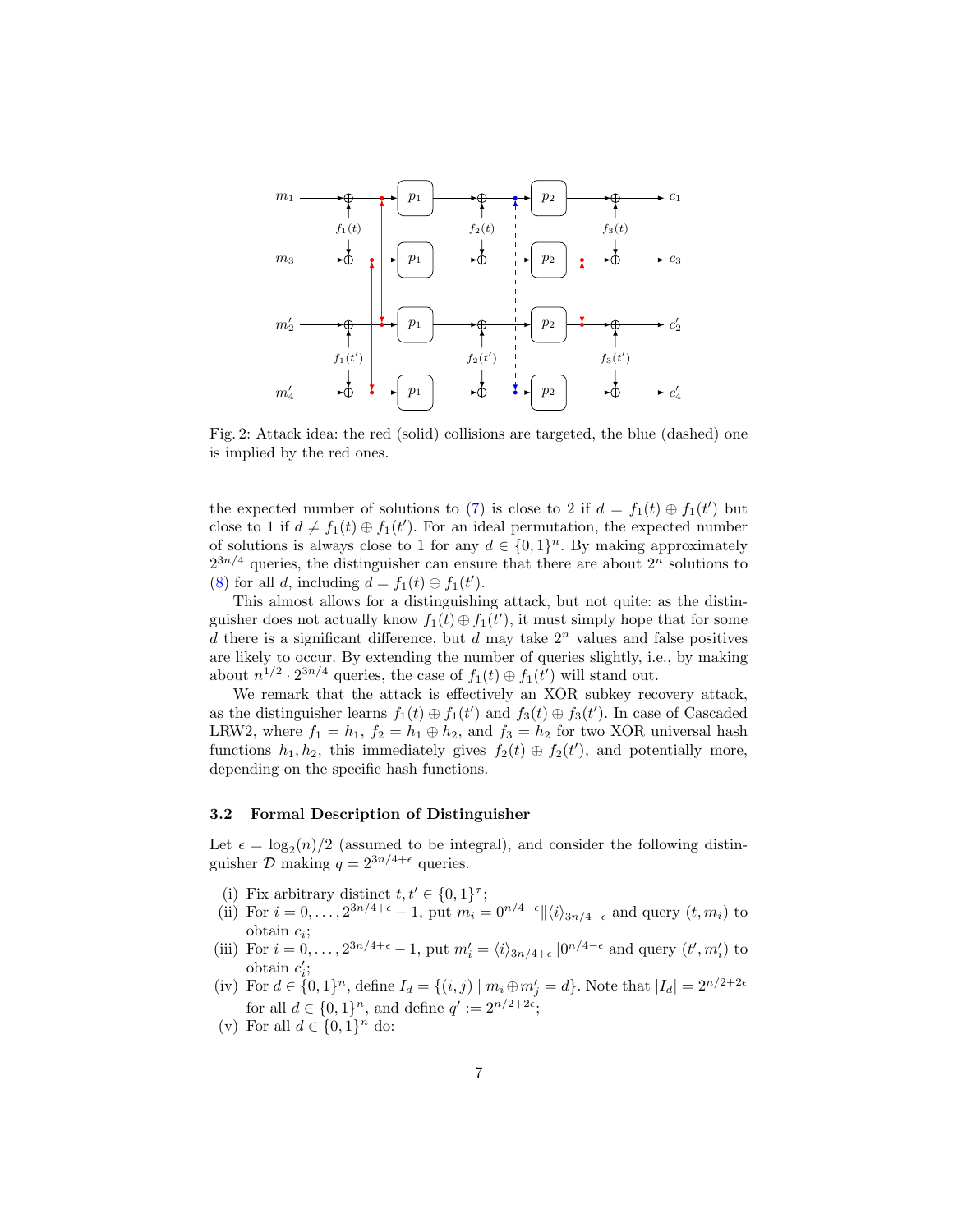– Define  $N_d = 0;$ 

- For all distinct  $(i, j), (k, l) \in I_d$ : if  $c_i \oplus c'_l = c'_j \oplus c_k$ , put  $N_d = N_d + 1$ ; (vi) Briefly looking forward, for a random tweakable block cipher we have  $\mathbf{Ex}\left(N_d\right) = \begin{pmatrix} q' \\ 2 \end{pmatrix}$  $\binom{q'}{2}/(2^n-1)$  for any  $d \in \{0,1\}^n$ , whereas for GCL<sup>f<sub>1</sub>,f<sub>2</sub>,f<sub>3</sub></sup>,  $\mathbf{Ex}\left(N_{f_1(t)\oplus f_1(t')}\right)\geq 2\binom{q'}{2}$  $\binom{q'}{2}/2^n$ . Inspired by this, define

<span id="page-7-2"></span>
$$
\beta:=\frac{3}{2}\binom{q'}{2}/2^n\,.
$$

If there exists a  $d \in \{0,1\}^n$  such that  $N_d \geq \beta$ , output 1. Otherwise, output 0.

## <span id="page-7-0"></span>3.3 Analysis of Distinguisher Advantage

<span id="page-7-3"></span>A formal analysis confirms that the distinguisher succeeds with non-negligible probability.

**Theorem 1.** Let  $\kappa, \tau, n \in \mathbb{N}$  with  $n \geq 16$ , let  $E \stackrel{\hspace{0.1em}\mathsf{\scriptscriptstyle\$}}{\leftarrow}$  iperm $(\kappa, n)$ , denote the size of the key space of  $(f_1, f_2, f_3)$  by  $\kappa_f$ , and consider  $\mathrm{GCL}^{f_1, f_2, f_3} : \{0, 1\}^{2\kappa} \times$  $\{0,1\}^{\kappa_f} \times \{0,1\}^{\tau} \times \{0,1\}^n \to \{0,1\}^n$ . Distinguisher D of Section [3.2](#page-6-0) with query complexity  $2n^{1/2} \cdot 2^{3n/4}$  has advantage

$$
\mathbf{Adv}_{\mathrm{GCL}^{f_1, f_2, f_3}}^{\mathrm{stprp}}(\mathcal{D}) \ge 1 - \frac{32}{n^2} - \frac{80}{n2^{n/2}} - 5 \cdot 2^n \left(\frac{10}{n}\right)^{3/100 \cdot n^2} - \frac{n^7}{2^{3n/2}}.
$$
 (9)

One can verify that the lower bound of [\(9\)](#page-7-2) is at least  $1/2$  for  $n \geq 27$ . This theorem is not the core contribution of the article (which is Theorem [2\)](#page-12-1), and its proof is given Appendix [A.](#page-22-7)

Note that the attack is de facto a TPRP-attack, only requiring forward access to the scheme. In addition, it is information-theoretical: the distinguisher's complexity is solely measured in its number of queries. The offline complexity is around  $2^{3n/2}$ .

## <span id="page-7-1"></span>3.4 Experimental Verification

We have implemented the distinguisher of Section [3.2](#page-6-0) on a small scale, for  $n = 16, 20, 24$  and with  $p_1, p_2, f_1, f_2, f_3$  instantiated as independent uniform random permutations, noting that a uniform random permutation is a  $(2<sup>n</sup> - 1)<sup>-1</sup>$ - $AXU_2$  hash function (see Section [2.2\)](#page-4-0). In each case, two distinct tweaks t, t' are evaluated for  $q = 2^{3n/4+\epsilon}$  queries, with  $\epsilon = 0, 1, 2$  (note that  $2 \lesssim \log_2(n)/2$  for  $n = 16, 20, 24$ . The average values  $N_d$  for both the real and ideal world and both  $d = f_1(t) \oplus f_1(t')$  and random d are summarized in Table [1.](#page-8-1) The computations confirm soundness of the rationale of Section [3.1](#page-5-1) and the expected values of Section [3.2.](#page-6-0) In more detail, the expected values given in Section [3.2](#page-6-0) suggest that  $N_d \approx 2^{4\epsilon}$  for  $d = f_1(t) \oplus f_1(t')$  in the real world and  $N_d \approx 2^{4\epsilon-1}$  in any other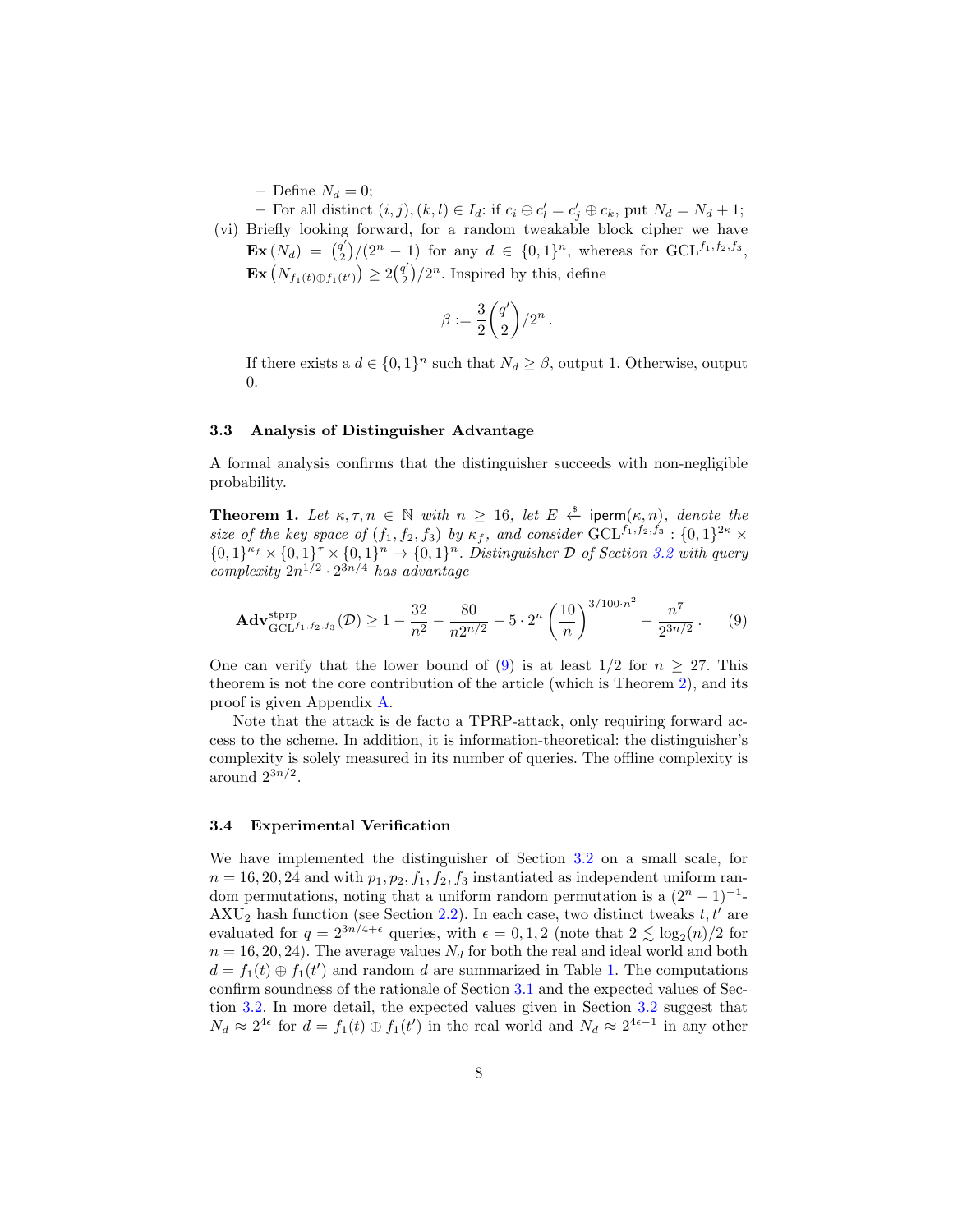|                  |                             |                  | $N_d$ in real world for $d=$ |            | $N_d$ in ideal world for $d=$ |            |
|------------------|-----------------------------|------------------|------------------------------|------------|-------------------------------|------------|
| $\boldsymbol{n}$ | $\epsilon$                  | q                | $f_1(t)\oplus f_1(t')$       | random     | $f_1(t)\oplus f_1(t')$        | random     |
| 16               | $\Omega$                    | $1 \cdot 2^{12}$ | 0.843750                     | 0.437500   | 0.343750                      | 0.687500   |
|                  | 1                           | $2 \cdot 2^{12}$ | 16.343750                    | 6.656250   | 7.625000                      | 8.500000   |
|                  | $\overline{2}$              | $4 \cdot 2^{12}$ | 256.593750                   | 129.781250 | 127.093750                    | 127.375000 |
| 20               | $\Omega$                    | $1 \cdot 2^{15}$ | 0.968750                     | 0.500000   | 0.687500                      | 0.593750   |
|                  | 1                           | $2 \cdot 2^{15}$ | 17.156250                    | 7.593750   | 8.343750                      | 8.187500   |
|                  | $\mathcal{D}_{\mathcal{L}}$ | $4 \cdot 2^{15}$ | 265.531250                   | 133.312500 | 125.625000                    | 128.750000 |
| 24               | $\Omega$                    | $1 \cdot 2^{18}$ | 1.125000                     | 0.875000   | 0.250000                      | 0.125000   |
|                  | 1                           | $2 \cdot 2^{18}$ | 16.375000                    | 7.625000   | 8.375000                      | 7.125000   |
|                  | $\overline{2}$              | $4 \cdot 2^{18}$ | 246.750000                   | 131.375000 | 120.625000                    | 129.875000 |

<span id="page-8-1"></span>Table 1: Number of elements in  $N_d$  for the real and ideal world, for  $d = f_1(t) \oplus$  $f_1(t')$  and for random d. For the cases  $n = 16, 20$ , the numbers are averaged over 32 attacks; for  $n = 24$  the numbers are averaged over 8 attacks.

case (real or ideal world), and the statistics in Table [1](#page-8-1) reasonably accurately match these numbers.

Note that, in particular, for  $\epsilon = 0$  the value  $N_{f_1(t) \oplus f_1(t')}$  already shows a small peak in the real world (for each of  $n = 16, 20, 24$ ), but outliers in  $N_d$  for  $d \neq f_1(t) \oplus f_1(t')$  are hidden by the statistics. For increasing  $\epsilon$ , the gap becomes more significant and the success probability increases.

# <span id="page-8-0"></span>4 Towards Tight Security?

Consider a simplification of  $GCL^{f_1,f_2,f_3}$  with its two block ciphers replaced by random permutations  $p_1, p_2$  (this is a typical hybrid argument in security proofs performed at the cost of  $2\text{Adv}_{E}^{\text{sprp}}(\mathcal{D}')$  for some distinguisher  $\mathcal{D}'$ ). For simplicity, assume that  $f_2$  is injective (the scheme turns out to be significantly weakened if  $f_2$  is non-injective). For an evaluation  $GCL^{f_1, f_2, f_3}(t, m) = c$ , denote

$$
x = p_1(m \oplus f_1(t)),
$$
  

$$
y = p_2^{-1}(c \oplus f_3(t)),
$$

in such a way that  $x \oplus y = f_2(t)$ .

Intuitively, one may think of a proof going "fine" if there is always some randomness available. For example, consider just a single forward query  $(t, m)$ to GCL<sup>f<sub>1</sub>,f<sub>2</sub>,f<sub>3</sub></sub>. The value  $m \oplus f_1(t)$  has never been evaluated by  $p_1$ , hence the</sup> value x will look uniformly randomly drawn from  $\{0,1\}^n$ ; the value y satisfies  $y = x \oplus f_2(t)$ , and also y has never been evaluated by  $p_2$  so the value  $c \oplus f_3(t)$ is uniformly randomly drawn from  $\{0,1\}^n$ .

A more complicated case appears if there exist two distinct queries  $(m_1, t_1)$ and  $(m_2, t_2)$  such that  $m_1 \oplus f_1(t_1) = m_2 \oplus f_1(t_2)$ . The first query is handled as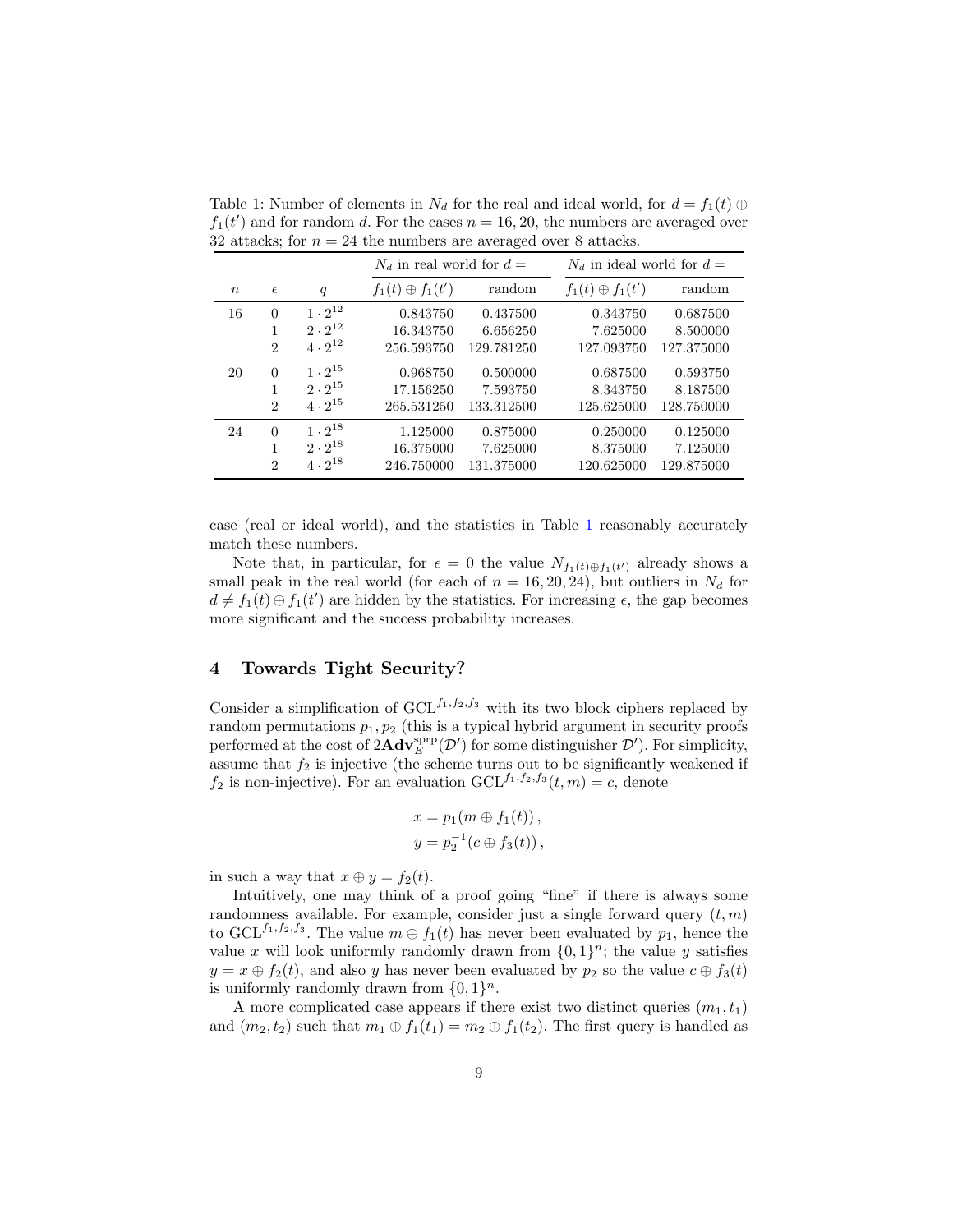before, rendering fresh  $x_1$  and  $c_1 \oplus f_3(t_1)$ . The second query satisfies  $m_1 \oplus f_1(t_1) =$  $m_2 \oplus f_1(t_2)$ , meaning that  $x_2 = x_1$ . However, as the two queries are distinct, this equation implies that  $t_1 \neq t_2$ . As  $f_2$  is injective, we subsequently have  $f_2(t_1) \neq f_2(t_2)$  and thus  $y_2 \neq y_1$ . The evaluation of  $p_2$  on  $y_2$  yields a value uniformly drawn from  $\{0,1\}^n \setminus \{c_1 \oplus f_3(t_1)\}.$ 

Likewise, two queries could also collide at the right side, i.e.,  $c_1 \oplus f_3(t_1) =$  $c_2 \oplus f_3(t_2)$ . It is unlikely, though, that two queries collide at both the left and right side, at least if  $f_1$  and  $f_3$  are two randomized functions (as is the case in CLRW2), and we will ignore this case. If more than two queries are involved, one could visualize queries as a bipartite graph  $G = (U, V, E)$ .  $U = \{0, 1\}^n$ corresponds to the input values to  $p_1$ ,  $V = \{0, 1\}^n$  to the output values of  $p_2$ , and for every query tuple  $(t_i, m_i, c_i)$ , the edge  $(m_i \oplus f_1(t_i), c_i \oplus f_3(t_i))$  with label  $f_2(t_i)$  from U to V is added to E. An example graph G is depicted in Figure [3.](#page-9-0)

<span id="page-9-0"></span>

Fig. 3: Example of a bipartite graph G representing seven evaluations of  $GCL^{f_1,f_2,f_3}$ . For brevity, we denote  $\bar{m}_i = m_i \oplus f_1(t_i)$  and  $\bar{c}_i = c_i \oplus f_3(t_i)$ . Graph view rotated for economical reasons.

What the above comprises is an informal introduction to a potential use of Patarin's mirror theory [\[20,](#page-21-8)[22,](#page-21-9)[26,](#page-22-4)[28\]](#page-22-5), a powerful approach towards counting the number of solutions to a system of equations of the form  $x \oplus y = \lambda$ , where  $\lambda$ is known. If, in above graph, two queries touch on the left, i.e.,  $m_1 \oplus f_1(t_1) =$  $m_2 \oplus f_1(t_2)$ , they share the same  $x_1 = x_2$  but have different  $y_1, y_2$ .

Unfortunately, the mirror theory does not turn out to be particularly suited here, most importantly as it is tailored towards comparing systems to random functions and we aim to compare our scheme to a family of permutations. Yet, closer inspection of the theory reveals that it puts two conditions on the graph that are "reasonably easily" violated:

(i) The graph should not contain a path of even length whose labels sum to 0; (ii) The graph should not contain a circle.

The first condition prevents that there are two different inputs to  $p_1$  with the same output (or two different outputs of  $p_2$  with the same input). The second condition prevents that there exists a query with "no randomness." Both conditions are harmful for any possible even length, in the sense that Patarin's mirror theorem cannot be applied.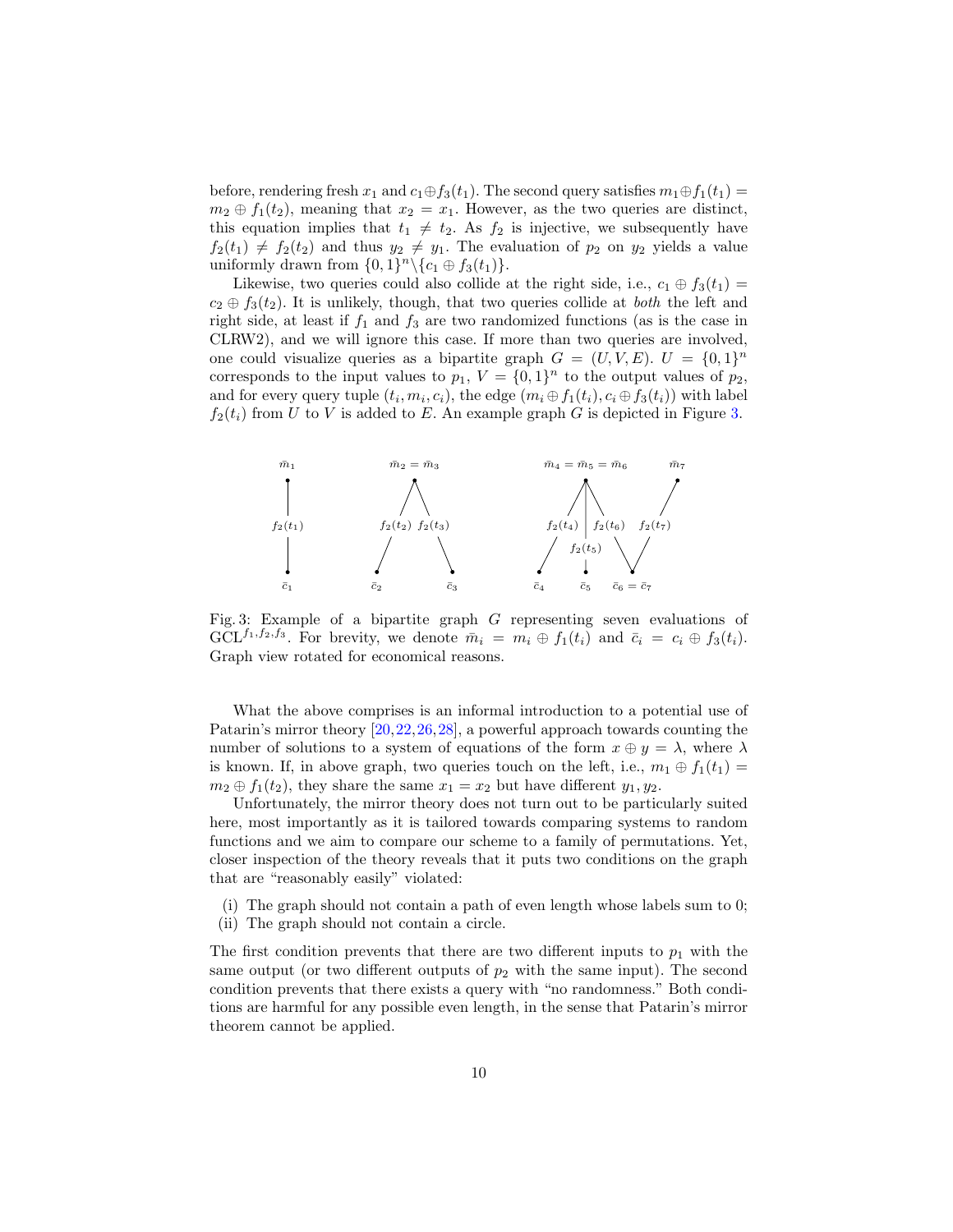The attack of Section [3](#page-5-0) relies on the fact that condition (i) can be violated easier than expected. Note that there cannot exist a path of length 2 whose labels sum to 0 (as  $f_2$  is injective). A path of length 4 whose labels sum to 0 requires the existence of four queries  $(t_1, m_1, c_1), \ldots, (t_4, m_4, c_4)$  such that

<span id="page-10-0"></span>
$$
m_1 \oplus f_1(t_1) = m_2 \oplus f_1(t_2),
$$
  
\n
$$
c_2 \oplus f_3(t_2) = c_3 \oplus f_3(t_3),
$$
  
\n
$$
m_3 \oplus f_1(t_3) = m_4 \oplus f_1(t_4),
$$
  
\n
$$
f_2(t_1) \oplus f_2(t_2) \oplus f_2(t_3) \oplus f_2(t_4) = 0.
$$
\n(10)

As the four queries are distinct, the path may only appear if  $t_1 \neq t_2 \neq t_3 \neq t_4$ . However, it may be that  $t_1 = t_3$  and  $t_2 = t_4$ , and this is how the attack of Section  $3$  exploits a path: in this case, the fourth equation of  $(10)$  is satisfied by design and the remaining three can be rewritten as

$$
m_1 \oplus m_2 = m_3 \oplus m_4 = f_1(t_1) \oplus f_1(t_2),
$$
  
\n
$$
c_2 \oplus c_3 = f_3(t_1) \oplus f_3(t_2).
$$
\n(11)

The attack of Section [3](#page-5-0) relies on the additional fact that if these conditions are met, then the condition

<span id="page-10-3"></span><span id="page-10-2"></span>
$$
c_4 \oplus f_3(t_2) = c_1 \oplus f_3(t_1) \tag{12}
$$

<span id="page-10-1"></span>holds with probability 1 in the real world (i.e., there is a circle as depicted in Figure [4,](#page-10-1) violating condition (ii)), but with negligible probability in the ideal world. This property (that  $(11)$  implies  $(12)$ ) gives a *clean and well-verifiable* distinguishing event.



Fig. 4: A circle in bipartite graph G with  $f_2(t_1) \oplus f_2(t_2) \oplus f_2(t_3) \oplus f_2(t_4) = 0$ , as exploited in the attack of Section [3.](#page-5-0) We use the same convention as in Figure [3.](#page-9-0)

A distinguisher can choose the  $m_i$ 's smartly to make sure that  $m_1 \oplus m_2 =$  $m_3 \oplus m_4$  is satisfied. Consider a distinguisher that makes queries for at most two tweaks  $t, t'$ , each queried q times, say for queries  $(m_0, c_0), \ldots, (m_{q-1}, c_{q-1})$  and  $(m'_0, c'_0), \ldots, (m'_{q-1}, c'_{q-1})$ . Inspired by Section [3,](#page-5-0) denote

$$
I_d = \{(i, j) \in \{0, \ldots, q-1\}^2 \mid m_i \oplus m'_j = d\}.
$$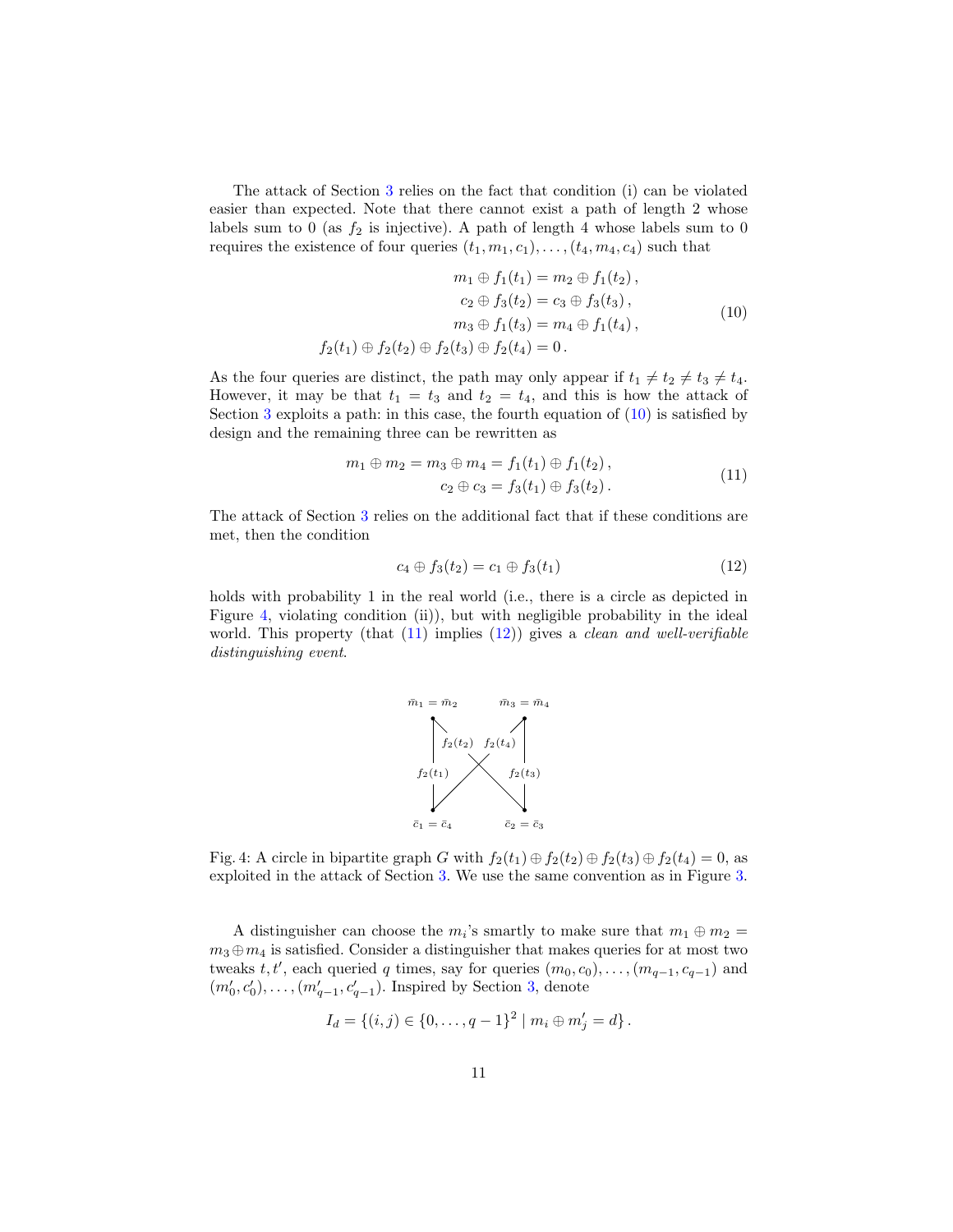The probability that there exist four queries  $(i, j) \neq (i', j')$  that comply with the equations of  $(11)$ , denoted X, is

$$
\mathbf{Pr}\left(X\right) = \sum_{d \in \{0,1\}^n} \mathbf{Pr}\left(X \mid f_1(t_1) \oplus f_1(t_2) = d\right) \cdot \mathbf{Pr}\left(f_1(t_1) \oplus f_1(t_2) = d\right)
$$
\n
$$
\approx \sum_{d \in \{0,1\}^n} \frac{\binom{|I_d|}{2}}{2^n} \cdot \mathbf{Pr}\left(f_1(t_1) \oplus f_1(t_2) = d\right)
$$
\n
$$
\approx \sum_{d \in \{0,1\}^n} \frac{\binom{|I_d|}{2}}{2^n} \cdot \frac{1}{2^n},\tag{13}
$$

where the first approximation assumes independence of events and that the  $c_i$ 's are generated using a random function (for simplicity of reasoning), and the second approximation assumes that  $f_1$  is close to a  $2^{-n}$ -AXU<sub>2</sub> hash function. The two extremes in selecting the  $m_i$ 's are the following:

- Choose the  $m_i$ 's and  $m_i'$ 's such that  $|I_d| = q$  for q values of d and  $|I_d| = 0$ for the remaining  $2^n - q$  values. This is achieved by setting  $m_i = m'_i =$  $0^{n-\log_2(q)} \|\langle i \rangle_{\log_2(q)}$  for  $i = 0, \ldots, q-1$ . In this case, we obtain for [\(13\)](#page-11-0):

<span id="page-11-0"></span>
$$
(13) = q \cdot \binom{q}{2} / 2^{2n} \approx q^3 / 2^{2n} ;
$$

- Choose the  $m_i$ 's and  $m_i'$ 's such that  $|I_d| = q^2/2^n$  for all values of d, i.e.,  $I_d$  is equally large for all d. This is achieved by setting  $m_i = 0^{n-\log_2(q)} \|\langle i \rangle_{\log_2(q)}\|$ and  $m'_i = \langle i \rangle_{\log_2(q)} ||0^{n-\log_2(q)}$  for  $i = 0, \ldots, q-1$  (as in the attack of Sec-tion [3\)](#page-5-0). In this case, we obtain for  $(13)$ :

$$
(13) = 2n \cdot \binom{q^2/2^n}{2} / 2^{2n} \approx q^4 / 2^{3n}.
$$

A security analysis, i.e., an upper bound on the distinguisher's success probability, would have to take into account any possible distinguisher, and it therefore seems such analysis caps at around  $q^3/2^{2n}$  $q^3/2^{2n}$  $q^3/2^{2n}$ . Yet, if the attack of Section 3 would have been based on the former strategy instead of the latter, it would have succeeded *only* if  $|I_{f_1(t_1)\oplus f_1(t_2)}| \neq 0$ , and the attack should have been evaluated  $2^{n}/q$  times to succeed (resulting in total complexity of about  $2^{n}$ ). By making  $2^{3n/4}$  queries, the distinguisher makes sure that  $|I_d|$  is equally large for all d's and that way spreads its chances, but unfortunately, we see little opportunities in improving the attack.

It is important to remark that the attack of Section [3](#page-5-0) and the discussion on the distinguishing event  $(11)$  consider the case where the distinguisher can choose the tweak values. This implies that an improved security bound can be achieved if the maximum number of queries for each tweak is fixed.

We explicitly remark that this limitation is not a necessary condition. In particular, above reasoning is informal and only included for intuitive reasons,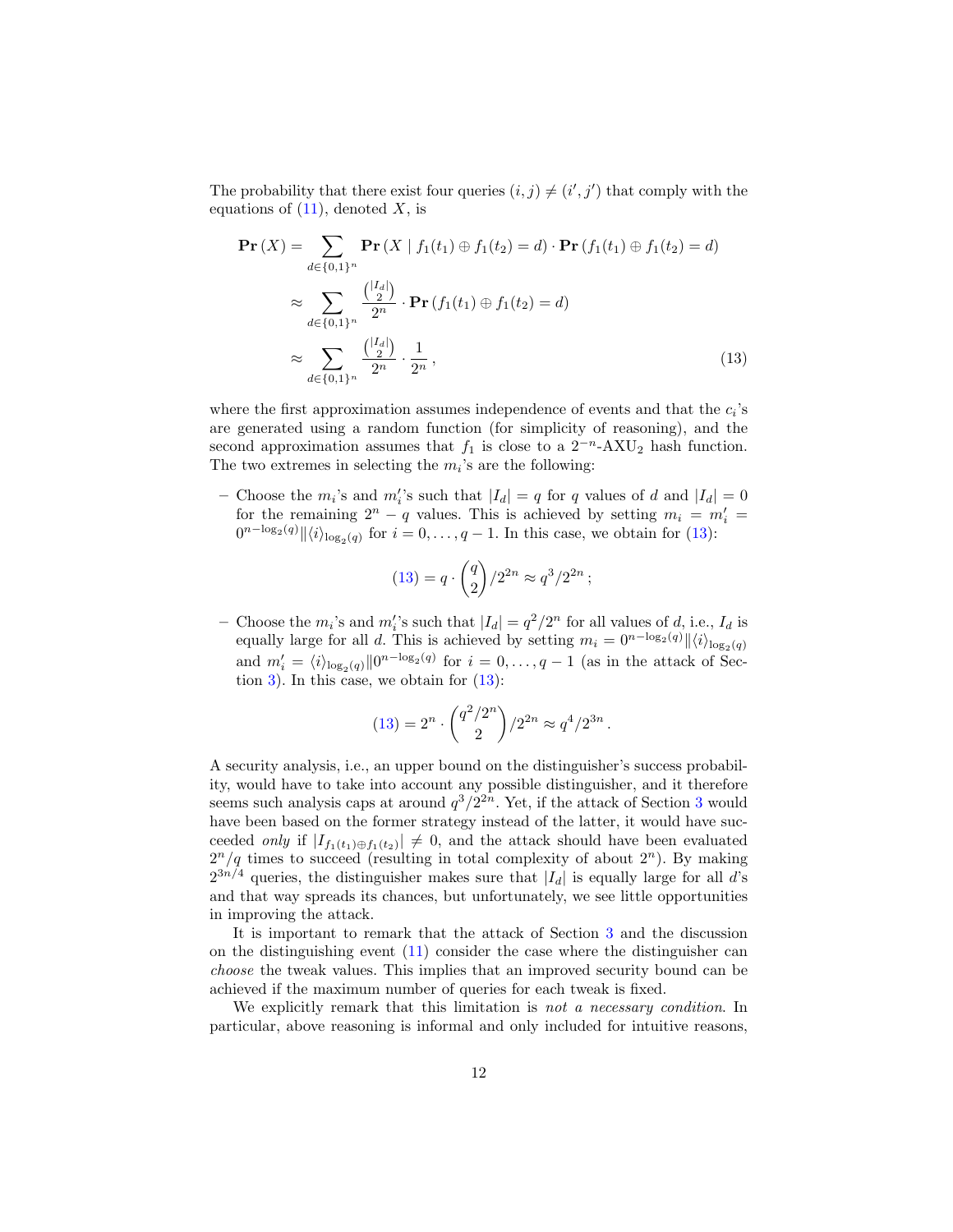and we cannot draw any formal conclusion from it. However, even for this limited scenario, improved security of CLRW2 is still a non-trivial open problem. We elaborate on the possibility of releasing the tweak usage limitation in Section [5.7.](#page-19-0)

A final condition that the mirror theory puts on the graph, in addition to (i) and (ii) above, is the following:

(iii) The graph should not contain an excessively large tree.

This is a merely technical requirement to make the proof argument of the mirror theory work, and it is not clear how a violation of condition (iii) may break the scheme. That said, also condition (iii) can be easily violated, depending on the mixing functions in use. For example, if  $f_1(t) = f_1 \otimes t$  (i.e., the example AXU<sub>2</sub> hash function of Section [2\)](#page-3-0), a collision of the form

<span id="page-12-1"></span>
$$
m_1\oplus f_1(m_1)=m_2\oplus f_1(m_2),
$$

for  $m_1, m_2 \neq 0$  implies that also

$$
m_2 \oplus f_1(m_2) = m_1^{-1} m_2^2 \oplus f_1(m_1^{-1} m_2^2) = \cdots = m_1^{-\lambda} m_2^{\lambda+1} \oplus f_1(m_1^{-\lambda} m_2^{\lambda+1}),
$$

for any  $\lambda \geq 0$ , potentially rendering an excessively large tree. The issue can be resolved by resorting to 4-wise independent XOR universal hash functions (see Section [2.2\)](#page-4-0).

# <span id="page-12-0"></span>5 Improved Security of Cascaded LRW2 Under Tweak Limits

Based on the two conclusions from Section [4,](#page-8-0) we prove that if  $h_1$  and  $h_2$  are two 4-wise independent XOR universal hash functions and every tweak occurs at most  $q^{1/3}$  times, the Cascaded LRW2 construction GCL<sup>h<sub>1</sub>,h<sub>1</sub>⊕h<sub>2</sub>,h<sub>2</sub> of [\(2\)](#page-1-0)</sup> achieves security up to complexity approximately  $2^{3n/4}$ .

**Theorem 2.** Let  $\kappa, \tau, n \in \mathbb{N}$ , let  $E \in \text{iperm}(\kappa, n)$ , H be an  $\varepsilon$ -AXU<sub>4</sub> hash function family, and consider  $GCL^{h_1,h_1\oplus h_2,h_2}: \{0,1\}^{2\kappa} \times H^2 \times \{0,1\}^{\tau} \times \{0,1\}^n \rightarrow$  ${0,1}^n$ . Let  $\gamma \in \mathbb{N}$  such that  $2 \leq \gamma \leq q/4$  be a threshold. For any distinguisher D with query complexity at most  $q \leq 2^n/1600$  that queries each tweak at most  $\gamma$ times, there exists a distinguisher  $\mathcal{D}'$  that makes at most q queries such that

<span id="page-12-2"></span>
$$
\mathbf{Adv}_{\mathrm{GCL}^{h_1,h_1\oplus h_2,h_2}}^{\mathrm{stpp}}(\mathcal{D}) \le 6\binom{q}{4}2^n\varepsilon^4 + \binom{q}{2}(2\gamma+1)\varepsilon^2 + \frac{(\gamma+3)q}{2^n} + 2\mathbf{Adv}_{E}^{\mathrm{sprp}}(\mathcal{D}').
$$
\n(14)

Putting  $\gamma = q^{1/3}$ , the bound of [\(14\)](#page-12-2) yields security up to  $q \leq 2^{3n/4}$  queries. The limitation  $\gamma$  on the number of tweak repeats sounds restrictive, but it is not. In practical applications [\[10,](#page-21-6) [12,](#page-21-10) [29\]](#page-22-2), the tweak is constituted of a random value concatenated with a counter.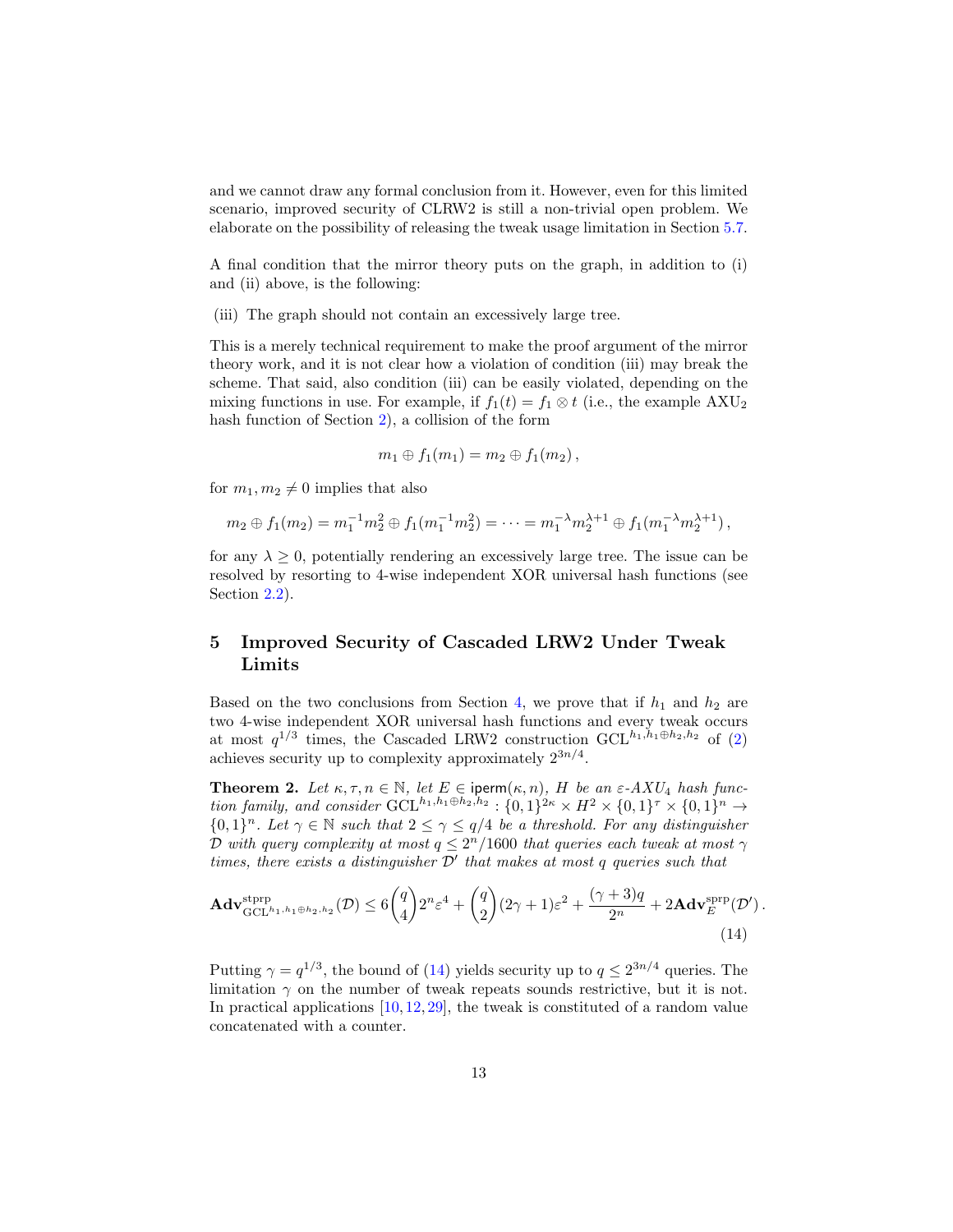The proof of Theorem [2](#page-12-1) is based on Patarin's mirror theory [\[22,](#page-21-9) [26,](#page-22-4) [28\]](#page-22-5), which found popularization in the work of Mennink and Neves on Encrypted Davies-Meyer and its dual [\[20\]](#page-21-8). Although the mirror theory is quite simple to understand and apply, its proof is heavy and the recursive argument underneath it is debated by some. In this work, however, we will only use the mirror theory up to  $3n/4$ -bit security, i.e., rely on the first recursion in the mirror theory proof only.

The security proof is comparable to that of EDM [\[20\]](#page-21-8), and in particular also relies on the observation that any evaluation of  $c = \dot{GCL}^{h_1, h_1 \oplus h_2, h_2}(\mathbf{k}, t, m)$  for  $\mathbf{k} = (k_1, k_2, h_1, h_2)$  can be rewritten as

$$
E_{k_1}(m \oplus h_1(t)) \oplus E_{k_2}^{-1}(c \oplus h_2(t)) = h_1(t) \oplus h_2(t).
$$
 (15)

Differences in the analysis occur due to the possibility of the adversary to choose the tweak and the fact that the tweak occurs in all three parts of the equation (input to  $E_{k_1}$ , to  $E_{k_2}^{-1}$ , and in the right hand side  $h_1(t) \oplus h_2(t)$ ). These differences cause that only security up to  $2^{3n/4}$  is achievable. However, the differences compared with the analysis in [\[20\]](#page-21-8) mostly affect description of oracle views and analysis of bad views; the application of the mirror theory is fairly the same. Therefore, we discard much of the details on mirror theory from the proof and include it in Appendix [B;](#page-29-0) the proof is fully intelligible without this appendix.

The proof is given in Sections [5.1-](#page-13-0)[5.6.](#page-18-0) We discuss the possibility of releasing the limitation  $\gamma$  on the tweak usage in Section [5.7.](#page-19-0)

### <span id="page-13-0"></span>5.1 H-Coefficient Technique

We will use Patarin's H-coefficient technique [\[25,](#page-21-17)[27\]](#page-22-8), for which we follow the de-scription by Chen and Steinberger [\[5\]](#page-20-4). Consider two oracles  $\mathcal O$  and  $\mathcal P$  with identical interfaces, and a deterministic distinguisher  $D$  with query complexity  $q$  and unbounded computational power that tries to distinguish both oracles. Denote its success probability by  $\Delta_{\mathcal{D}}(\mathcal{O}; \mathcal{P})$ . Let  $X_{\mathcal{O}}$  denote the probability distribution of views when  $\mathcal D$  is interacting with  $\mathcal O$ , and similarly  $X_{\mathcal P}$  the distribution of views for interaction with P. A view  $\nu$  is called "attainable" if  $\Pr(X_{\mathcal{P}} = \nu) > 0$ , and denote by  $V$  the set of all attainable views. The H-coefficient technique states the following:

<span id="page-13-1"></span>Lemma 1 (H-coefficient technique). Let  $D$  be a deterministic distinguisher, and consider a partition  $V = V_{bad} \cup V_{good}$  of the set of attainable views. Let  $\delta, \epsilon \in [0,1]$  be such that  $\mathbf{Pr}(X_{\mathcal{P}} \in \mathcal{V}_{bad}) \leq \delta$ , and  $\frac{\mathbf{Pr}(X_{\mathcal{O}} = \nu)}{\mathbf{Pr}(X_{\mathcal{P}} = \nu)} \geq 1 - \epsilon$  for all  $\nu \in \mathcal{V}_{\text{good}}$ . Then, the distinguishing advantage satisfies  $\Delta_{\mathcal{D}}(\mathcal{O}; \mathcal{P}) \leq \delta + \epsilon$ .

A proof of the technique is given among others in  $[4, 5, 20]$  $[4, 5, 20]$  $[4, 5, 20]$  $[4, 5, 20]$  $[4, 5, 20]$ .

For view  $\nu = \{(x_1, y_1), \ldots, (x_q, y_q)\}\)$  consisting of q input/output tuples, an oracle O is said to extend  $\nu$ , denoted  $\mathcal{O} \vdash \nu$ , if  $\mathcal{O}(x_i) = y_i$  for all  $i = \{1, \ldots, q\}.$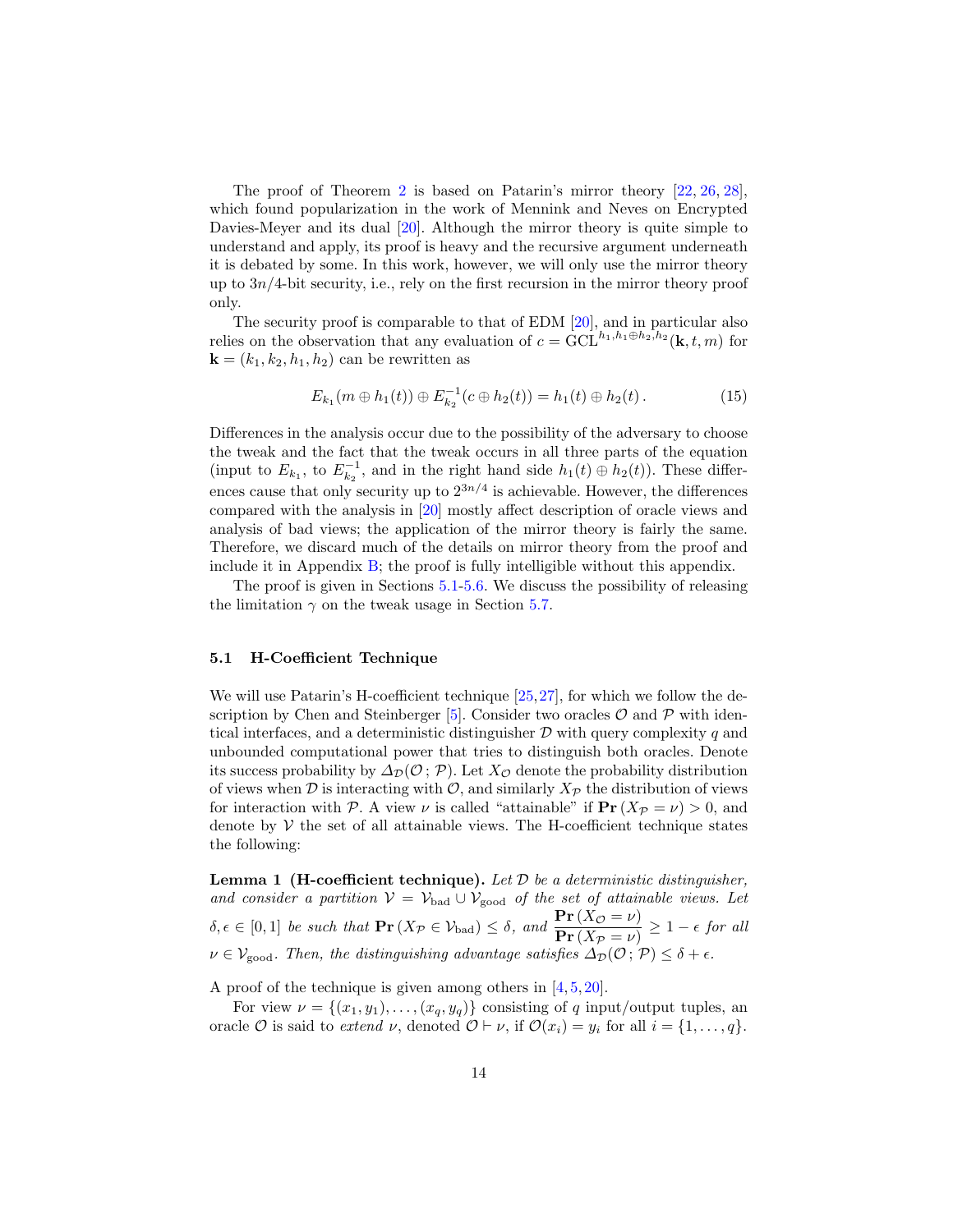#### 5.2 General Setting and Views

Let  $\tilde{p} \stackrel{\text{*}}{\leftarrow}$  iperm $(\tau, n)$ ,  $\mathbf{k} \stackrel{\text{*}}{\leftarrow} \{0, 1\}^{2\kappa} \times H^2$ , and  $p_1, p_2 \stackrel{\text{*}}{\leftarrow}$  perm $(n)$ . Consider any distinguisher  $D$  whose goal is to distinguish  $GCL_k^{h_1,h_1\oplus h_2,h_2}$  from  $\tilde{p}$ .<br>As a first step, we replace  $(E_{k_1}, E_{k_2})$  by  $(p_1, p_2^{-1})$  at the cost of  $2\mathbf{Adv}_E^{\text{prp}}(\mathcal{D}')$ ,

where  $\mathcal{D}'$  is some distinguisher with the same query complexity q as  $\mathcal{D}$ . (Note that we replaced  $E_{k_2}$  by the inverse of  $p_2$  for simplicity of further analysis.) Denote the resulting scheme with  $F$  for brevity; it remains to bound the advantage of  $D$ in distinguishing  $\mathcal{O} = F$  (the real world) from  $\mathcal{P} = \tilde{p}$  (the ideal world). As of now, we give the distinguisher unbounded computational power, and its complexity will only be measured by the number of oracle queries it makes. Without loss of generality, we can consider it to be deterministic, and will apply the H-coefficient technique of Lemma [1.](#page-13-1)

D makes q construction queries which are recorded in view  $\nu' = \{(t_1, m_1, c_1),$  $\ldots$ ,  $(t_q, m_q, c_q)$ . After D's interaction with its oracle, but before it outputs its decision bit, its oracle will reveal the subkeys  $h_1, h_2$ . In the real world, these are the XOR universal hash functions used in  $F$ , whereas in the ideal world these are dummy functions randomly drawn from  $H$ . We denote the complete view by

$$
\nu = (\nu', h_1, h_2). \tag{16}
$$

Without loss of generality, we assume that  $\mathcal D$  never repeats queries, and hence that  $(t_i, m_i) \neq (t_j, m_j)$  and  $(t_i, c_i) \neq (t_j, c_j)$  for any  $i \neq j$ .

### 5.3 Attainable Index Mappings

In the real world  $\mathcal{O}$ , each tuple  $(t_i, m_i, c_i) \in \nu'$  corresponds to an evaluation of F and satisfies

$$
p_1(m_i \oplus h_1(t_i)) \oplus p_2(c_i \oplus h_2(t_i)) = h_1(t_i) \oplus h_2(t_i),
$$

where we recall that  $E_{k_2}$  was replaced with  $p_2^{-1}$ . Writing  $P_{a_i} := p_1(m_i \oplus h_1(t_i))$ and  $P_{b_i} := p_2(c_i \oplus h_2(t_i))$ , view  $\nu$  defines the following q equations:

<span id="page-14-1"></span><span id="page-14-0"></span>
$$
P_{a_1} \oplus P_{b_1} = h_1(t_1) \oplus h_2(t_1),
$$
  
\n
$$
P_{a_2} \oplus P_{b_2} = h_1(t_2) \oplus h_2(t_2),
$$
  
\n
$$
\vdots
$$
  
\n
$$
P_{a_q} \oplus P_{b_q} = h_1(t_q) \oplus h_2(t_q).
$$
\n(17)

Here, some of the unknowns may be equal to each other. We have that  $P_{a_i} \neq P_{a_j}$ if and only if  $m_i \oplus h_1(t_i) \neq m_j \oplus h_1(t_j)$ , and  $P_{b_i} \neq P_{b_j}$  if and only if  $c_i \oplus h_2(t_i) \neq$  $c_j \oplus h_2(t_j)$ . No condition a priori holds for  $P_{a_i}$  versus  $P_{b_j}$ , as these are defined by independent permutations. We have

$$
r = |\{m_i \oplus h_1(t_i) \mid i \in \{1, ..., q\}\}| + |\{c_i \oplus h_2(t_i) \mid i \in \{1, ..., q\}\}| \tag{18}
$$

unknowns.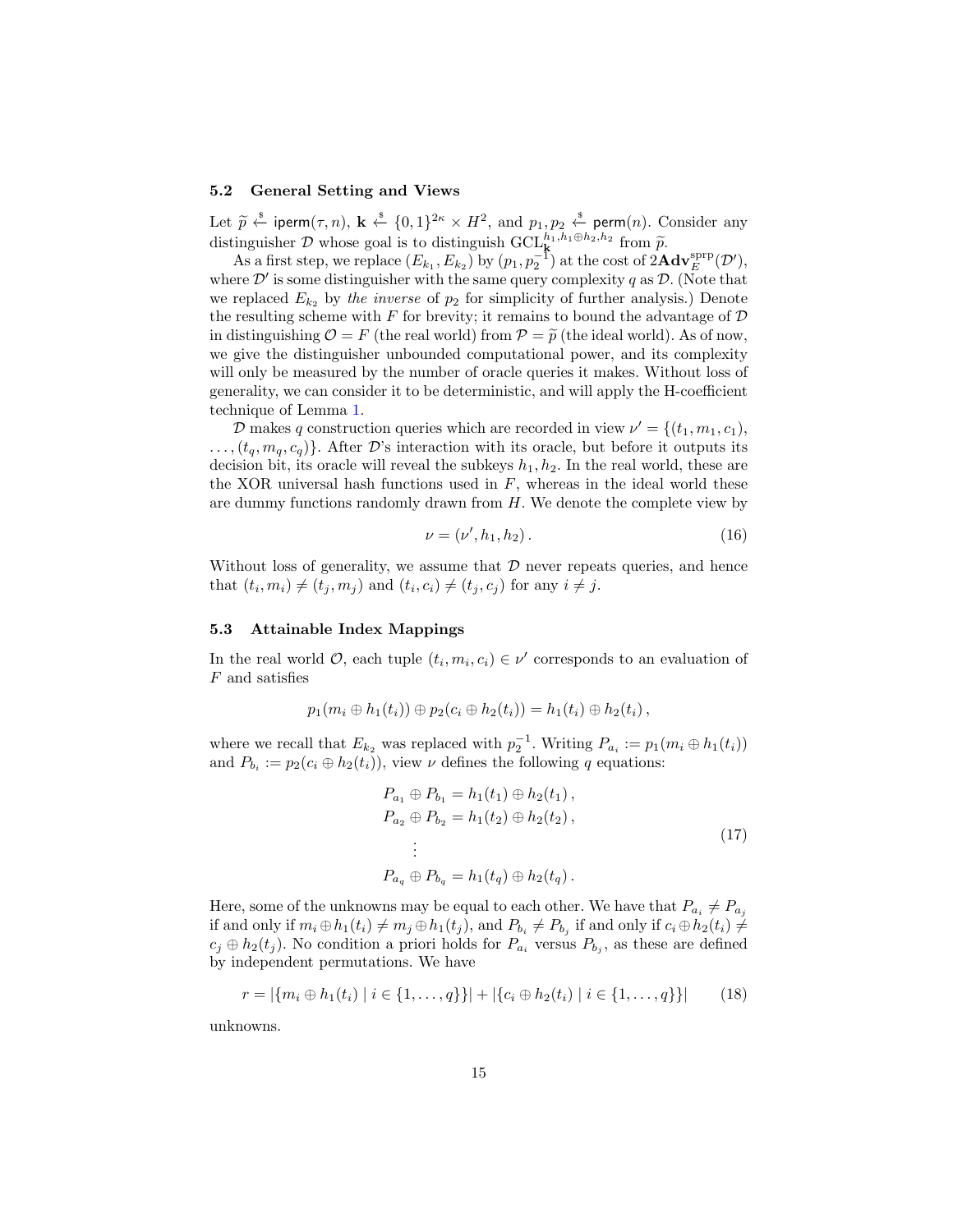#### 5.4 Bad Views

Inspired by the discussion in Section [4,](#page-8-0) we associate a bipartite graph  $G(\nu)$  =  $(U, V, E(\nu))$  with the view  $\nu$ .  $U = \{0, 1\}^n$  corresponds to the input values to  $p_1$ ,  $V = \{0, 1\}^n$  to the output values of  $p_2^{-1}$ , and for every  $(t_i, m_i, c_i) \in \nu'$ , the edge  $(m_i \oplus h_1(t_i), c_i \oplus h_2(t_i))$  with label  $h_1(t_i) \oplus h_2(t_i)$  from U to V is added to  $E(\nu)$ . The example graph of Figure [3](#page-9-0) still applies, be it with  $f_1 = h_1$ ,  $f_2 = h_1 \oplus h_2$ , and  $f_3 = h_2$ .

In Section [4,](#page-8-0) we already informally discussed what problems could occur in such a graph, i.e., what properties would make the mirror theory inapplicable: it should not contain a path of even length whose labels sum to 0, a circle, or an excessively large tree. The latter is informal, it is often based on a pre-defined threshold on the maximum size of the tree. As our security analysis will cap on 3n/4-bit security anyway, we can keep it simple, and put as one of the bad events that  $G(\nu)$  should not contain a subgraph of  $\geq 4$  edges. This would imply the non-existence of an excessively large tree, as well as circles and paths of length  $\geq$  4. We still have to rule out the existence of a path of length 2 whose labels sum to 0 and a circle of length 2.

Formally, we say that a view  $\nu$  is a bad view if its corresponding tree  $G(\nu)$ contains

- (i) a path of length 2 whose labels sum to 0;
- (ii) a circle of length 2;
- (iii) a subgraph of  $\geq 4$  edges.

# <span id="page-15-2"></span>5.5 Probability of Bad Views  $(\delta)$

By Lemma [1,](#page-13-1) we have to analyze the probability that a view generated in the ideal world is bad, and the analysis will rely on the fact that  $h_1$  and  $h_2$  are 4-wise independent universal hash functions. We have

$$
\mathbf{Pr}\left(X_{\widetilde{p}} \in \mathcal{V}_{bad}\right) \leq \mathbf{Pr}\left(\text{path}\right) + \mathbf{Pr}\left(\text{circle}\right) + \mathbf{Pr}\left(\text{subgraph}\right) ,\qquad(19)
$$

where the sizes of the path, circle, and subgraph, are left implicit.

(*i*) a path. Consider any two distinct queries  $(t_i, m_i, c_i)$ ,  $(t_j, m_j, c_j)$ . They yield a 0-label-sum path if either

$$
m_i \oplus h_1(t_i) = m_j \oplus h_1(t_j)
$$
 and  $h_1(t_i) \oplus h_2(t_i) = h_1(t_j) \oplus h_2(t_j)$ ,

or

$$
c_i \oplus h_2(t_i) = c_j \oplus h_2(t_j)
$$
 and  $h_1(t_i) \oplus h_2(t_i) = h_1(t_j) \oplus h_2(t_j)$ .

If  $t_i = t_j$ , then necessarily  $m_i \neq m_j$  and  $c_i \neq c_j$  (as the two queries are distinct) and the conditions happen with probability 0. Otherwise, as  $h_1$  and  $h_2$  are  $\varepsilon$ - $AXU_4$ , both conditions happen with probability at most  $\varepsilon^2$ . Thus,

<span id="page-15-1"></span><span id="page-15-0"></span>
$$
\mathbf{Pr}\left(\text{path}\right) \le 2\binom{q}{2}\varepsilon^2. \tag{20}
$$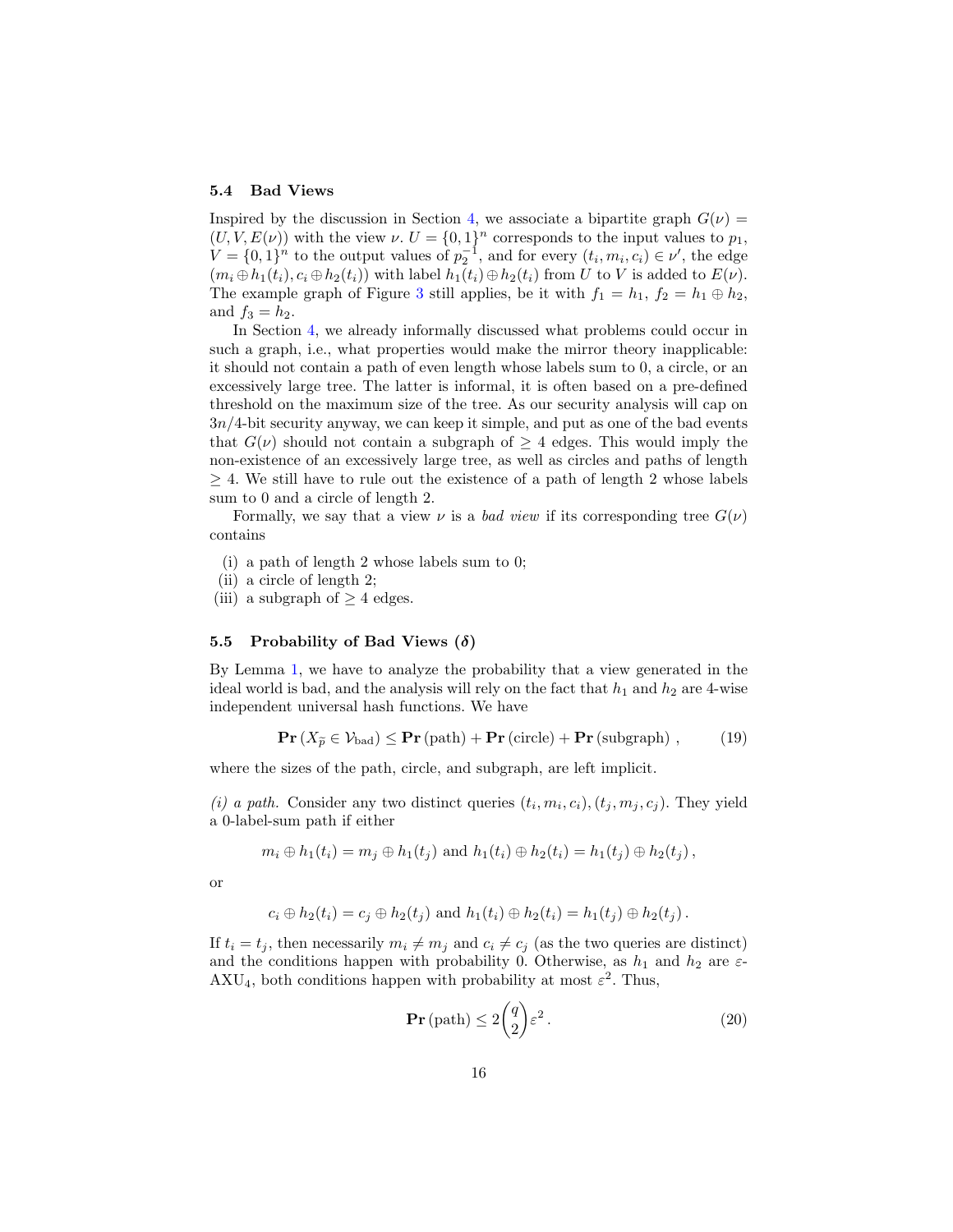(*ii*) a circle. Consider any two distinct queries  $(t_i, m_i, c_i)$ ,  $(t_j, m_j, c_j)$ . They yield a circle if

$$
m_i \oplus h_1(t_i) = m_j \oplus h_1(t_j)
$$
 and  $c_i \oplus h_2(t_i) = c_j \oplus h_2(t_j)$ ,

which, as before, happens with probability at most  $\varepsilon^2$ . Thus,

<span id="page-16-1"></span>
$$
\mathbf{Pr}\left(\text{circle}\right) \le \binom{q}{2} \varepsilon^2. \tag{21}
$$

(*iii*) a subgraph. Consider any four distinct queries  $(t_{i_1}, m_{i_1}, c_{i_1}), \ldots,$  $(t_{i_4}, m_{i_4}, c_{i_4})$  to yield a subgraph. We can consider six possible configurations, as described in Figure [5.](#page-16-0) In these configurations, only collisions are explicitly indicated; two nodes that are different in the configuration may or may not collide. We treat all configurations independently, where we will rely on the fact that  $h_1$ and  $h_2$  are  $\varepsilon\text{-AXU}_4.$ 

<span id="page-16-0"></span>

Fig. 5: Possible configurations of subgraphs of 4 edges. Upper shore is  $U$ , lower shore is  $V$ , and labels are omitted for brevity. Two nodes in the same shore may or may not be equal.

# (A) Configuration (A) happens only if

$$
m_{i_1} \oplus h_1(t_{i_1}) = m_{i_2} \oplus h_1(t_{i_2}) = m_{i_3} \oplus h_1(t_{i_3}) = m_{i_4} \oplus h_1(t_{i_4}).
$$

If the tweaks are not all distinct, the condition is satisfied with probability 0. On the other hand, if  $t_{i_1}, t_{i_2}, t_{i_3}, t_{i_4}$  are all distinct, the condition is satisfied with probability at most  $\varepsilon^3$ . There are at most  $\binom{q}{4}$  possible choices of queries that satisfy this condition on the tweaks;

(B) Configuration (B) happens only if

$$
m_{i_1} \oplus h_1(t_{i_1}) = m_{i_2} \oplus h_1(t_{i_2}) = m_{i_3} \oplus h_1(t_{i_3}),
$$
  

$$
c_{i_3} \oplus h_2(t_{i_3}) = c_{i_4} \oplus h_2(t_{i_4}).
$$

Further analysis depends on the values of the tweaks.

 $-$  If  $t_{i_1}, t_{i_2}, t_{i_3}, t_{i_4}$  are all distinct, the condition is satisfied with probability at most  $\varepsilon^3$ . There are at most  $\binom{q}{4}$  possible choices of queries that satisfy this condition on the tweaks;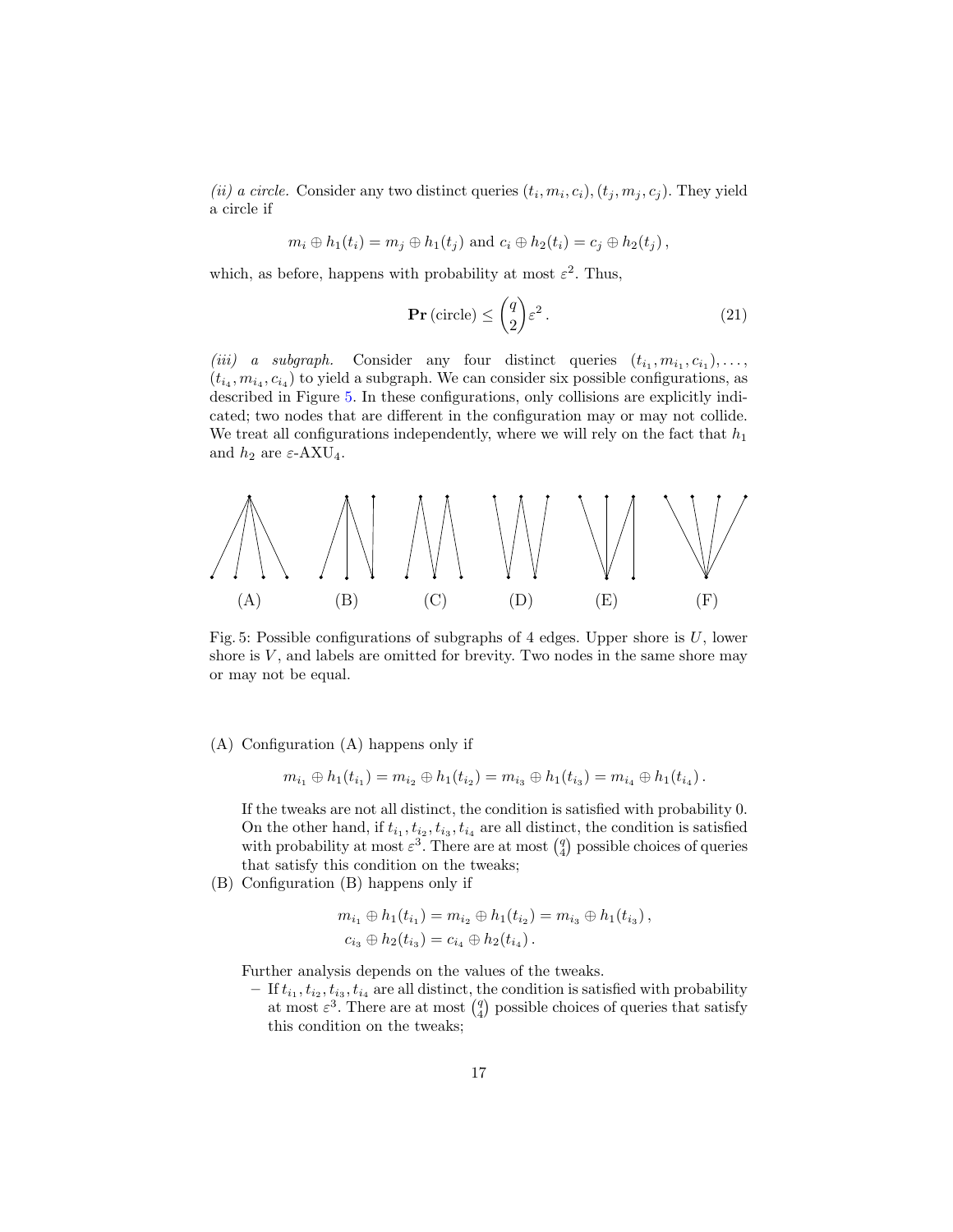- If  $t_{i_1} = t_{i_2}, t_{i_1} = t_{i_3}, t_{i_2} = t_{i_3}$ , or  $t_{i_3} = t_{i_4}$ , the condition is satisfied with probability 0;
- If  $t_{i_1} = t_{i_4}$ , but  $t_{i_1}, t_{i_2}, t_{i_3}$  are all distinct, the condition is satisfied with probability at most  $\varepsilon^3$ . There are at most  $\binom{q}{3} \cdot (\gamma - 1)$  possible choices of queries that satisfy this condition on the tweaks, noting that every tweak occurs at most  $\gamma$  times;

- If  $t_{i_2} = t_{i_4}$ , but  $t_{i_1}, t_{i_2}, t_{i_3}$  are all distinct, a similar reasoning applies. Overall, configuration (B) is satisfied with probability at most

$$
\max\left\{ \binom{q}{4} \varepsilon^3, \binom{q}{3} (\gamma - 1) \varepsilon^3 \right\} \le \binom{q}{4} \varepsilon^3,
$$

for  $\gamma \leq q/4$ ;

(C) Configuration (C) happens only if

$$
m_{i_1} \oplus h_1(t_{i_1}) = m_{i_2} \oplus h_1(t_{i_2}),
$$
  
\n
$$
c_{i_2} \oplus h_2(t_{i_2}) = c_{i_3} \oplus h_2(t_{i_3}),
$$
  
\n
$$
m_{i_3} \oplus h_1(t_{i_3}) = m_{i_4} \oplus h_1(t_{i_4}).
$$

Further analysis depends on the values of the tweaks.

- If  $t_{i_1}, t_{i_2}, t_{i_3}, t_{i_4}$  are all distinct, the condition is satisfied with probability at most  $2^n \varepsilon^4$  (obtained by summing over all possible connections between the first and third equation, and then applying the  $\varepsilon$ -AXU<sub>4</sub> bound). There are at most  $\binom{q}{4}$  possible choices of queries that satisfy this condition on the tweaks;
- If  $t_{i_1} = t_{i_2}, t_{i_2} = t_{i_3}$ , or  $t_{i_3} = t_{i_4}$ , the condition is satisfied with probability 0;
- If  $t_{i_1} = t_{i_3}$ , but  $t_{i_1}, t_{i_2}, t_{i_4}$  are all distinct, the condition is satisfied with probability at most  $\varepsilon^3$ . There are at most  $\binom{q}{3} \cdot (\gamma - 1)$  possible choices of queries that satisfy this condition on the tweaks, noting that every tweak occurs at most  $\gamma$  times;
- If  $t_{i_2} = t_{i_4}$ , but  $t_{i_1}, t_{i_2}, t_{i_3}$  are all distinct, a similar reasoning applies;
- If  $t_{i_1} = t_{i_4}$ , but  $t_{i_1}, t_{i_2}, t_{i_3}$  are all distinct, a similar reasoning applies;
- $-$  If  $t_{i_1} = t_{i_3}$  and  $t_{i_2} = t_{i_4}$  but  $t_{i_1}, t_{i_2}$  are distinct, the condition is satisfied with probability at most  $\varepsilon^2$ . There are at most  $\binom{q}{2} \cdot (\gamma - 1)$  possible choices of queries that satisfy this condition on the tweaks, noting that every tweak occurs at most  $\gamma$  times and that there is at most one option for  $(t_{i_4}, m_{i_4}, c_{i_4})$  once the other three queries are fixed.

Overall, configuration (C) is satisfied with probability at most

$$
\max\left\{ \binom{q}{4} 2^n \varepsilon^4, \binom{q}{3} (\gamma - 1) \varepsilon^3, \binom{q}{2} (\gamma - 1) \varepsilon^2 \right\} \le \binom{q}{4} 2^n \varepsilon^4 + \binom{q}{2} (\gamma - 1) \varepsilon^2,
$$

for  $\gamma \leq q/4$  and  $2^n \varepsilon \geq 1$ ;

- (D) Configuration (D) is symmetrical to configuration (C);
- (E) Configuration (E) is symmetrical to configuration (B);
- (F) Configuration (F) is symmetrical to configuration (A).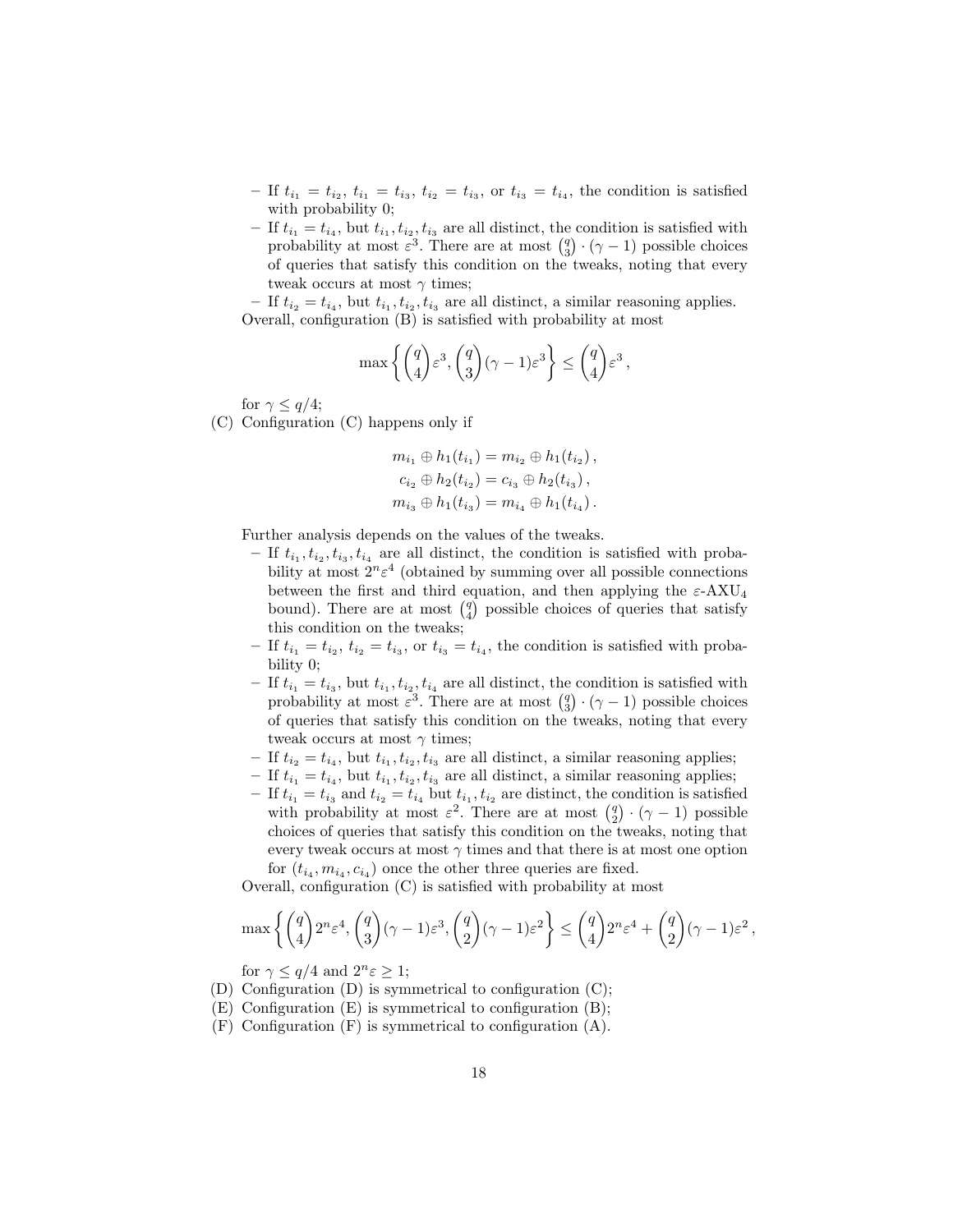Thus,

<span id="page-18-1"></span>
$$
\mathbf{Pr}\left(\text{subgraph}\right) \le 4\binom{q}{4}\varepsilon^3 + 2\binom{q}{4}2^n\varepsilon^4 + 2\binom{q}{2}(\gamma - 1)\varepsilon^2
$$

$$
\le 6\binom{q}{4}2^n\varepsilon^4 + 2\binom{q}{2}(\gamma - 1)\varepsilon^2. \tag{22}
$$

Conclusion for bad events. From  $(19)$  and the individual probabilities of  $(20)$ ,  $(21)$ , and  $(22)$ , we obtain

$$
\begin{aligned} \mathbf{Pr}\left(X_{\widetilde{p}} \in \mathcal{V}_{\text{bad}}\right) &\leq 3\binom{q}{2}\varepsilon^2 + 6\binom{q}{4}2^n\varepsilon^4 + 2\binom{q}{2}(\gamma - 1)\varepsilon^2 \\ &\leq 6\binom{q}{4}2^n\varepsilon^4 + \binom{q}{2}(2\gamma + 1)\varepsilon^2 \,, \end{aligned}
$$

for  $\gamma \geq 2$ .

## <span id="page-18-0"></span>5.6 Ratio for Good Views  $(\epsilon)$

Consider a given view  $\nu = (\nu', h_1, h_2)$  where  $\nu = \{(t_1, m_1, c_1), \dots, (t_q, m_q, c_q)\}.$ Define

$$
r_1 = |\{m_i \oplus h_1(t_i) \mid i \in \{1, \dots, q\}\}|,\tag{23}
$$

<span id="page-18-3"></span>
$$
r_2 = |\{c_i \oplus h_2(t_i) \mid i \in \{1, \dots, q\}\}|. \tag{24}
$$

Note that  $r_1 + r_2$  is equal to the number of unknowns in the system of equations (see [\(18\)](#page-14-0)). For any  $t \in \{0,1\}^{\tau}$ , we denote  $u_t = |\{i \in \{1,\ldots,q\} | t_i = t\}|$ .

For the ideal world  $\tilde{p}$ , we have

$$
\mathbf{Pr}\left(X_{\widetilde{p}} = \nu\right) = \mathbf{Pr}\left(\widetilde{p} \stackrel{\text{s}}{\leftarrow} \text{iperm}(\tau, n) : \widetilde{p} \vdash \nu'\right) \cdot \mathbf{Pr}\left((h_1, h_2) = (h'_1, h'_2) \stackrel{\text{s}}{\leftarrow} H^2\right) \\
= \frac{1}{\prod_{t \in \{0, 1\}^{\tau}} (2^n)_{u_t} \cdot \frac{1}{|H|^2},\n\tag{25}
$$

where for the first probability we use that  $\tilde{p}$  is a family of permutations and for every  $t \in \{0,1\}^{\tau}$  the view defines  $u_t$  values.

For the real world F, recall that it is built from two permutations  $p_1, p_2^{-1}$ . We have

$$
\mathbf{Pr}\left(X_F = \nu\right) = \mathbf{Pr}\left(p_1, p_2^{-1} \stackrel{\$}{\leftarrow} \mathsf{perm}(n) : F \vdash \nu' \mid h_1, h_2\right) \cdot \mathbf{Pr}\left((h_1, h_2) = (h'_1, h'_2) \stackrel{\$}{\leftarrow} H^2\right)
$$
\n
$$
= \mathbf{Pr}\left(p_1, p_2^{-1} \stackrel{\$}{\leftarrow} \mathsf{perm}(n) : F \vdash \nu' \mid h_1, h_2\right) \cdot \frac{1}{|H|^2}.\tag{26}
$$

<span id="page-18-2"></span>As has become clear from [\(17\)](#page-14-1),  $\nu = (\nu', h_1, h_2)$  fixes exactly q equations on  $r_1$ unknowns for  $p_1$  and  $r_2$  unknowns for  $p_2^{-1}$ , where the inputs to  $p_1$  and  $p_2^{-1}$  are fixed. We rely on the following lemma that is based on Patarin's mirror theory.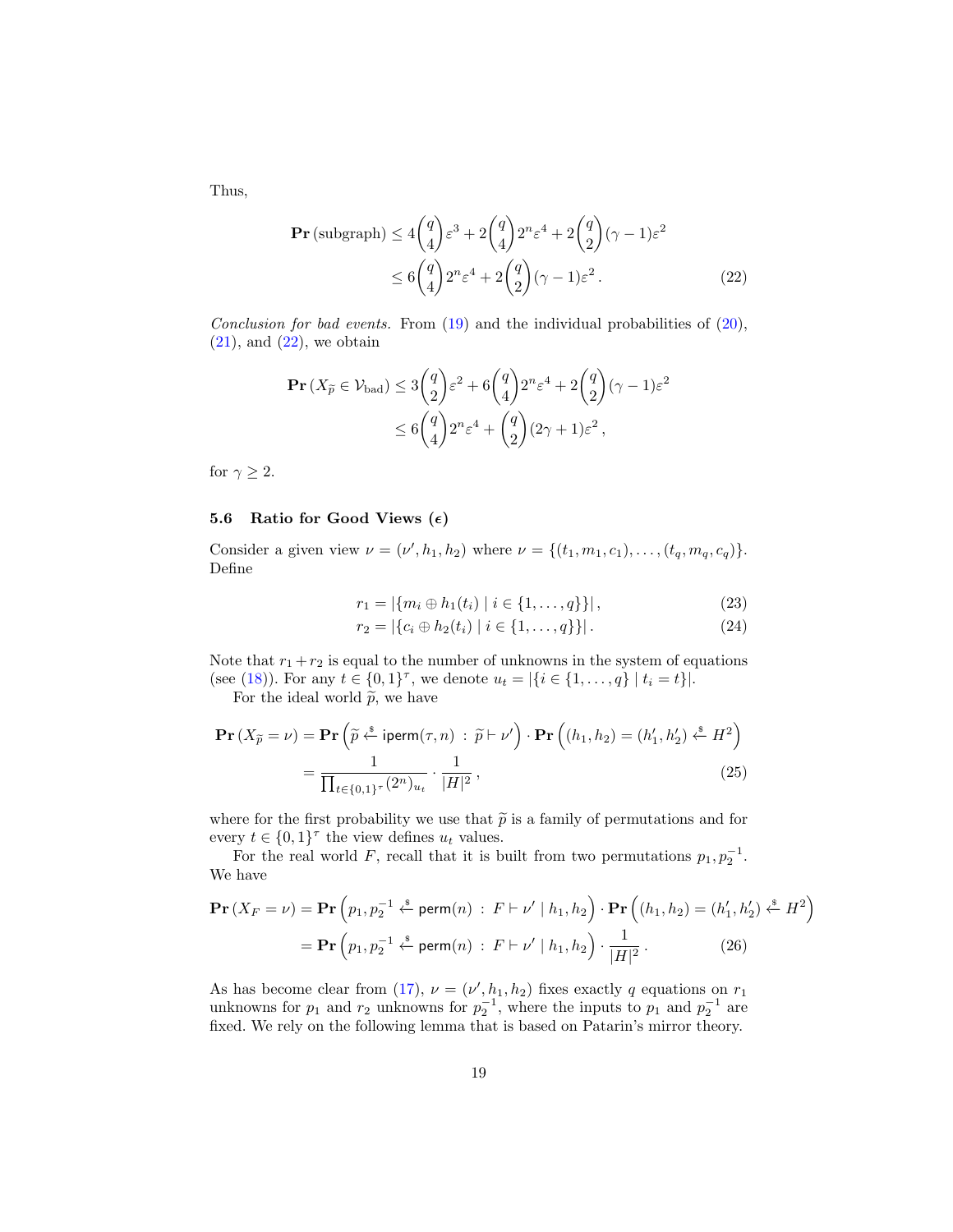**Lemma 2.** Consider good view  $\nu = (\nu', h_1, h_2)$  whose system of q equations [\(17\)](#page-14-1) has no subgraph of  $\geq 4$  edges, has no path of length 2 whose labels sum to 0, and no circle of length 2. As long as  $5^2 \cdot q \leq 2^n/64$ , the number of solutions to the  $r_1 + r_2$  unknowns is at least

$$
\frac{(2^n)_{r_1}(2^n-4)_{r_2}}{2^{nq}}.
$$

The proof of Lemma [2](#page-18-2) is omitted: it is very similar to the reasoning on EDM in [\[20\]](#page-21-8) and follows straightforwardly from Patarin's mirror theory as reviewed in Appendix [B.](#page-29-0) The side condition  $5^2 \cdot q \leq 2^n/64$  is slightly different from that in [\[20\]](#page-21-8), as we have adopted the bound from Nachef, Patarin, and Volte [\[22\]](#page-21-9).

Every such solution defines  $r_1$  evaluations of  $p_1$ , and  $r_2$  evaluations of  $p_2$ , and hence the remaining probability in [\(26\)](#page-18-3) satisfies

$$
\mathbf{Pr}\left(p_1, p_2^{-1} \xleftarrow{\$} \mathsf{perm}(n) \ : \ F \vdash \nu' \mid h_1, h_2\right) \geq \frac{(2^n)_{r_1}(2^n - 4)_{r_2}}{2^{nq} \cdot (2^n)_{r_1}(2^n)_{r_2}}\,.
$$

We obtain for the ratio:

$$
\frac{\mathbf{Pr}\left(X_F = \nu\right)}{\mathbf{Pr}\left(X_{\widetilde{p}} = \nu\right)} \ge \frac{\prod_{t \in \{0,1\}^r} (2^n)_{u_t} \cdot |H|^2}{1} \cdot \frac{(2^n)_{r_1} (2^n - 4)_{r_2}}{2^{nq} \cdot (2^n)_{r_1} (2^n)_{r_2} \cdot |H|^2}
$$
\n
$$
= \frac{\prod_{t \in \{0,1\}^r} (2^n)_{u_t} \cdot (2^n - 4)_{r_2}}{2^{nq} \cdot (2^n)_{r_2}} \,. \tag{27}
$$

Using that for all  $t, u_t \leq \gamma$ , and that  $\sum_{t \in \{0,1\}^{\tau}} u_t = q$ :

<span id="page-19-2"></span><span id="page-19-1"></span>
$$
(27) \ge \frac{\prod_{t \in \{0,1\}^r} (2^n - (\gamma - 1))^{u_t} \cdot (2^n - 4)_{r_2}}{2^{nq} \cdot (2^n)_{r_2}}
$$

$$
= \left(\frac{2^n - (\gamma - 1)}{2^n}\right)^q \cdot \prod_{i=0}^3 \left(1 - \frac{r_2}{2^n - i}\right). \tag{28}
$$

Using that  $r_2 \leq q-1$ , and by simple algebra for  $q \leq 2^n/3$ :

$$
(28) \ge 1 - \left(\frac{(\gamma - 1)q}{2^n} + \frac{q - 1}{2^n} + \frac{q - 1}{2^n - 1} + \frac{q - 1}{2^n - 2} + \frac{q - 1}{2^n - 3}\right)
$$
  
 
$$
\ge 1 - \frac{(\gamma + 3)q}{2^n}.
$$

We have obtained  $\epsilon = \frac{(\gamma+3)q}{2^n}$ , provided  $5^2 \cdot q \leq 2^n/64$ .

## <span id="page-19-0"></span>5.7 Releasing Tweak Usage Limitation

The limitation on the tweak usage, namely that the distinguisher can query each tweak at most  $\gamma$  times, is used at two places in the proof.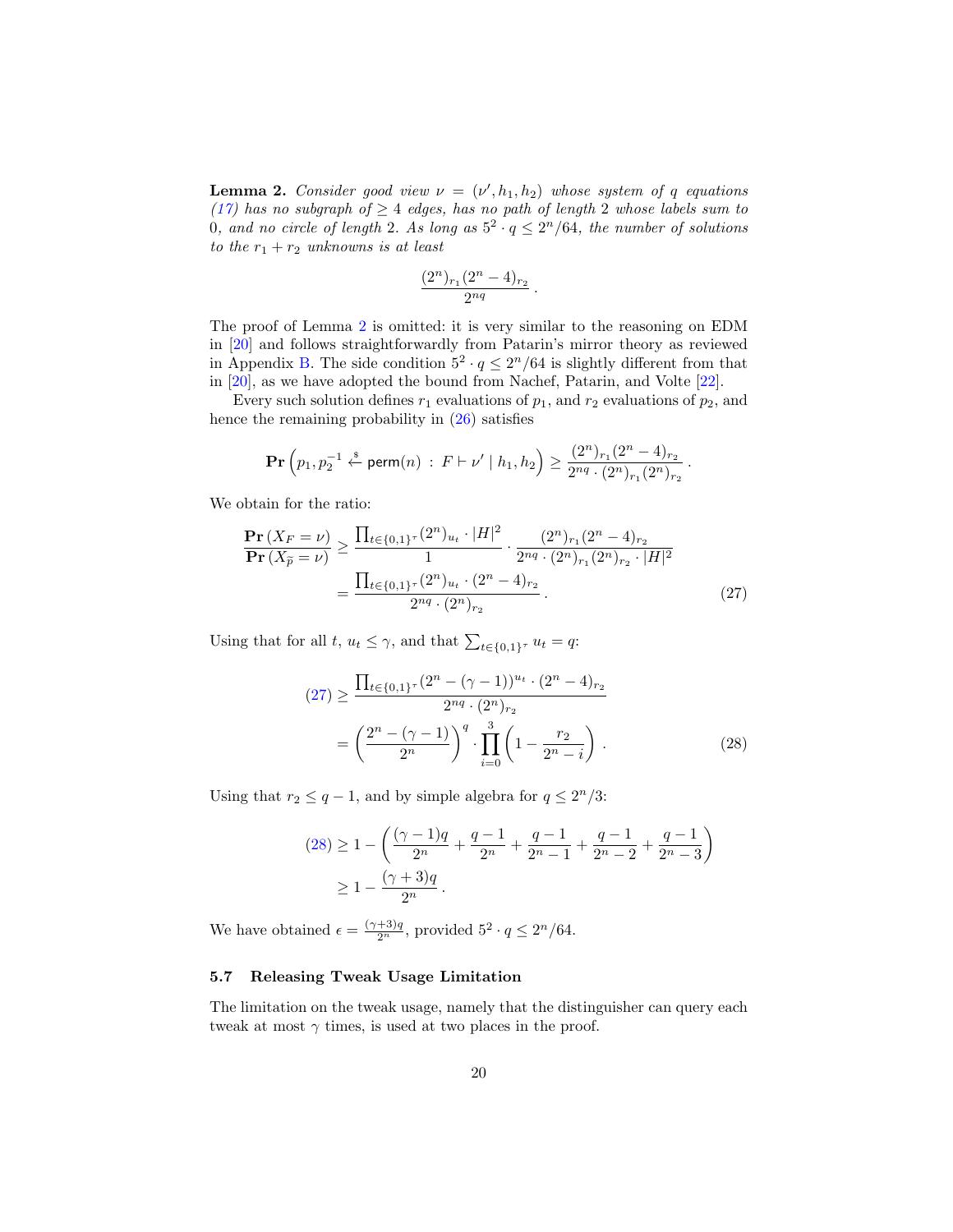The first place is the last case of configuration (C) in Section [5.5,](#page-15-2) namely the case where  $t_{i_1} = t_{i_3}$  and  $t_{i_2} = t_{i_4}$ . For upper bounding the number of choices for the four queries without relying on parameter  $\gamma$ , one may take into account that  $m_{i_1} \oplus m_{i_2} = m_{i_3} \oplus m_{i_4}$  is necessarily needed. This value needs to be equal to the random value  $h_1(t_{i_1}) \oplus h_2(t_{i_2})$ . However, we see no possibility for deriving a formal bound here.

The second place is in the application of the mirror theory in Section [5.6.](#page-18-0) Our approach to achieve improved  $3n/4$ -bit security relies on Patarin's mirror theory, which is specifically developed to work well if a scheme is compared with a random function. Obviously, evaluations of CLRW2 under the same tweak will always give distinct responses. In particular, if a distinguisher uses the same tweak for all queries, all responses will be distinct, and the scheme can be distinguished from a random function with probability about  $\binom{q}{2}/2^n$ . More generally, if every tweak is evaluated at most  $\gamma$  times, the scheme can be distinguished from a random function with probability at most around  $\gamma q/2^n$ . Resolving the  $\gamma$  limitation here requires improving Patarin's mirror theory or employing a different proof technique.

Acknowledgments. Bart Mennink is supported by a postdoctoral fellowship from the Netherlands Organisation for Scientific Research (NWO) under Veni grant 016.Veni.173.017. The author would like to thank Mridul Nandi and Samuel Neves, and anonymous reviewers for their comments and suggestions.

# References

- <span id="page-20-0"></span>1. Andreeva, E., Bogdanov, A., Luykx, A., Mennink, B., Tischhauser, E., Yasuda, K.: Parallelizable and Authenticated Online Ciphers. In: Sako, K., Sarkar, P. (eds.) ASIACRYPT 2013, Part I. Lecture Notes in Computer Science, vol. 8269, pp. 424–443. Springer (2013)
- <span id="page-20-3"></span>2. Bogdanov, A., Knudsen, L.R., Leander, G., Standaert, F., Steinberger, J.P., Tischhauser, E.: Key-Alternating Ciphers in a Provable Setting: Encryption Using a Small Number of Public Permutations - (Extended Abstract). In: Pointcheval, D., Johansson, T. (eds.) EUROCRYPT 2012. Lecture Notes in Computer Science, vol. 7237, pp. 45–62. Springer (2012)
- <span id="page-20-1"></span>3. Chakraborty, D., Sarkar, P.: A General Construction of Tweakable Block Ciphers and Different Modes of Operations. In: Lipmaa, H., Yung, M., Lin, D. (eds.) Inscrypt 2006. Lecture Notes in Computer Science, vol. 4318, pp. 88–102. Springer (2006)
- <span id="page-20-5"></span>4. Chen, S., Lampe, R., Lee, J., Seurin, Y., Steinberger, J.P.: Minimizing the Two-Round Even-Mansour Cipher. In: Garay, J.A., Gennaro, R. (eds.) CRYPTO 2014, Part I. Lecture Notes in Computer Science, vol. 8616, pp. 39–56. Springer (2014)
- <span id="page-20-4"></span>5. Chen, S., Steinberger, J.P.: Tight Security Bounds for Key-Alternating Ciphers. In: Nguyen, P.Q., Oswald, E. (eds.) EUROCRYPT 2014. Lecture Notes in Computer Science, vol. 8441, pp. 327–350. Springer (2014)
- <span id="page-20-2"></span>6. Cogliati, B., Lampe, R., Seurin, Y.: Tweaking Even-Mansour Ciphers. In: Gennaro, R., Robshaw, M. (eds.) CRYPTO 2015, Part I. Lecture Notes in Computer Science, vol. 9215, pp. 189–208. Springer (2015)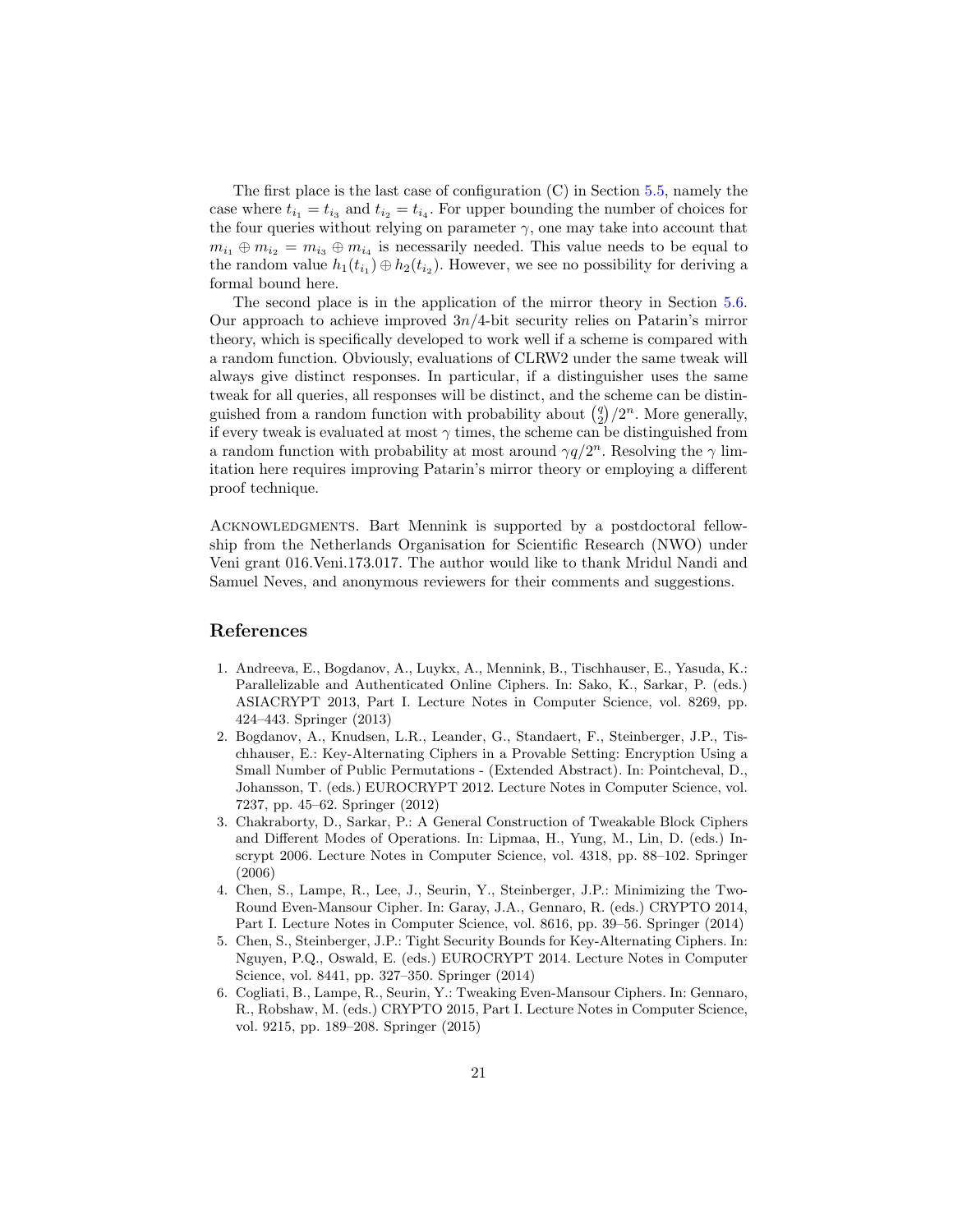- <span id="page-21-11"></span>7. Cogliati, B., Seurin, Y.: EWCDM: An Efficient, Beyond-Birthday Secure, Nonce-Misuse Resistant MAC. In: Robshaw and Katz [\[31\]](#page-22-9), pp. 121–149
- <span id="page-21-14"></span>8. Dunkelman, O., Keller, N.: A New Criterion for Nonlinearity of Block Ciphers. IEEE Trans. Information Theory 53(11), 3944–3957 (2007)
- <span id="page-21-4"></span>9. Dworkin, M.: NIST SP 800-38E: Recommendation for Block Cipher Modes of Operation: The XTS-AES Mode for Confidentiality on Storage Devices (2010)
- <span id="page-21-6"></span>10. Granger, R., Jovanovic, P., Mennink, B., Neves, S.: Improved Masking for Tweakable Blockciphers with Applications to Authenticated Encryption. In: Fischlin, M., Coron, J. (eds.) EUROCRYPT 2016, Part I. Lecture Notes in Computer Science, vol. 9665, pp. 263–293. Springer (2016)
- <span id="page-21-2"></span>11. Hoang, V.T., Krovetz, T., Rogaway, P.: Robust Authenticated-Encryption AEZ and the Problem That It Solves. In: Oswald, E., Fischlin, M. (eds.) EUROCRYPT 2015, Part I. Lecture Notes in Computer Science, vol. 9056, pp. 15–44. Springer (2015)
- <span id="page-21-10"></span>12. Iwata, T., Minematsu, K., Peyrin, T., Seurin, Y.: ZMAC: A Fast Tweakable Block Cipher Mode for Highly Secure Message Authentication. In: Katz and Shacham [\[14\]](#page-21-18), pp. 34–65
- <span id="page-21-3"></span>13. Jean, J., Nikolić, I., Peyrin, T., Seurin, Y.: Deoxys v1.41 (2016), submission to CAESAR competition
- <span id="page-21-18"></span>14. Katz, J., Shacham, H. (eds.): CRYPTO 2017, Part III, Lecture Notes in Computer Science, vol. 10403. Springer (2017)
- <span id="page-21-1"></span>15. Krovetz, T., Rogaway, P.: The Software Performance of Authenticated-Encryption Modes. In: Joux, A. (ed.) FSE 2011. Lecture Notes in Computer Science, vol. 6733, pp. 306–327. Springer (2011)
- <span id="page-21-12"></span>16. Lampe, R., Seurin, Y.: Tweakable Blockciphers with Asymptotically Optimal Security. In: Moriai, S. (ed.) FSE 2013. Lecture Notes in Computer Science, vol. 8424, pp. 133–151. Springer (2013)
- <span id="page-21-7"></span>17. Landecker, W., Shrimpton, T., Terashima, R.S.: Tweakable Blockciphers with Beyond Birthday-Bound Security. In: Safavi-Naini, R., Canetti, R. (eds.) CRYPTO 2012. Lecture Notes in Computer Science, vol. 7417, pp. 14–30. Springer (2012)
- <span id="page-21-13"></span>18. Lee, J., Luykx, A., Mennink, B., Minematsu, K.: Connecting Tweakable and Multi-Key Blockcipher Security. Des. Codes Cryptography 86(3), 623–640 (2018)
- <span id="page-21-0"></span>19. Liskov, M., Rivest, R.L., Wagner, D.A.: Tweakable Block Ciphers. In: Yung, M. (ed.) CRYPTO 2002. Lecture Notes in Computer Science, vol. 2442, pp. 31–46. Springer (2002)
- <span id="page-21-8"></span>20. Mennink, B., Neves, S.: Encrypted Davies-Meyer and Its Dual: Towards Optimal Security Using Mirror Theory. In: Katz and Shacham [\[14\]](#page-21-18), pp. 556–583
- <span id="page-21-5"></span>21. Minematsu, K.: Improved Security Analysis of XEX and LRW Modes. In: Biham, E., Youssef, A.M. (eds.) SAC 2006. Lecture Notes in Computer Science, vol. 4356, pp. 96–113. Springer (2006)
- <span id="page-21-9"></span>22. Nachef, V., Patarin, J., Volte, E.: Feistel Ciphers - Security Proofs and Cryptanalysis. Springer (2017)
- <span id="page-21-15"></span>23. Nyberg, K.: Perfect Nonlinear S-Boxes. In: Davies, D.W. (ed.) EUROCRYPT '91. Lecture Notes in Computer Science, vol. 547, pp. 378–386. Springer (1991)
- <span id="page-21-16"></span>24. Nyberg, K., Knudsen, L.R.: Provable Security Against Differential Cryptanalysis. In: Brickell, E.F. (ed.) CRYPTO '92. Lecture Notes in Computer Science, vol. 740, pp. 566–574. Springer (1992)
- <span id="page-21-17"></span>25. Patarin, J.: Étude des Générateurs de Permutations Basés sur le Schéma du D.E.S. Ph.D. thesis, Université Paris 6, Paris, France (Nov 1991)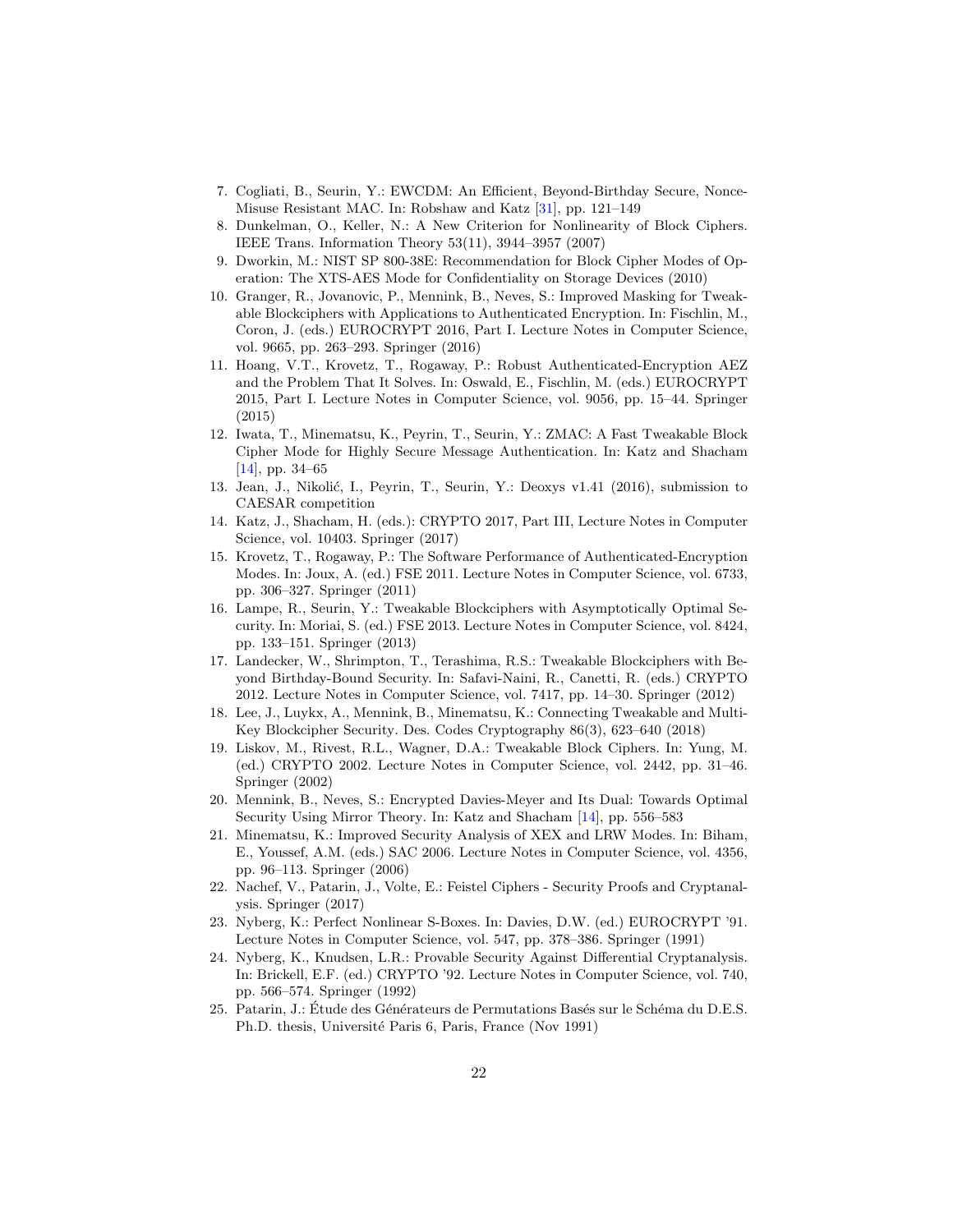- <span id="page-22-4"></span>26. Patarin, J.: On Linear Systems of Equations with Distinct Variables and Small Block Size. In: Won, D., Kim, S. (eds.) ICISC 2005. Lecture Notes in Computer Science, vol. 3935, pp. 299–321. Springer (2005)
- <span id="page-22-8"></span>27. Patarin, J.: The "Coefficients H" Technique. In: Avanzi, R.M., Keliher, L., Sica, F. (eds.) SAC 2008. Lecture Notes in Computer Science, vol. 5381, pp. 328–345. Springer (2008)
- <span id="page-22-5"></span>28. Patarin, J.: Introduction to Mirror Theory: Analysis of Systems of Linear Equalities and Linear Non Equalities for Cryptography. Cryptology ePrint Archive, Report 2010/287 (2010)
- <span id="page-22-2"></span>29. Peyrin, T., Seurin, Y.: Counter-in-Tweak: Authenticated Encryption Modes for Tweakable Block Ciphers. In: Robshaw and Katz [\[31\]](#page-22-9), pp. 33–63
- <span id="page-22-3"></span>30. Procter, G.: A Note on the CLRW2 Tweakable Block Cipher Construction. Cryptology ePrint Archive, Report 2014/111 (2014)
- <span id="page-22-9"></span>31. Robshaw, M., Katz, J. (eds.): CRYPTO 2016, Part I, Lecture Notes in Computer Science, vol. 9814. Springer (2016)
- <span id="page-22-0"></span>32. Rogaway, P.: Efficient Instantiations of Tweakable Blockciphers and Refinements to Modes OCB and PMAC. In: Lee, P.J. (ed.) ASIACRYPT 2004. Lecture Notes in Computer Science, vol. 3329, pp. 16–31. Springer (2004)
- <span id="page-22-1"></span>33. Rogaway, P., Bellare, M., Black, J., Krovetz, T.: OCB: a block-cipher mode of operation for efficient authenticated encryption. In: Reiter, M.K., Samarati, P. (eds.) ACM CCS 2001. pp. 196–205. ACM (2001)
- <span id="page-22-6"></span>34. Wegman, M.N., Carter, L.: New Hash Functions and Their Use in Authentication and Set Equality. J. Comput. Syst. Sci. 22(3), 265–279 (1981)

# <span id="page-22-7"></span>A Proof of Theorem [1](#page-7-3)

Consider the distinguisher of Section [3.2](#page-6-0) for any  $\epsilon \geq 0$ . Its success advantage satisfies

<span id="page-22-11"></span><span id="page-22-10"></span>
$$
\mathbf{Adv}_{\mathrm{GCL}^{f_1, f_2, f_3}}^{\mathrm{stprp}}(\mathcal{D}) = \mathbf{Pr}\left(\mathcal{D}^{\mathrm{GCL}^{f_1, f_2, f_3}} = 1\right) - \mathbf{Pr}\left(\mathcal{D}^{\widetilde{p}} = 1\right)
$$

$$
= 1 - \mathbf{Pr}\left(\mathcal{D}^{\mathrm{GCL}^{f_1, f_2, f_3}} = 0\right) - \mathbf{Pr}\left(\mathcal{D}^{\widetilde{p}} = 1\right). \tag{29}
$$

The derivation relies on the following two lemmas, the proofs of which are in Sections [A.1](#page-23-0) and [A.2.](#page-28-0)

**Lemma 3.** Provided  $n \geq 6$ , Pr  $\left(\mathcal{D}^{\text{GCL}^{f_1, f_2, f_3}} = 0\right) \leq \frac{32}{2^{4\epsilon}} + \frac{80}{2^{n/2+2\epsilon}}$ .

<span id="page-22-12"></span>**Lemma 4.** For any integral  $1 \le \alpha \le \sqrt{\beta} - 1$ , provided  $n \ge 16$ ,  $Pr(D^{\widetilde{p}} = 1) \le$  $\alpha 2^{n} \left(\frac{2\alpha}{2^{2\epsilon}}\right)^{3/(4\alpha^2)\cdot 2^{4\epsilon}} + \frac{2^{(\alpha+2)2\epsilon}}{2^{(\alpha-2)n/2}}$  $\frac{2^{(\alpha+2)2c}}{2^{(\alpha-2)n/2}}$ 

Putting  $\epsilon = \log_2(n)/2$ , we derive from [\(29\)](#page-22-10) and Lemmas [3](#page-22-11) and [4](#page-22-12) that

$$
\mathbf{Adv}_{\mathrm{GCL}^{f_1, f_2, f_3}}^{\mathrm{stprp}}(\mathcal{D}) \ge 1 - \frac{32}{n^2} - \frac{80}{n2^{n/2}} - \alpha 2^n \left(\frac{2\alpha}{n}\right)^{3/(4\alpha^2) \cdot n^2} - \frac{n^{(\alpha+2)}}{2^{(\alpha-2)n/2}},
$$

provided  $n \ge 16$ , and for any integral  $1 \le \alpha \le \sqrt{3/8n-1}$ . Clearly, the bound is meaningless for  $\alpha = 1, 2$ . Computer verification yields optimal choice  $\alpha = 5$ .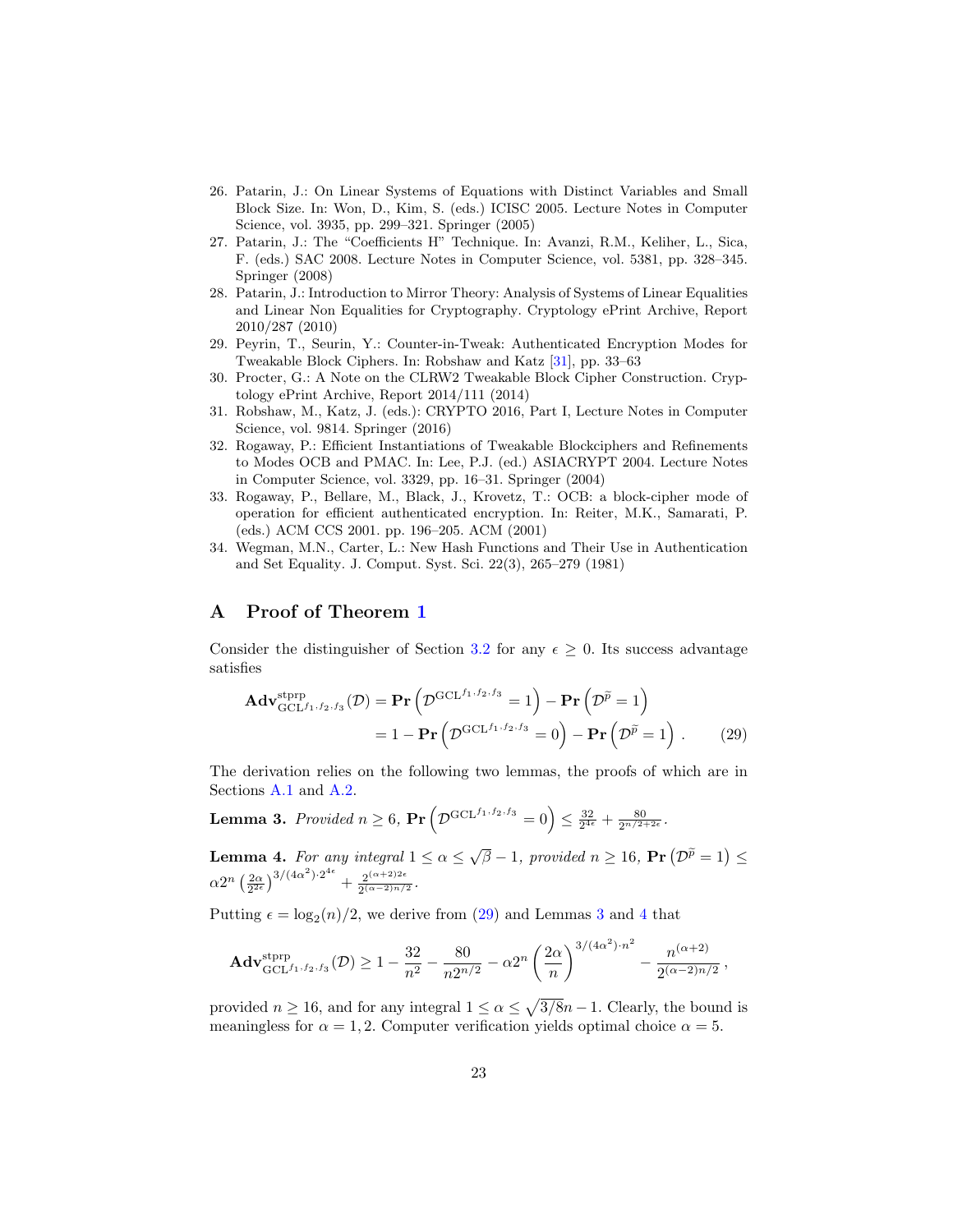# <span id="page-23-0"></span>A.1 Proof of Lemma [3](#page-22-11)

Putting  $d^* = f_1(t) \oplus f_1(t')$ , we have

$$
\mathbf{Pr}\left(\mathcal{D}^{\mathrm{GCL}^{f_1, f_2, f_3}} = 0\right) = \mathbf{Pr}\left(\forall_{d \in \{0, 1\}^n} N_d < \beta\right) \leq \mathbf{Pr}\left(N_{d^*} < \beta\right). \tag{30}
$$

Clearly, if  $f_2(t) \oplus f_2(t') = 0$ , then  $c_i \oplus c'_j = f_3(t) \oplus f_3(t')$  for all  $(i, j) \in I_{d^*}$ and thus  $N_{d^*} = \binom{q'}{2}$  $\binom{q'}{2}$  >  $\beta$ , implying  $\Pr(N_{d^*} < \beta) = 0$ . Henceforth, assume that  $d^{**} := f_2(t) \oplus f_2(t^{\prime}) \neq 0.$ 

By Chebychev's inequality:

<span id="page-23-2"></span>
$$
\begin{split} \mathbf{Pr}\left(N_{d^*} < \beta\right) &= \mathbf{Pr}\left(N_{d^*} - \mathbf{Ex}\left(N_{d^*}\right) < \beta - \mathbf{Ex}\left(N_{d^*}\right)\right) \\ &\leq \mathbf{Pr}\left(\left|N_{d^*} - \mathbf{Ex}\left(N_{d^*}\right)\right| \geq \mathbf{Ex}\left(N_{d^*}\right) - \beta\right) \\ &\leq \frac{\mathbf{Var}\left(N_{d^*}\right)}{\left(\mathbf{Ex}\left(N_{d^*}\right) - \beta\right)^2} \\ &= \frac{\mathbf{Ex}\left(\left(N_{d^*}\right)^2\right) - \left(\mathbf{Ex}\left(N_{d^*}\right)\right)^2}{\left(\mathbf{Ex}\left(N_{d^*}\right) - \beta\right)^2} \,. \end{split} \tag{31}
$$

For distinct  $(i, j), (k, l) \in I_{d^*}$ , define

<span id="page-23-3"></span>
$$
N_{d^*}^{(i,j),(k,l)} = \begin{cases} 1, & \text{if } c_i \oplus c'_j = c_k \oplus c'_l, \\ 0, & \text{otherwise,} \end{cases}
$$
 (32)

such that

$$
N_{d^*} = \sum_{\substack{(i,j),(k,l)\in I_{d^*}\\(i,j)\neq (k,l)}} N_{d^*}^{(i,j),(k,l)}.
$$
\n(33)

We have

<span id="page-23-1"></span>
$$
\mathbf{Ex}\left(N_{d^*}\right) = \sum_{\substack{(i,j),(k,l)\in I_{d^*}\\(i,j)\neq (k,l)}} \mathbf{Pr}\left(c_i \oplus c'_j = c_k \oplus c'_l\right) ,\qquad (34)
$$

and

$$
\mathbf{Ex}\left(\left(N_{d^*}\right)^2\right) = \mathbf{Ex}\left(\sum_{\substack{(i,j),(k,l)\in I_{d^*} \ (i',j'),(k',l')\in I_{d^*}\\(i,j)\neq (k,l)}} \sum_{\substack{(i',j),(k,l)\in I_{d^*} \ (i',j')\neq (k',l')}} N_{d^*}^{(i,j),(k,l)} N_{d^*}^{(i',j'),(k',l')} \right)
$$
\n
$$
= \sum_{\substack{(i,j),(k,l)\in I_{d^*} \ (i',j'),(k',l')\in I_{d^*}\\(i,j)\neq (k,l)}} \mathbf{Pr}\left(c_i \oplus c'_j = c_k \oplus c'_l, \ c_{i'} \oplus c'_{j'} = c_{k'} \oplus c'_{l'}\right).
$$
\n(35)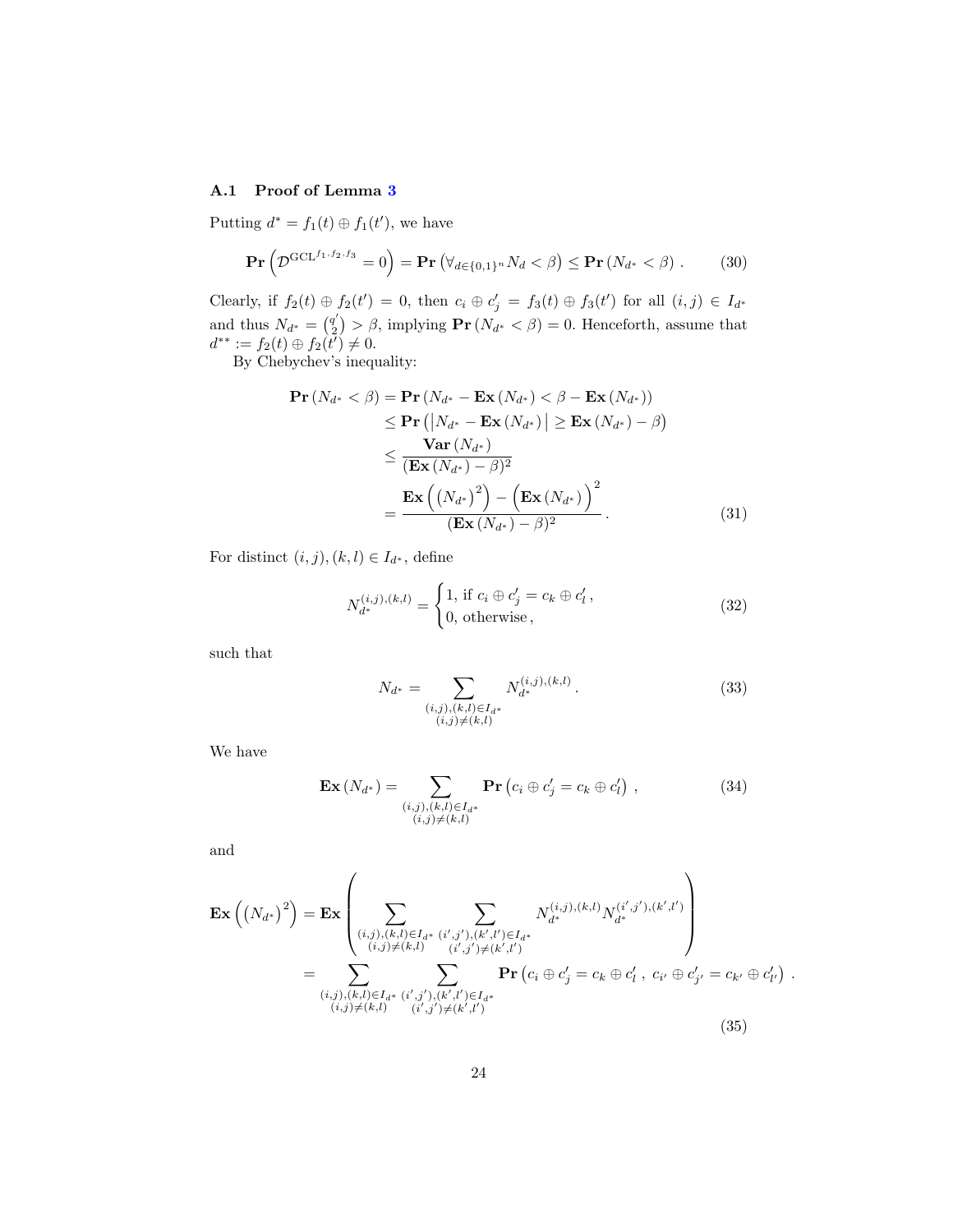Above summation consists of  $\binom{q'}{2}$  $\binom{q'}{2}^2$  terms of independent probabilities, but their values differ depending on overlaps in the two sets  $\{(i,j),(k,l)\}, \{(i',j'),(k',l')\}.$ For any distinct  $(i_1, j_1), (i_2, j_2), (i_3, j_3), (i_4, j_4) \in I_{d^*}$ , define

$$
\mathbf{P}_2 := \mathbf{Pr} (c_{i_1} \oplus c'_{j_1} = c_{i_2} \oplus c'_{j_2}),
$$
  
\n
$$
\mathbf{P}_3 := \mathbf{Pr} (c_{i_1} \oplus c'_{j_1} = c_{i_2} \oplus c'_{j_2} = c_{i_3} \oplus c'_{j_3}),
$$
  
\n
$$
\mathbf{P}_4 := \mathbf{Pr} (c_{i_1} \oplus c'_{j_1} = c_{i_2} \oplus c'_{j_2}, c_{i_3} \oplus c'_{j_3} = c_{i_4} \oplus c'_{j_4}).
$$

We can observe that the sum in [\(35\)](#page-23-1) consists of exactly  $\binom{q'}{2}$  $2^{q'}\choose 2$  terms satisfying  $|\{(i,j),(k,l)\}\cup\{(i',j'),(k',l')\}|=2$ , in which case the corresponding probability is of the form  $P_2$ , exactly  $\binom{q'}{2}$  $\mathbb{E}_2^{q'}(2q'^{-2})$  terms satisfying  $\vert \{(i,j),(k,l)\}\cup$  $\{(i',j'),(k',l')\}$  = 3, in which case the corresponding probability is of the form  $\mathbf{P}_3$ , and exactly  $\begin{pmatrix} q' \\ 2 \end{pmatrix}$  $q'_{2}$  ( $q'_{2}$ ) terms satisfying  $\left\{ \{(i,j),(k,l)\}\cup\{(i',j'),(k',l')\}\right\} = 4,$ in which case the corresponding probability is of the form  $\mathbf{P}_4$ . We obtain (using independence of the probabilities)

$$
\mathbf{Ex}\left(\left(N_{d^*}\right)^2\right) = \binom{q'}{2} \cdot \mathbf{P}_2 + \binom{q'}{2} 2 \binom{q'-2}{1} \cdot \mathbf{P}_3 + \binom{q'}{2} \binom{q'-2}{2} \cdot \mathbf{P}_4.
$$

We likewise have  $\mathbf{Ex}\left(N_{d^*}\right) = \begin{pmatrix} q' \\ 2 \end{pmatrix}$  $\mathbf{P}_1^{q'}$ ) ·  $\mathbf{P}_2$ , and using that  $\beta = \frac{3}{2} \left( \frac{q'}{2} \right)$  $\binom{q'}{2}/2^n$ , we obtain for [\(30-](#page-23-2)[31\)](#page-23-3):

$$
\mathbf{Pr}\left(\mathcal{D}^{\text{GCL}^{f_1, f_2, f_3}} = 0\right) \le \frac{\binom{q'}{2} \cdot \mathbf{P}_2 + \binom{q'}{2} 2\binom{q'-2}{1} \cdot \mathbf{P}_3 + \binom{q'}{2} \binom{q'-2}{2} \cdot \mathbf{P}_4 - \left(\binom{q'}{2} \cdot \mathbf{P}_2\right)^2}{\left(\binom{q'}{2} \cdot \mathbf{P}_2 - \frac{3}{2}\binom{q'}{2}/2^n\right)^2}
$$

$$
= \frac{\mathbf{P}_2 + 2\binom{q'-2}{1} \cdot \mathbf{P}_3 + \binom{q'-2}{2} \cdot \mathbf{P}_4 - \binom{q'}{2} \cdot \mathbf{P}_2^2}{\binom{q'}{2} \left(\mathbf{P}_2 - \frac{3}{2}/2^n\right)^2}.
$$
(36)

We can derive the following bounds on  $P_2, P_3, P_4$ .

*Claim.* Provided  $n \ge 6$ ,  $\mathbf{P}_2 \ge 2/2^n$ ,  $\mathbf{P}_3 \le 5/2^{2n}$ , and  $\mathbf{P}_4 \le \frac{4}{(2^n-6)(2^n-7)}$ .

Proof (proof of claim). Before bounding the probabilities separately, note that in general for any distinct  $(i, j), (k, l) \in I_{d^*}$ , we have  $i \neq k$  and  $j \neq l$ . Write

<span id="page-24-0"></span>
$$
x_{i_1} = p_1(m_{i_1} \oplus f_1(t)) = p_1(m'_{j_1} \oplus f_1(t')),
$$
  
\n
$$
x_{i_2} = p_1(m_{i_2} \oplus f_1(t)) = p_1(m'_{j_2} \oplus f_1(t')),
$$
  
\n
$$
x_{i_3} = p_1(m_{i_3} \oplus f_1(t)) = p_1(m'_{j_3} \oplus f_1(t')),
$$
  
\n
$$
x_{i_4} = p_1(m_{i_4} \oplus f_1(t)) = p_1(m'_{j_4} \oplus f_1(t')),
$$

where we recall that  $d^* = f_1(t) \oplus f_1(t') = m_{i_1} \oplus m'_{j_1} = \cdots = m_{i_4} \oplus m'_{j_4}$ . Above values  $x_{i_1}, x_{i_2}, x_{i_3}, x_{i_4}$  are pairwise distinct as  $m_{i_1}, m_{i_2}, m_{i_3}, m_{i_4}$  are pairwise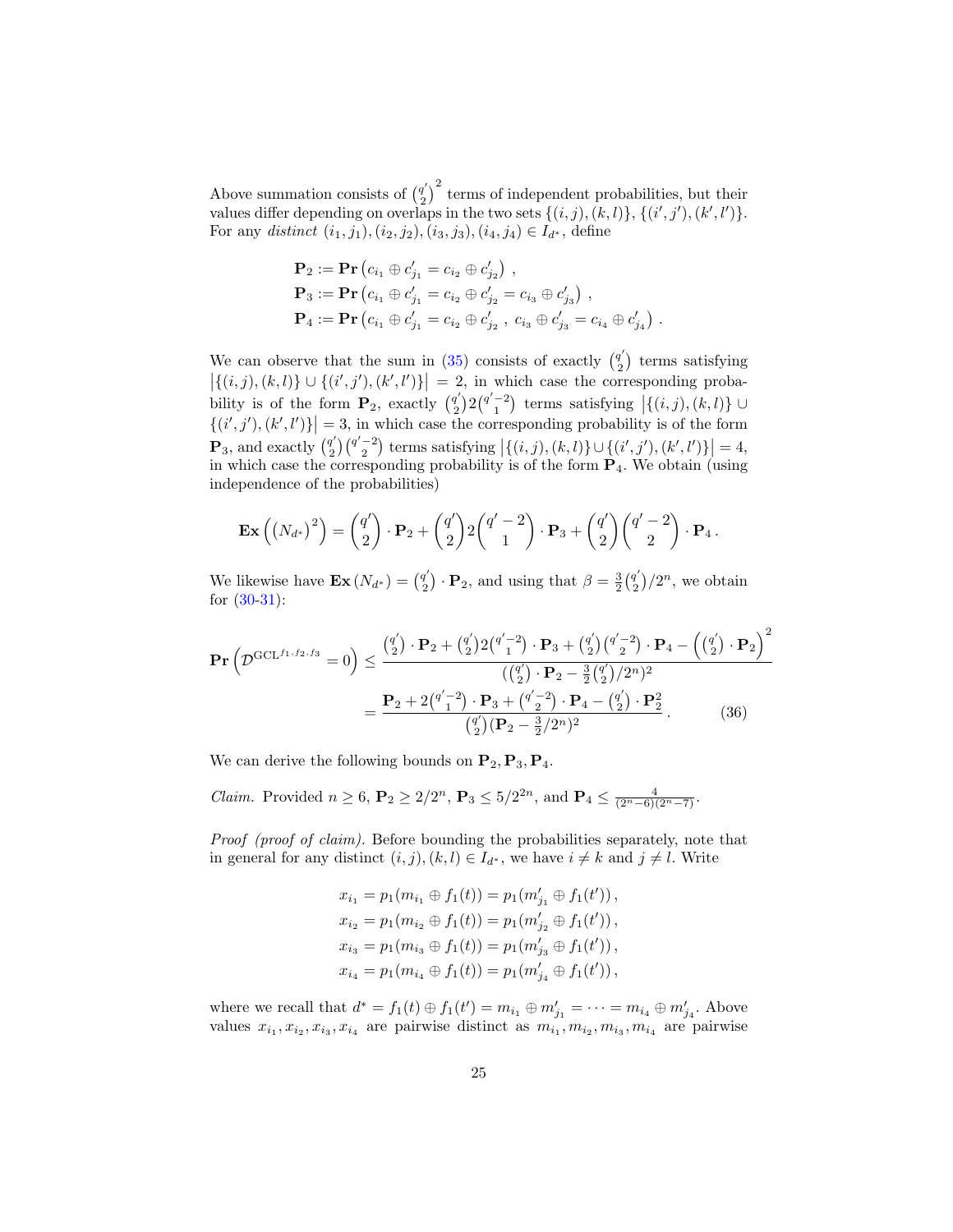distinct as  $i_1, i_2, i_3, i_4$  are. Furthermore, write

$$
y_{i_1} = p_2^{-1}(c_{i_1} \oplus f_3(t)) = x_{i_1} \oplus f_2(t),
$$
  
\n
$$
y'_{j_1} = p_2^{-1}(c'_{j_1} \oplus f_3(t')) = x_{i_1} \oplus f_2(t'),
$$
  
\n
$$
y_{i_2} = p_2^{-1}(c_{i_2} \oplus f_3(t)) = x_{i_2} \oplus f_2(t),
$$
  
\n
$$
y'_{j_2} = p_2^{-1}(c'_{j_2} \oplus f_3(t')) = x_{i_2} \oplus f_2(t'),
$$
  
\n
$$
y_{i_3} = p_2^{-1}(c_{i_3} \oplus f_3(t)) = x_{i_3} \oplus f_2(t),
$$
  
\n
$$
y'_{j_3} = p_2^{-1}(c'_{j_3} \oplus f_3(t')) = x_{i_3} \oplus f_2(t'),
$$
  
\n
$$
y_{i_4} = p_2^{-1}(c_{i_4} \oplus f_3(t)) = x_{i_4} \oplus f_2(t),
$$
  
\n
$$
y'_{j_4} = p_2^{-1}(c'_{j_4} \oplus f_3(t')) = x_{i_4} \oplus f_2(t').
$$

Recall that  $d^{**} := f_2(t) \oplus f_2(t') \neq 0$ .

We start with bounding  $P_2$ :

$$
\mathbf{P}_2 = \mathbf{Pr} (c_{i_1} \oplus c'_{j_1} = c_{i_2} \oplus c'_{j_2})
$$
  
=  $\mathbf{Pr} (c_{i_1} \oplus c'_{j_1} = c_{i_2} \oplus c'_{j_2} | x_{i_1} \oplus x_{i_2} = d^{**}) \mathbf{Pr} (x_{i_1} \oplus x_{i_2} = d^{**})$   
+  $\mathbf{Pr} (c_{i_1} \oplus c'_{j_1} = c_{i_2} \oplus c'_{j_2} | x_{i_1} \oplus x_{i_2} \neq d^{**}) \mathbf{Pr} (x_{i_1} \oplus x_{i_2} \neq d^{**})$ .

Given that  $x_{i_1} \neq x_{i_2}$ , we have

$$
\mathbf{Pr}(x_{i_1} \oplus x_{i_2} = d^{**}) = \frac{1}{2^n - 1}.
$$

Conditioned on  $x_{i_1} \oplus x_{i_2} = d^{**}$ , we have  $y_{i_1} = y'_{j_2}$  and  $y'_{j_1} = y_{i_2}$ , and  $c_{i_1} \oplus c'_{j_1} =$  $c_{i_2} \oplus c'_{j_2}$  holds with probability 1. Conditioned on  $x_{i_1} \oplus x_{i_2} \neq d^{**}$  and using that  $d^{**} \neq 0$ , the values  $y_{i_1}, y'_{j_1}, y_{i_2}, y'_{j_2}$  are pairwise distinct and

$$
\mathbf{Pr}(p_2(y_{i_1}) \oplus p_2(y'_{j_1}) = p_2(y_{i_2}) \oplus p_2(y'_{j_2}) \mid x_{i_1} \oplus x_{i_2} \neq d^{**}) \leq \frac{1}{2^n-3}.
$$

We therefore obtain

$$
\mathbf{P}_2 = \frac{1}{2^n - 1} + \frac{1}{2^n - 3} \left( 1 - \frac{1}{2^n - 1} \right) = \frac{2 \cdot 2^n - 5}{(2^n - 1)(2^n - 3)} \ge \frac{2}{2^n}.
$$

We next bound  $P_3$ :

$$
\begin{split}\n\mathbf{P}_{3} &= \mathbf{Pr} \left( c_{i_{1}} \oplus c'_{j_{1}} = c_{i_{2}} \oplus c'_{j_{2}} = c_{i_{3}} \oplus c'_{j_{3}} \right) \\
&= \mathbf{Pr} \left( c_{i_{1}} \oplus c'_{j_{1}} = c_{i_{2}} \oplus c'_{j_{2}} = c_{i_{3}} \oplus c'_{j_{3}} \mid x_{i_{1}} \oplus x_{i_{2}} = d^{**} \right) \mathbf{Pr} \left( x_{i_{1}} \oplus x_{i_{2}} = d^{**} \right) \\
&+ \mathbf{Pr} \left( c_{i_{1}} \oplus c'_{j_{1}} = c_{i_{2}} \oplus c'_{j_{2}} = c_{i_{3}} \oplus c'_{j_{3}} \mid x_{i_{1}} \oplus x_{i_{3}} = d^{**} \right) \mathbf{Pr} \left( x_{i_{1}} \oplus x_{i_{3}} = d^{**} \right) \\
&+ \mathbf{Pr} \left( c_{i_{1}} \oplus c'_{j_{1}} = c_{i_{2}} \oplus c'_{j_{2}} = c_{i_{3}} \oplus c'_{j_{3}} \mid x_{i_{2}} \oplus x_{i_{3}} = d^{**} \right) \mathbf{Pr} \left( x_{i_{2}} \oplus x_{i_{3}} = d^{**} \right) \\
&+ \mathbf{Pr} \left( c_{i_{1}} \oplus c'_{j_{1}} = c_{i_{2}} \oplus c'_{j_{2}} = c_{i_{3}} \oplus c'_{j_{3}} \mid x_{i_{1}} \oplus x_{i_{2}}, x_{i_{1}} \oplus x_{i_{3}}, x_{i_{2}} \oplus x_{i_{3}} \neq d^{**} \right) \\
&+ \mathbf{Pr} \left( x_{i_{1}} \oplus x_{i_{2}}, x_{i_{1}} \oplus x_{i_{2}}, x_{i_{1}} \oplus x_{i_{3}}, x_{i_{2}} \oplus x_{i_{3}} \neq d^{**} \right) \\
&+ \mathbf{Pr} \left( x_{i_{1}} \oplus x_{i_{2}}, x_{i_{1}} \oplus x_{i_{3}}, x_{i_{2}} \oplus x_{i_{3}} \neq d^{**} \right),\n\end{split}
$$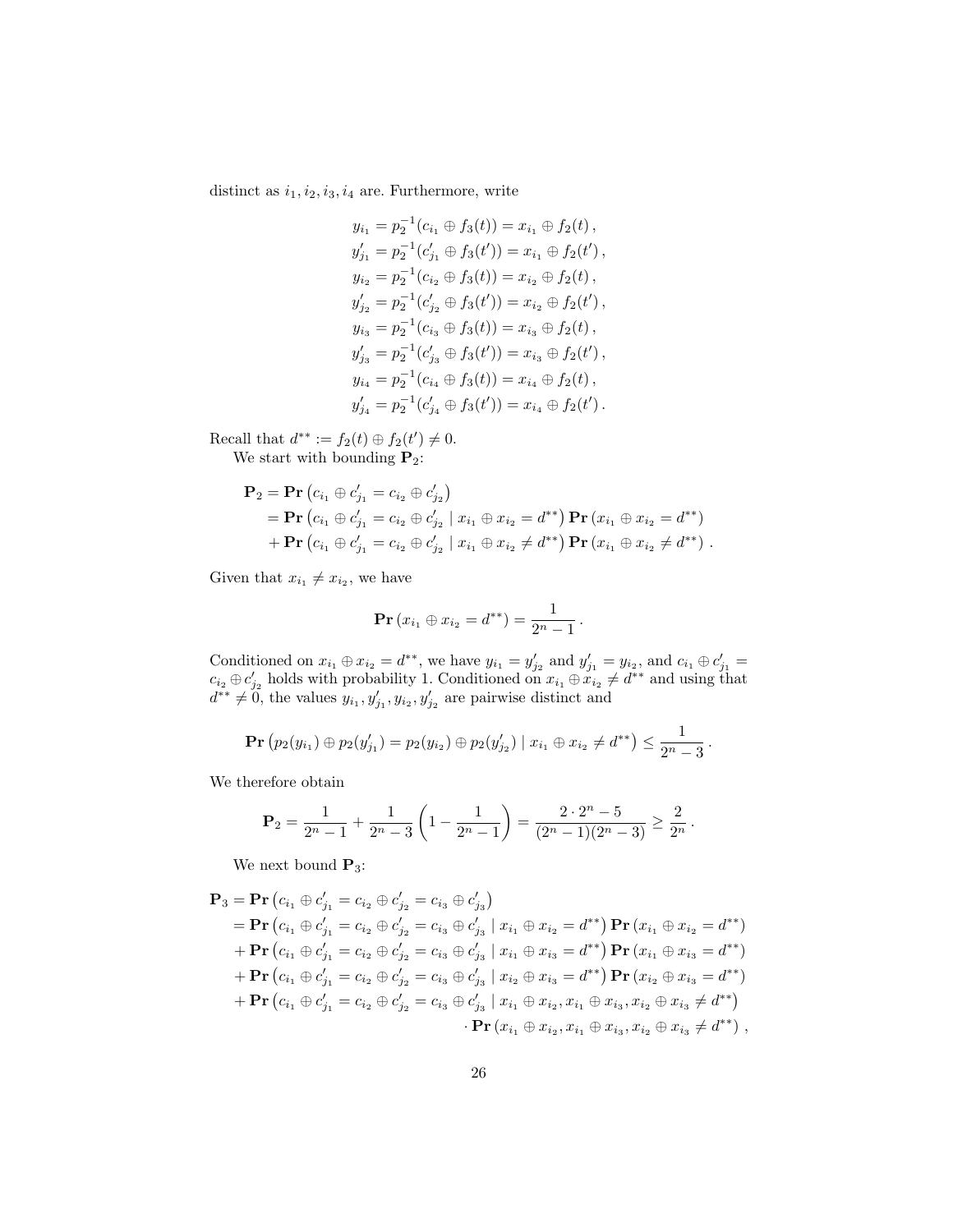using that no two or more of the events " $x_{i_1} \oplus x_{i_2} = d^{**}$ ," " $x_{i_1} \oplus x_{i_3} = d^{**}$ ," and " $x_{i_2} \oplus x_{i_3} = d^{**}$ " can hold simultaneously. Starting with the first line, as before we have

$$
\mathbf{Pr}(x_{i_1} \oplus x_{i_2} = d^{**}) = \frac{1}{2^n - 1}.
$$

Conditioned on  $x_{i_1} \oplus x_{i_2} = d^{**}$ , we have  $y_{i_1} = y'_{j_2}$  and  $y'_{j_1} = y_{i_2}$ , and  $c_{i_1} \oplus c'_{j_1} =$  $c_{i_2} \oplus c'_{j_2}$  holds with probability 1. On the other hand,  $x_{i_1} \oplus x_{i_3} \neq d^{**}$ , and thus, the values  $y_{i_1}, y'_{j_1}, y_{i_3}, y'_{j_3}$  are pairwise distinct and

$$
\mathbf{Pr}\left(c_{i_1} \oplus c'_{j_1} = c_{i_2} \oplus c'_{j_2} = c_{i_3} \oplus c'_{j_3} \mid x_{i_1} \oplus x_{i_2} = d^{**}\right) \le \frac{1}{2^n - 3}
$$

(we now need to consider an upper bound, as the probability may be 0 if the targeted value is already sampled).

The second and third line go identically. For the fourth line, conditioned on the fact that  $x_{i_1} \oplus x_{i_2}, x_{i_1} \oplus x_{i_3}, x_{i_2} \oplus x_{i_3} \neq d^{**}$  and using that  $d^{**} \neq 0$ , the values  $y_{i_1}, y'_{j_1}, y_{i_2}, y'_{j_2}, y_{i_3}, y'_{j_3}$  are pairwise distinct and

$$
\mathbf{Pr}\left(c_{i_1} \oplus c'_{j_1} = c_{i_2} \oplus c'_{j_2} = c_{i_3} \oplus c'_{j_3} \mid x_{i_1} \oplus x_{i_2}, x_{i_1} \oplus x_{i_3}, x_{i_2} \oplus x_{i_3} \neq d^{**}\right) \leq \frac{1}{(2^n-4)(2^n-5)}.
$$

We therefore obtain

$$
\mathbf{P}_3 \le \frac{3}{(2^n-1)(2^n-3)} + \frac{1}{(2^n-4)(2^n-5)} \le \frac{4}{(2^n-4)(2^n-5)} \le \frac{5}{2^{2n}},
$$

provided  $2^n \geq 45$ .

We finally bound  $P_4$ :

$$
\mathbf{P}_{4} = \mathbf{P}\mathbf{r} (c_{i_{1}} \oplus c'_{j_{1}} = c_{i_{2}} \oplus c'_{j_{2}}, c_{i_{3}} \oplus c'_{j_{3}} = c_{i_{4}} \oplus c'_{j_{4}})
$$
\n
$$
= \mathbf{P}\mathbf{r} (c_{i_{1}} \oplus c'_{j_{1}} = c_{i_{2}} \oplus c'_{j_{2}}, c_{i_{3}} \oplus c'_{j_{3}} = c_{i_{4}} \oplus c'_{j_{4}} | x_{i_{1}} \oplus x_{i_{2}} = d^{**} \wedge x_{i_{3}} \oplus x_{i_{4}} = d^{**})
$$
\n
$$
\cdot \mathbf{P}\mathbf{r} (x_{i_{1}} \oplus x_{i_{2}} = d^{**} \wedge x_{i_{3}} \oplus x_{i_{4}} = d^{**})
$$
\n
$$
+ \mathbf{P}\mathbf{r} (c_{i_{1}} \oplus c'_{j_{1}} = c_{i_{2}} \oplus c'_{j_{2}}, c_{i_{3}} \oplus c'_{j_{3}} = c_{i_{4}} \oplus c'_{j_{4}} | x_{i_{1}} \oplus x_{i_{2}} = d^{**} \wedge x_{i_{3}} \oplus x_{i_{4}} \neq d^{**})
$$
\n
$$
\cdot \mathbf{P}\mathbf{r} (x_{i_{1}} \oplus x_{i_{2}} = d^{**} \wedge x_{i_{3}} \oplus x_{i_{4}} \neq d^{**})
$$
\n
$$
+ \mathbf{P}\mathbf{r} (c_{i_{1}} \oplus c'_{j_{1}} = c_{i_{2}} \oplus c'_{j_{2}}, c_{i_{3}} \oplus c'_{j_{3}} = c_{i_{4}} \oplus c'_{j_{4}} | x_{i_{1}} \oplus x_{i_{2}} \neq d^{**} \wedge x_{i_{3}} \oplus x_{i_{4}} = d^{**})
$$
\n
$$
\cdot \mathbf{P}\mathbf{r} (x_{i_{1}} \oplus x_{i_{2}} \neq d^{**} \wedge x_{i_{3}} \oplus x_{i_{4}} = d^{**})
$$
\n
$$
+ \mathbf{P}\mathbf{r} (c_{i_{1}} \oplus c'_{j_{1}} = c_{i_{2}} \oplus c'_{j_{2}}, c_{i_{3}} \oplus c'_{
$$

For the first line, the event  $x_{i_1} \oplus x_{i_2} = d^{**} \wedge x_{i_3} \oplus x_{i_4} = d^{**}$  holds with probability  $1/(2^{n}-2)(2^{n}-3)$ , and conditioned on  $x_{i_1} \oplus x_{i_2} = d^{**} \wedge x_{i_3} \oplus x_{i_4} = d^{**}$ , the equations  $c_{i_1} \oplus c'_{j_1} = c_{i_2} \oplus c'_{j_2}$  and  $c_{i_3} \oplus c'_{j_3} = c_{i_4} \oplus c'_{j_4}$  hold with probability 1 (see the analysis of  $P_2$ ). The second and third line go as in the analysis of  $P_3$ , giving

$$
\mathbf{Pr}\left(x_{i_1} \oplus x_{i_2} = d^{**} \wedge x_{i_3} \oplus x_{i_4} \neq d^{**}\right) \leq \frac{1}{2^n - 1},
$$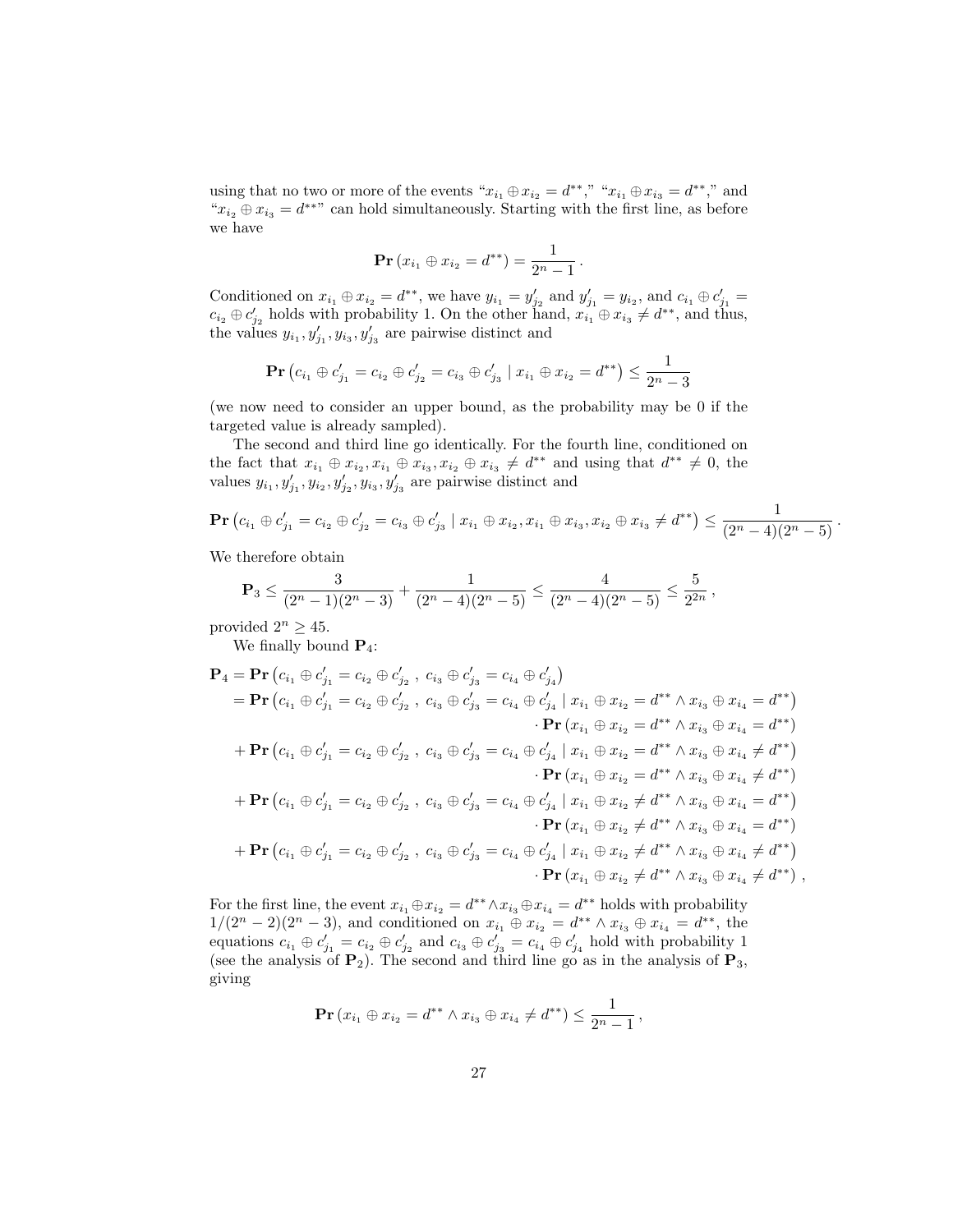$$
\mathbf{Pr}\left(c_{i_1} \oplus c'_{j_1} = c_{i_2} \oplus c'_{j_2}, \ c_{i_3} \oplus c'_{j_3} = c_{i_4} \oplus c'_{j_4} \mid x_{i_1} \oplus x_{i_2} = d^{**} \wedge x_{i_3} \oplus x_{i_4} \neq d^{**}\right) \leq \frac{1}{2^n-3}.
$$

For the fourth line, conditioned on the fact that  $x_{i_1} \oplus x_{i_2} \neq d^{**} \wedge x_{i_3} \oplus x_{i_4} \neq d^{**}$ and using that  $d^{**} \neq 0$ , the values  $y_{i_1}, y'_{j_1}, y'_{i_2}, y'_{j_2}$  are pairwise distinct and so are  $y_{i_3}, y'_{j_3}, y_{i_4}, y'_{j_4}$ , and in addition,  $y_{i_1}, y'_{i_2}, y_{i_3}, y'_{i_4}$  are pairwise distinct and  $y'_{j_1}, y'_{j_2}, y'_{j_3}, y'_{j_4}$  are. We obtain

$$
\mathbf{Pr}\left(c_{i_1} \oplus c'_{j_1} = c_{i_2} \oplus c'_{j_2}, \ c_{i_3} \oplus c'_{j_3} = c_{i_4} \oplus c'_{j_4} \mid x_{i_1} \oplus x_{i_2}, x_{i_3} \oplus x_{i_4} \neq d^{**}\right) \leq \frac{1}{(2^n - 6)(2^n - 7)}.
$$

We therefore obtain

$$
\mathbf{P}_4 \le \frac{1}{(2^n-2)(2^n-3)} + \frac{2}{(2^n-1)(2^n-3)} + \frac{1}{(2^n-6)(2^n-7)} \le \frac{4}{(2^n-6)(2^n-7)}.
$$

To suit further analysis of  $(36)$ , we claim that the  $P_4$ -term cancels out to the  ${\bf P}_2^2$ -term.

*Claim.* Provided  $6q' \leq 2^n$ ,  $\binom{q'-2}{2} \cdot \mathbf{P}_4 \leq \binom{q'}{2}$  $\binom{q'}{2}\cdot {\bf P}^2_2.$ *Proof (proof of claim)*. By above claim,  $\mathbf{P}_4 \leq \frac{4}{(2^n-6)(2^n-7)}$  and  $\mathbf{P}_2 \geq 2/2^n$ , and it remains to prove that

$$
\frac{(q'-2)(q'-3)}{(2^n-6)(2^n-7)} \le \frac{q'(q'-1)}{2^{2n}}.
$$

This in turn follows from the fact that

$$
\frac{q'-3}{2^n-7}\leq \frac{q'-2}{2^n-6}\leq \frac{q'-1}{2^n}\,,
$$

as  $6q' \leq 2$  $n$ .

From [\(36\)](#page-24-0) and the bounds of above two claims, we directly obtain

$$
\begin{split} \mathbf{Pr}\left(\mathcal{D}^{\text{GCL}^{f_1, f_2, f_3}} = 0\right) &\leq \frac{\mathbf{P}_2 + 2\binom{q' - 2}{1} \cdot \mathbf{P}_3}{\binom{q'}{2} (\mathbf{P}_2 - \frac{3}{2}/2^n)^2} \\ &\leq \frac{2/2^n + 2\binom{q' - 2}{1} \cdot 5/2^{2n}}{\binom{q'}{2}(2/2^n - \frac{3}{2}/2^n)^2} \\ &= \frac{8 \cdot 2^n + 40(q' - 2)}{\binom{q'}{2}} \\ &\leq \frac{32}{2^{4\epsilon}} + \frac{80}{2^{n/2 + 2\epsilon}} \,, \end{split}
$$

where  $\leq$  holds due to the second claim,  $\leq$  holds as  $\mathbf{P}_2 \geq 2/2^n$  and  $\mathbf{P}_3 \leq 5/2^{2n}$ (note that a lower bound on  $P_2$  suffices for both the numerator and denominator as  $A/(A-C) \leq B/(B-C)$  for  $A \geq B > C > 0$ , and  $\leq^c$  holds as  $\binom{q}{2}$  $\binom{q'}{2} \geq (q')^2/4$ and  $q' = 2^{n/2+2\epsilon}$ .

and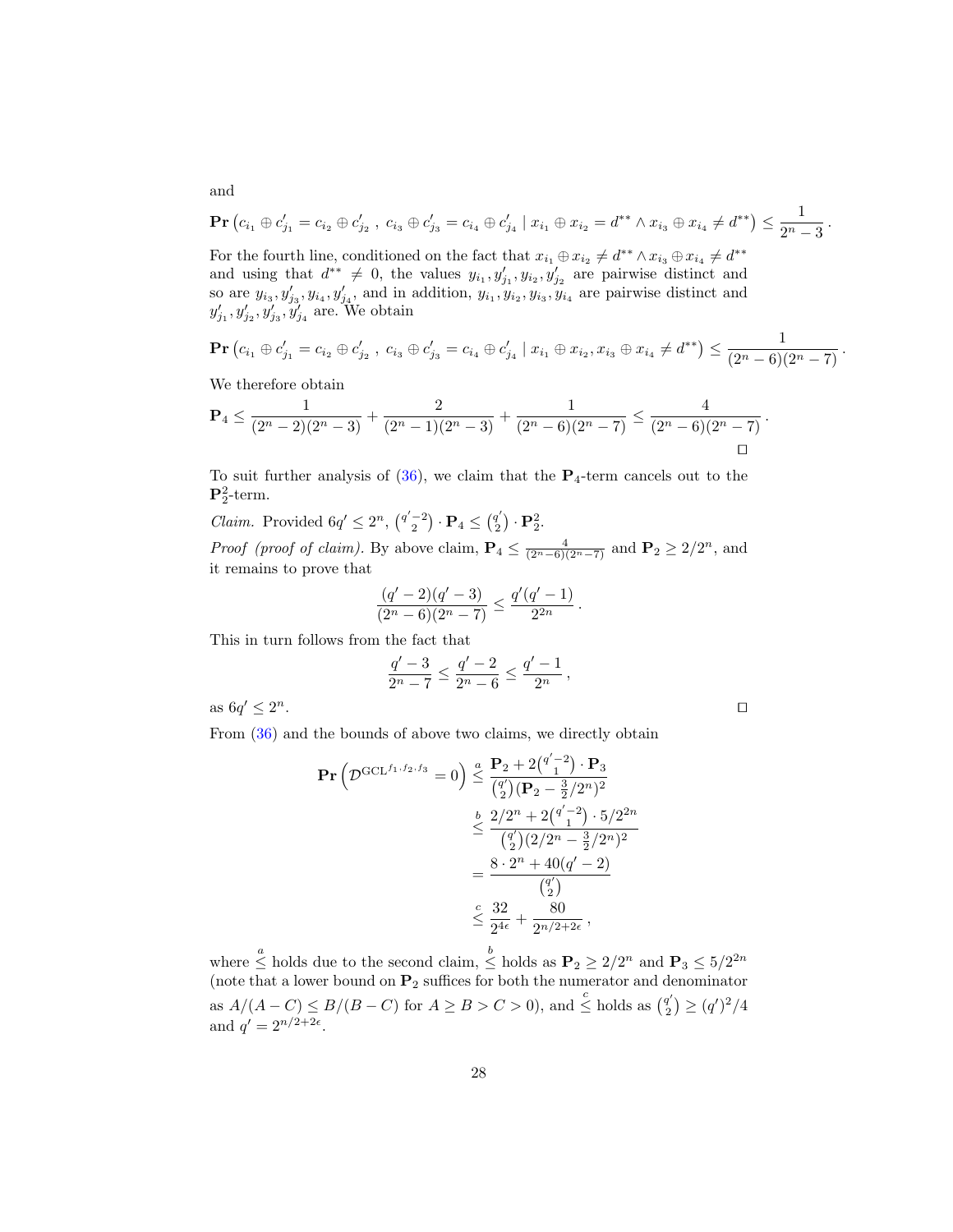### <span id="page-28-0"></span>A.2 Proof of Lemma [4](#page-22-12)

For any  $d \in \{0,1\}^n$ , recall that  $N_d$  counts the number of collisions  $c_i \oplus c'_j = c_k \oplus c'_l$ for distinct  $(i, j)$ ,  $(k, l)$ . There could be multi-collisions; for  $\lambda \geq 2$  we say that  $(i_1, j_1), \ldots, (i_\lambda, j_\lambda) \in I_d$  form a  $\lambda$ -collision if  $c_{i_1} \oplus c'_{j_1} = \cdots = c_{i_5} \oplus c'_{j_5}$ . Denote by  $N_d^{\lambda}$  the number of  $\lambda$ -collisions that are *not part of* a  $(\lambda + 1)$ -collision. Denote by  $N_d^{\geq \lambda}$  the number of  $\lambda$ -collisions (that may be part of a  $(\lambda + 1)$ -collision).  $\int v \overline{d}$  the number of  $\lambda$ -considers (that may be part of a<br>Fix any  $1 \le \alpha \le \sqrt{\beta} - 1$  $1 \le \alpha \le \sqrt{\beta} - 1$ . By basic probability theory,<sup>1</sup>

$$
\mathbf{Pr}\left(\mathcal{D}^{\widetilde{p}}=1\right) \leq \sum_{d \in \{0,1\}^n} \mathbf{Pr}\left(N_d \geq \beta\right)
$$
  
\$\leq \sum\_{d \in \{0,1\}^n} \mathbf{Pr}\left(N\_d \geq \beta \mid N\_d^{\geq \alpha+2}=0\right) + \mathbf{Pr}\left(N\_d^{\geq \alpha+2} \geq 1\right)\$  
\$\leq \sum\_{d \in \{0,1\}^n} \mathbf{Pr}\left(N\_d \geq \beta \mid N\_d^{\geq \alpha+2}=0\right) + \binom{q'}{\alpha+2} \frac{1}{(2^n)\_{\alpha+1}}. (37)\$

Conditioned on the fact that there is no  $(\alpha + 2)$ -collision, by the pigeonhole principle,  $N_d \ge \beta$  only if the number of collisions arising from either 2-collisions, 3-collisions, ..., or  $(\alpha + 1)$ -collisions is at least  $\beta/\alpha$ . Clearly, a 2-collision contributes 1 to  $N_d$ , a 3-collision contributes 3 to  $N_d$ , and generally, an *i*-collision contributes  $\binom{i}{2}$  to  $N_d$ . Therefore, denoting  $\mathbf{Pr}^{\star}(X) = \mathbf{Pr}\left(X \mid N_d^{\geq \alpha+2} = 0\right)$  for brevity,

<span id="page-28-3"></span><span id="page-28-2"></span>
$$
\mathbf{Pr}^{\star}(N_d \ge \beta) \le \sum_{i=2}^{\alpha+1} \mathbf{Pr}^{\star}(N_d^i \ge \beta/\alpha)
$$
  
 
$$
\le \sum_{i=2}^{\alpha+1} {q' \choose i \cdot \beta/(\alpha {i \choose 2})} \frac{1}{(2^n)_{(i-1)\cdot \beta/(\alpha {i \choose 2})}}.
$$
 (38)

As  $\alpha \leq \sqrt{\beta} - 1$ , we particularly have  $(i - 1) \cdot \beta/(\alpha {i \choose 2}) \geq 2$  for all i, and we obtain

$$
\begin{split}\n&\left(\frac{q'}{i\cdot\beta/(\alpha\binom{i}{2})}\right)\frac{1}{(2^n)_{(i-1)\cdot\beta/(\alpha\binom{i}{2})}} &\leq \frac{(q')_{(i-1)\cdot\beta/(\alpha\binom{i}{2})}\cdot (q'-2)^{\beta/(\alpha\binom{i}{2})}}{(2^n)_{(i-1)\cdot\beta/(\alpha\binom{i}{2})}}\cdot \left(\frac{e}{i\cdot\beta/(\alpha\binom{i}{2})}\right)^{i\cdot\beta/(\alpha\binom{i}{2})} \\ &\leq \left(\left(\frac{e\alpha(i-1)}{2}\right)^i\cdot \frac{(q')^{i-1}(q'-2)}{2^{(i-1)n}}\cdot \frac{1}{\beta^i}\right)^{\beta/(\alpha\binom{i}{2})} \\ &\leq \left(\left(\frac{2e\alpha}{3}\right)^i\cdot \frac{(i-1)^i}{2^{4\epsilon}(2^{n/2+2\epsilon}-1)^{i-2}}\right)^{(3\cdot2^{4\epsilon})/(8\alpha\binom{i}{2})} \\ &\leq \left(\frac{2\alpha}{2^{2\epsilon}}\right)^{3/(4\alpha(i-1))\cdot2^{4\epsilon}},\n\end{split}
$$

<span id="page-28-1"></span> $1$  Note that a plain Markov bound or Chebychev's inequality do not help, as we have to sum over all possible  $d \in \{0,1\}^n$ .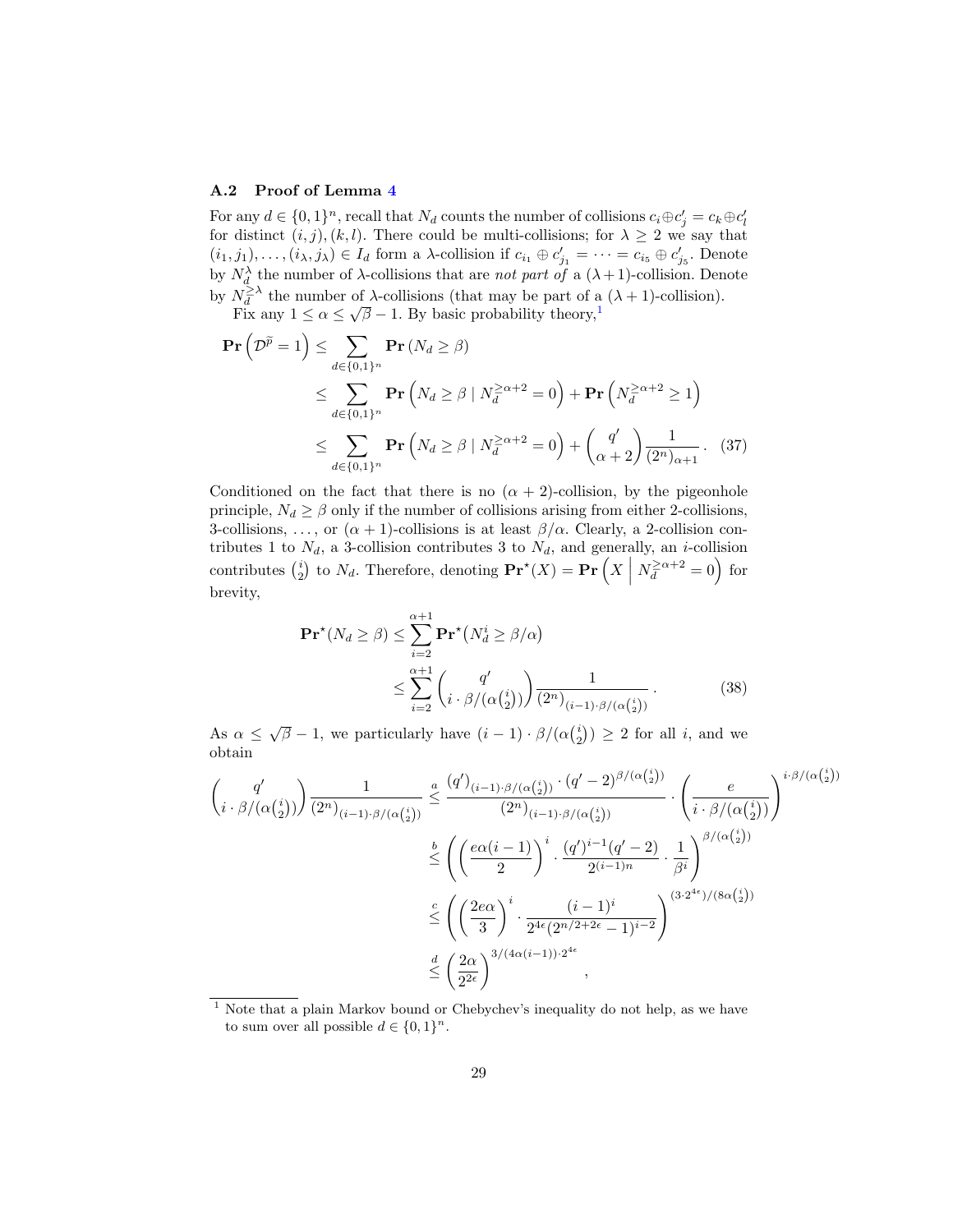where  $\stackrel{a}{\le}$  holds as  $\binom{A}{B} \le (A)_B \cdot (e/B)^B$  by Stirling's approximation,  $\stackrel{b}{\le}$  holds as  $(A)_m/(B)_m \leq (A/B)^m$  if  $A \leq B$ ,  $\leq$  uses  $\beta = \frac{3}{2} {q'_2 \choose 2}$  $q'\choose 2$ ,  $q'(q'-2) \leq (q'-1)^2$ , and  $q' = 2^{n/2+2\epsilon}$ , and, finally  $\leq$  holds as  $(i-1)^i \leq (2^{n/2-1})^{i-2}$  is satisfied for all i, provided that  $n \geq 16$ .

We obtain for  $(38)$ :

$$
\mathbf{Pr}^{\star}(N_d \geq \beta) \leq \sum_{i=2}^{\alpha+1} \left(\frac{2\alpha}{2^{2\epsilon}}\right)^{3/(4\alpha(i-1))\cdot 2^{4\epsilon}} \leq \alpha \left(\frac{2\alpha}{2^{2\epsilon}}\right)^{3/(4\alpha^2)\cdot 2^{4\epsilon}}
$$

,

and for  $(37)$ :

$$
\mathbf{Pr}\left(\mathcal{D}^{\widetilde{p}}=1\right) \leq \alpha 2^{n} \left(\frac{2\alpha}{2^{2\epsilon}}\right)^{3/(4\alpha^{2})\cdot 2^{4\epsilon}} + \frac{2^{(\alpha+2)2\epsilon}}{2^{(\alpha-2)n/2}},
$$

again using that  $(A)_m/(B)_m \leq (A/B)^m$  if  $A \leq B$ . This bound holds for all  $1 \leq \alpha \leq \sqrt{\beta} - 1.$ 

# <span id="page-29-0"></span>B Mirror Theory

We will follow the description of Patarin's mirror theory [\[22,](#page-21-9) [26,](#page-22-4) [28\]](#page-22-5) by Mennink and Neves [\[20\]](#page-21-8). We will restrict ourselves to the simplified setting where the equations are of the form  $P_a \oplus P_b = \lambda$ , where the  $P_a$ 's and  $P_b$ 's come from independent permutations, and we will use the theory for  $3n/4$ -bit security at most.

## B.1 System of Equations

Consider a system of  $q \ge 1$  equations

$$
\mathcal{E} = \{ P_{\varphi(a_1)} \oplus P_{\varphi(b_1)} = \lambda_1, \cdots, P_{\varphi(a_q)} \oplus P_{\varphi(b_q)} = \lambda_q \}
$$
(39)

over  $r \ge 1$  unknowns  $\mathcal{P} = \{P_1, \ldots, P_r\}$ , where  $\varphi$  is some surjective index mapping

$$
\varphi: \{a_1, b_1, \ldots, a_q, b_q\} \to \{1, \ldots, r\}.
$$

In our work we consider the case that the  $P_a$ 's and  $P_b$ 's come from independent permutations, hence  $\varphi(a_i) \neq \varphi(b_j)$  for any i, j. We write  $\mathcal{I}_1 = {\varphi(a_i) \mid i \in \mathcal{I}}$  $\{1, \ldots, q\}\}\$  and  $\mathcal{I}_2 = \{\varphi(b_i) \mid i \in \{1, \ldots, q\}\}\$ , such that  $\{1, \ldots, r\} = \mathcal{I}_1 \cup \mathcal{I}_2$  is a partition. For a subset  $I \subseteq \{1, \ldots, q\}$ , define the multiset  $\mathcal{M}_I$  as

$$
\mathcal{M}_I = \bigcup_{i \in I} \left\{ \varphi(a_i), \varphi(b_i) \right\}.
$$

We give three definitions with respect to the system of equations  $\mathcal{E}$ .